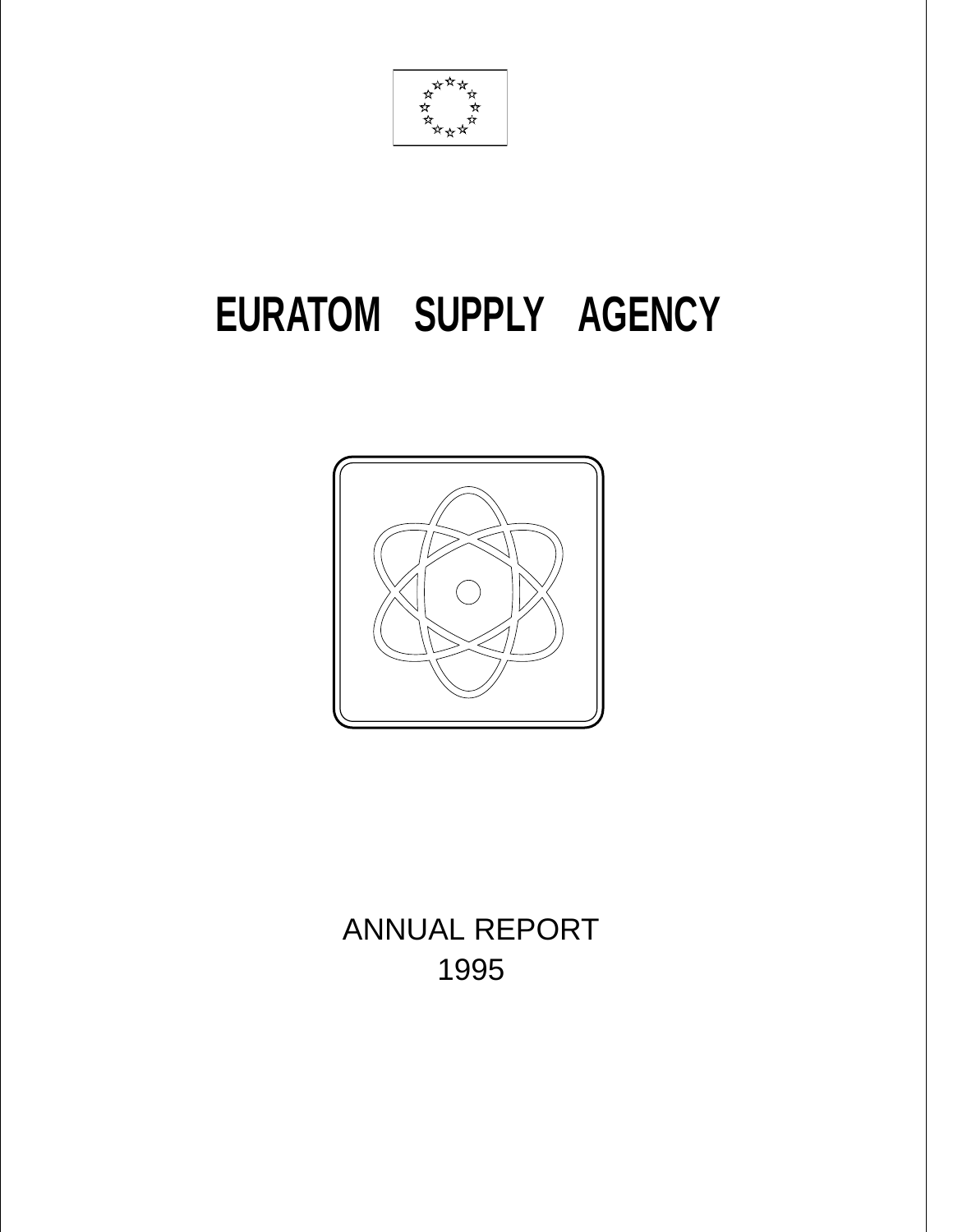## EURATOM SUPPLY AGENCY

## ANNUAL REPORT

1995

DOCUMENT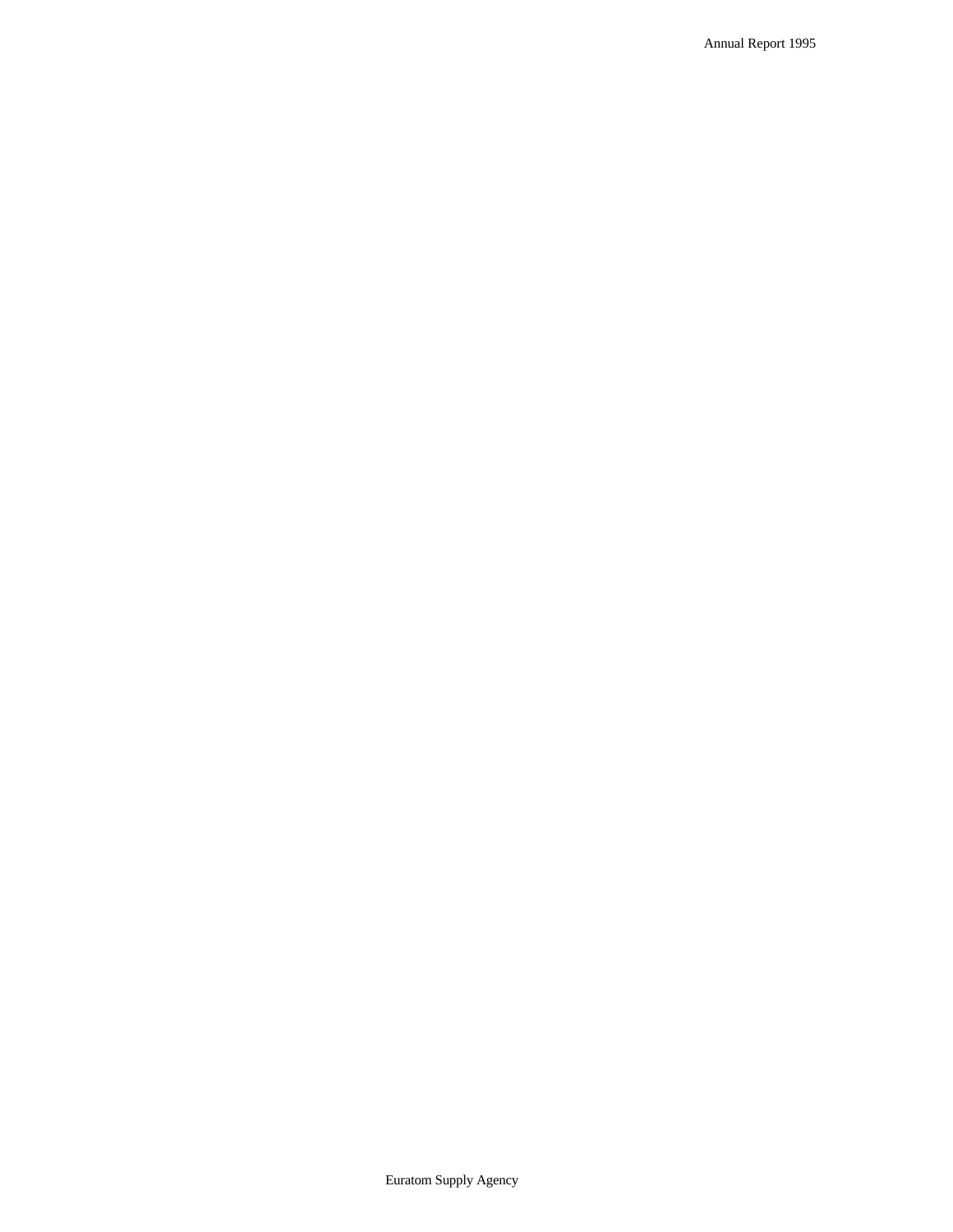## **TABLE OF CONTENTS**

|                      | <b>INTRODUCTION - VORWORT - INTRODUCTION</b>                                              |                                                             | $1 - 5$ |
|----------------------|-------------------------------------------------------------------------------------------|-------------------------------------------------------------|---------|
| <b>CHAPTER I</b>     | DEVELOPMENTS CONCERNING SUPPLY IN THE<br><b>EUROPEAN UNION</b>                            | Security of Supply                                          | $\tau$  |
|                      |                                                                                           | Supply of CIS Origin<br>Materials                           | 9       |
|                      |                                                                                           | Other Developments                                          | 11      |
| <b>CHAPTER II</b>    | SUPPLY OF NUCLEAR MATERIALS AND SEPARATIVE<br>WORK IN THE EUROPEAN UNION                  | Reactor Needs/<br>Net Requirements                          | 15      |
|                      |                                                                                           | Natural Uranium                                             | 16      |
|                      |                                                                                           | Volume, Prices and Origin of<br>Deliveries                  | 17      |
|                      |                                                                                           | Special Fissile Materials                                   | 20      |
| <b>CHAPTER III</b>   | NUCLEAR ENERGY<br><b>DEVELOPMENTS</b><br><b>THE</b><br>IN<br>EUROPEAN UNION MEMBER STATES |                                                             | 23      |
| <b>CHAPTER IV</b>    | <b>INTERNATIONAL RELATIONS</b>                                                            | International Agreements and<br><b>Related Developments</b> | 37      |
|                      |                                                                                           | Retransfers                                                 | 40      |
|                      |                                                                                           | <b>Commission Authorizations</b><br>for Export              | 41      |
| <b>CHAPTER V</b>     | <b>ADMINISTRATIVE REPORT</b>                                                              | Personnel                                                   | 43      |
|                      |                                                                                           | Finance                                                     | 43      |
|                      |                                                                                           | <b>Advisory Committee</b>                                   | 43      |
| Organisational chart |                                                                                           |                                                             | 45      |
| Annex 1              |                                                                                           |                                                             | 46      |
| Annex 2              |                                                                                           |                                                             | 47      |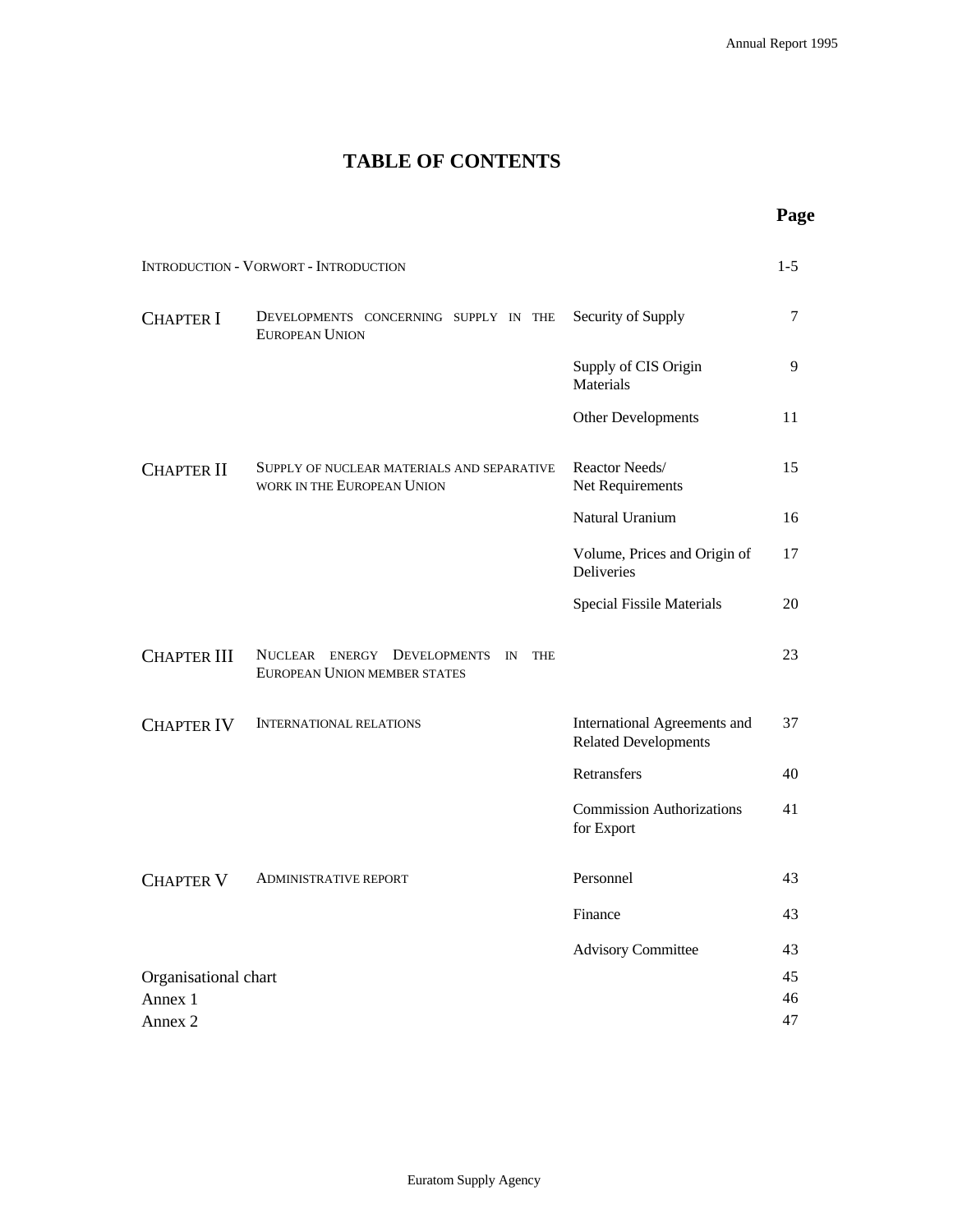## **INTRODUCTION**

In 1995, supplies of nuclear fuels to users in the On 15 September, the Court of First Instance Union followed the same pattern as in previous dismissed an action brought by the Portuguese years. Deliveries of both natural and enriched natural uranium producer with the twin objectives of uranium continued primarily on the basis of gaining recognition of preference for disposing of multiannual contracts, with only a small proportion Community output, provided it is available at a of requirements covered by spot contracts. As in the reasonable price, and challenging the simplified past, the Agency pursued a policy aiming at procedure introduced by Article 5 bis of the Agency diversification of sources of supply and at prices Regulation of 5 May 1960, as amended in 1975. At reflecting production costs. the same time, the Court stressed that the Agency

external source of supplies of natural uranium in the objectives of the Euratom Treaty. 1995. When exercising its right to conclude supply contracts, the Agency continued to apply, flexibly As negotiations on a new Euratom/USA Agreement and pragmatically, the policy initiated in 1992 with for Cooperation moved into their final phase during the above-mentioned general objective of the course of 1995, the Supply Agency continued to diversifying sources of supply. This policy was play an active role in the Commission's negotiating supported by the Commission, which, in its Energy team. The new agreement was signed in Brussels on White Paper, emphasized the central importance of 7 November 1995, but at the end of the year was not security of supply, through diversification of supply yet in force, pending Congressional approval. The sources, as a general energy policy objective.  $\qquad \qquad$  old Euratom/USA agreement of 1960 expired on

The Russian Federation was the Union's chief contracts which could run counter to attainment of has the discretion to refuse to conclude supply

31 December 1995.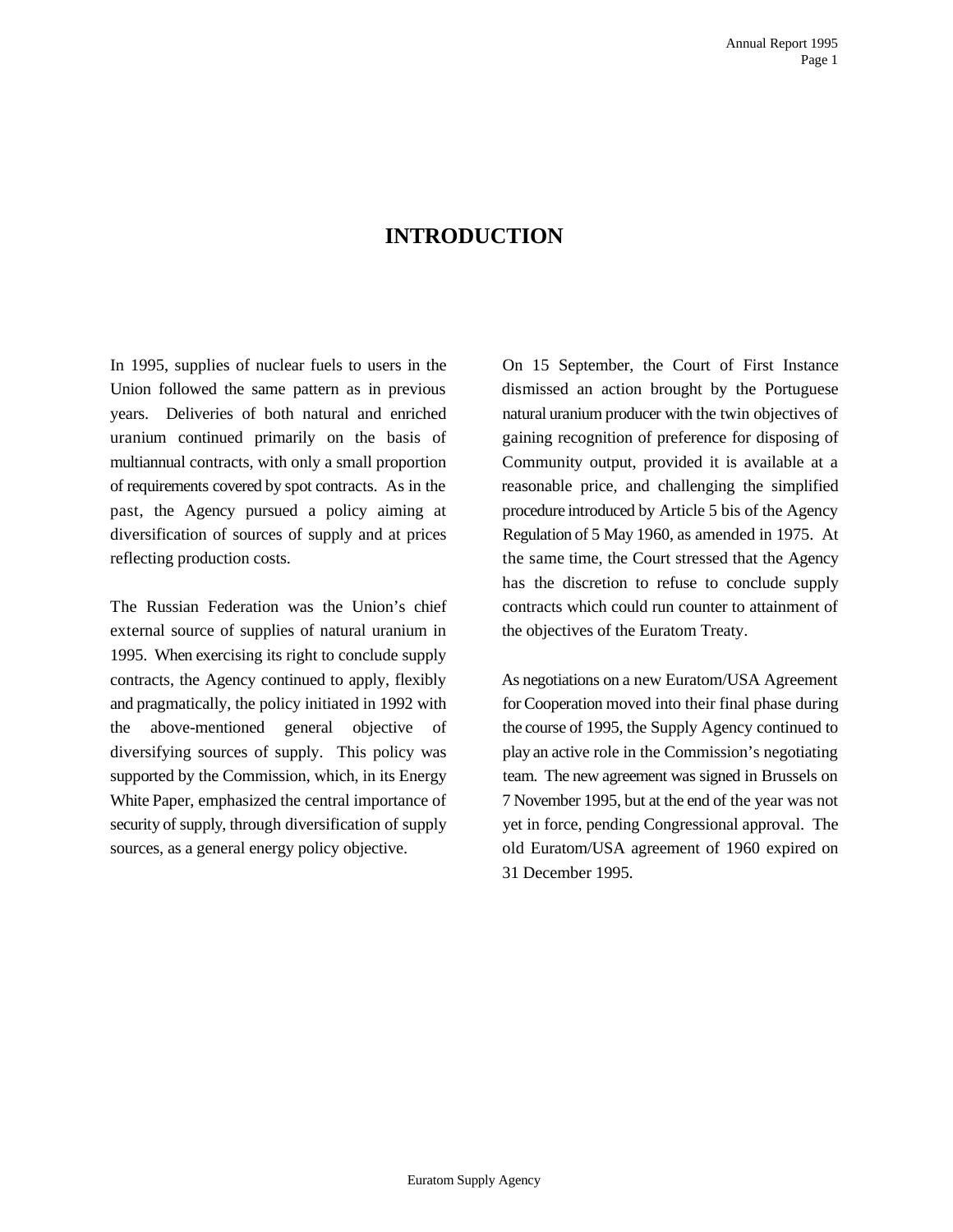Annual Report 1995 Page 2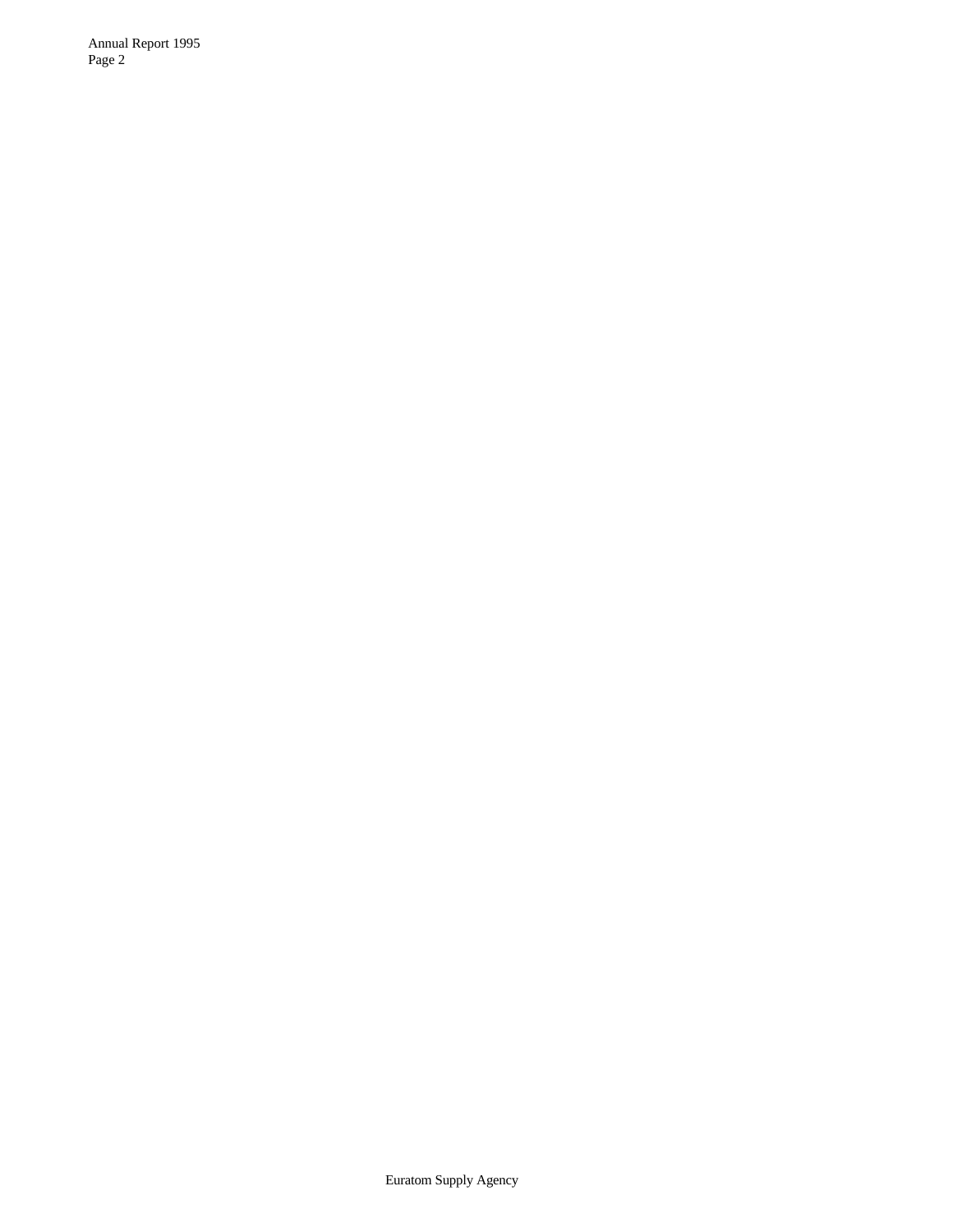## **VORWORT**

Bei der Versorgung der Abnehmer in der Union mit In seinem Urteil vom 15. September hat das Gericht Kernbrennstoffen gab es 1995 gegenüber den erster Instanz die Klagen des portugiesischen Vorjahren keine nennenswerten Veränderungen. Die Natururanproduzenten abgewiesen, die zum einen Lieferungen erfolgten weiterhin im wesentlichen auf darauf abzielten, eine Präferenz für den Absatz der der Grundlage von Mehrjahresverträgen. Dies gilt Gemeinschaftsproduktion anzuerkennen, sofern für Natururan ebenso wie für angereichertes Uran. diese zu einem fairen Preis angeboten wird, und zum Nur ein kleiner Teil des Bedarfs wurde über anderen versuchten, die Gültigkeit des vereinfachten Einzelverträge gedeckt. Wie schon in der Verfahrens nach Artikel 5 bis der Vollzugsordnung Vergangenheit verfolgte die Agentur eine Politik der der Agentur vom 5. Mai 1960 in der Fassung von Streuung der Versorgungsquellen und war darauf 1975 in Frage zu stellen. Bei dieser Gelegenheit bedacht, daß Preise angewendet werden, die sich unterstrich das Gericht, daß die Agentur die nach den Produktionskosten bestimmen. Möglichkeit hat, den Abschluß von Lieferverträgen

Lieferant der Union von Natururan in 1995. Die 1992 in dem erwähnten allgemeinen Bemühen um Diversifizierung der Versorgungsquellen eingeleitete Politik wurde von der Agentur bei der Ausübung ihres Rechts, Versorgungsverträge abzuschließen, auf flexible und pragmatische Art und Weise weiterverfolgt. Diese Politik wurde von der Kommission unterstützt, die in ihrem Weißbuch zur Energiepolitik die zentrale Bedeutung der Sicherheit und Diversifizierung der Versorgungsquellen als allgemeines Ziel der Energiepolitik betonte.

Die russische Föderation war wichtigster externer Erreichung von Zielen des EAG-Vertrags zu zu verweigern, wenn diese geeignet sind, die beeinträchtigen.

> Bei den Verhandlungen über ein neues Euratom-USA Kooperationsabkommen, die im Laufe des Jahres 1995 in ihre Schlußphase gelangten, nahm die Versorgungsagentur weiterhin aktiv an der Verhandlungsgruppe der Kommission teil. Das neue Abkommen wurde in Brüssel am 7. November unterschrieben, war aber am Jahresende noch nicht in Kraft getreten, weil die Zustimmung des US-Kongresses noch abgewartet werden mußte. Das alte Abkommen von 1960 lief am 31. Dezember 1995 aus.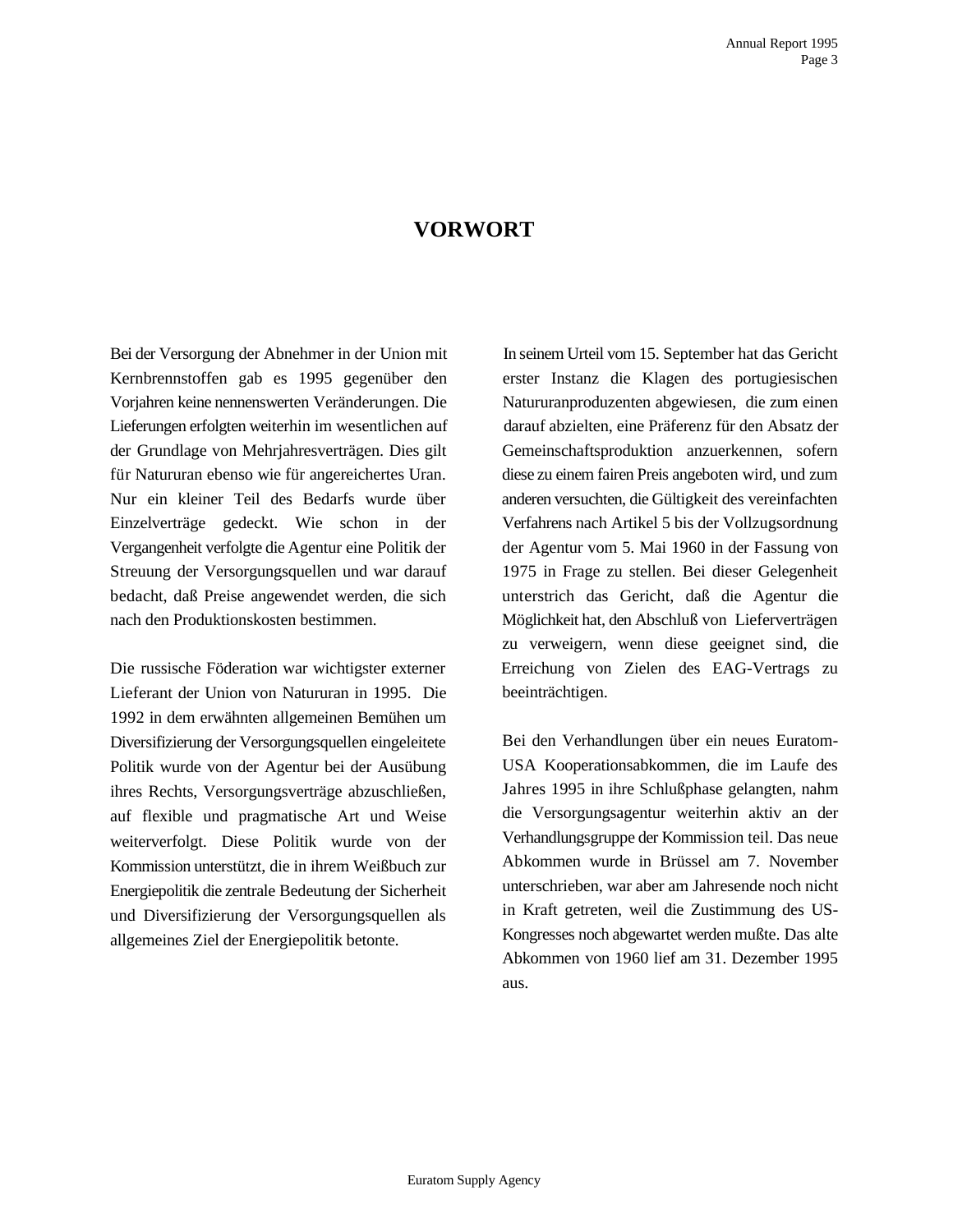Annual Report 1995 Page 4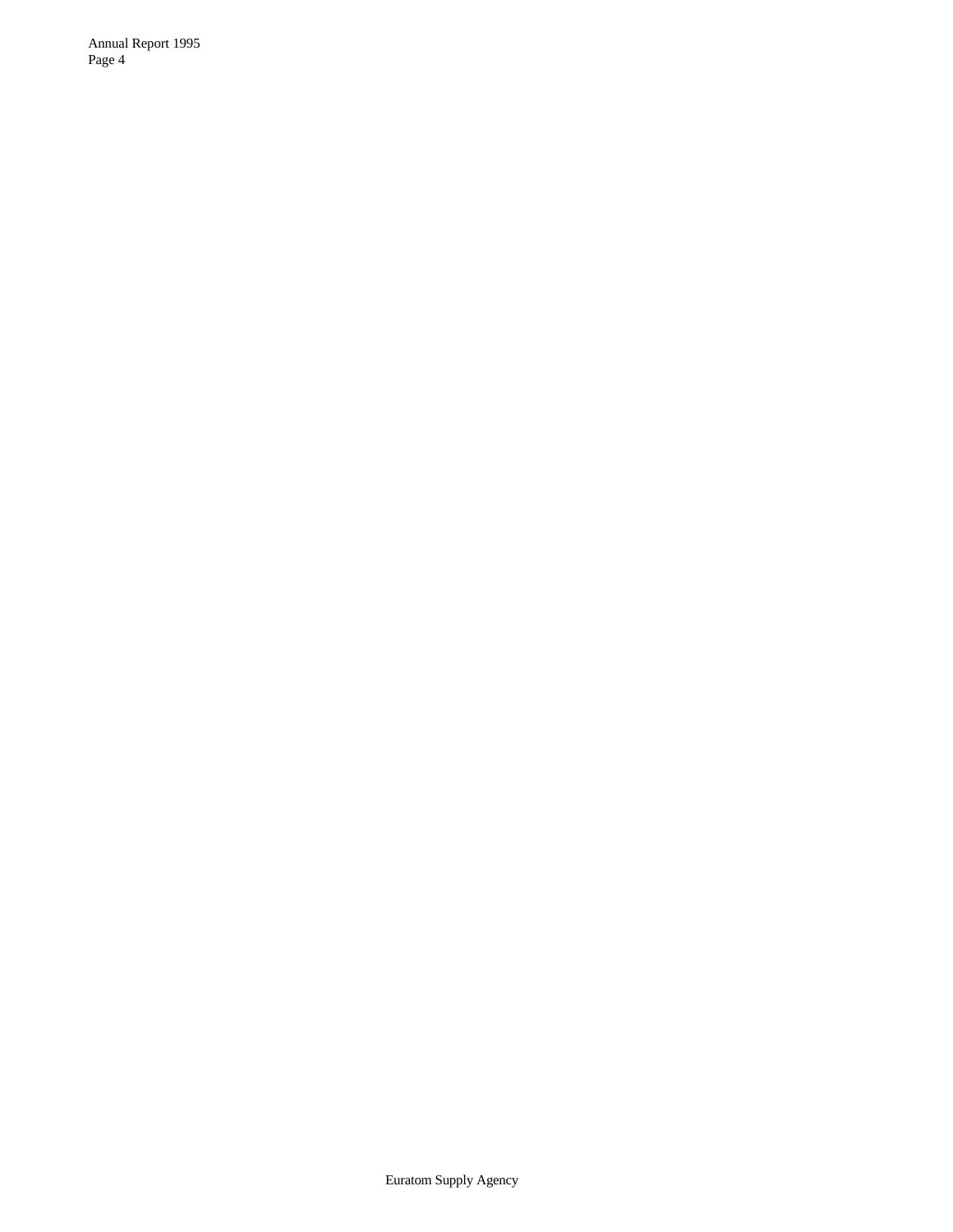## **INTRODUCTION**

En 1995, l'approvisionnement en combustibles Dans son arrêt du 15 septembre 1995, le Tribunal nucléaires des utilisateurs de l'Union a présenté les de première instance a rejeté les recours du mêmes caractéristiques que durant les années producteur portuguais d'uranium naturel, qui précédentes. Les livraisons ont continué à être visaient, d'une part, à faire reconnaître une effectuées essentiellement en vertu de contrats préférence pour l'écoulement de la production pluriannuels, tant en ce qui concerne l'uranium communautaire, dans la mesure où celle-ci était naturel que l'uranium enrichi, et seule une part offerte à un prix "non-abusif", et tentaient d'autre réduite des besoins a été couverte par des contrats part de mettre en cause la validité de la procédure ponctuels. Comme dans le passé, l'Agence a suivi simplifiée prévue à l'article 5 bis du règlement de une politique visant à la diversification des sources l'Agence du 5 mai 1960 tel que modifié en 1975. A d'approvisionnement et à l'application de prix cette même occasion, le Tribunal a souligné le déterminés par les coûts de production. pouvoir discrétionnaire de l'Agence de refuser la

La Fédération russe a été, pour l'Union, la plus susceptibles de porter atteinte à la réalisation des importante source extérieure d'approvisionnement objectifs du traité CEEA. en uranium naturel en 1995. La politique, initiée en 1992 dans le cadre des objectifs généraux de la Alors que, dans le cours de 1995, les négociations diversification des sources d'approvisionnement, a d'un nouvel accord Euratom/Etats-Unis parvenaient continué à être appliquée de façon flexible et en phase finale, l'Agence d'Approvisionnement a pragmatique par l'Agence dans l'exercice de son continué à jouer un rôle actif au sein de l'équipe des droit de conclure les contrats d'approvisionnement. négociateurs de la Commission. Le nouvel accord Cette politique a été appuyée par la Commission, a été signé à Bruxelles le 7 novembre 1995, mais qui, dans son livre blanc sur la politique n'était cependant pas encore entré en vigueur à la fin énergétique, a souligné l'importance centrale de la de l'année, dans l'attente de l'approbation du sécurité des approvisionnements, par une Congrès. L'ancien accord Euratom/USA de 1960 a diversification des sources, comme objectif général expiré le 31 décembre 1995. de politique énergétique.

conclusion de contrats d'approvisionnement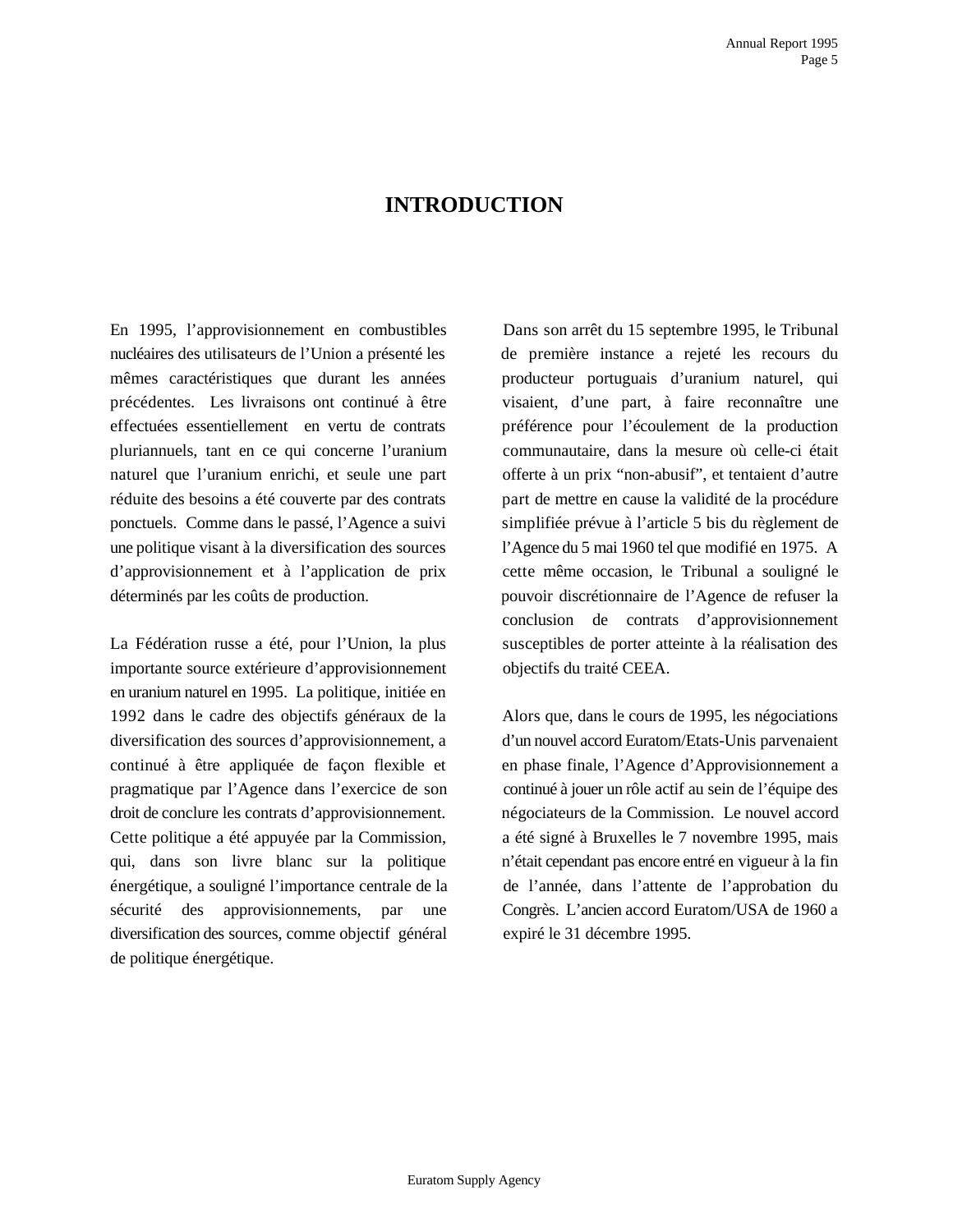Annual Report 1995 Page 6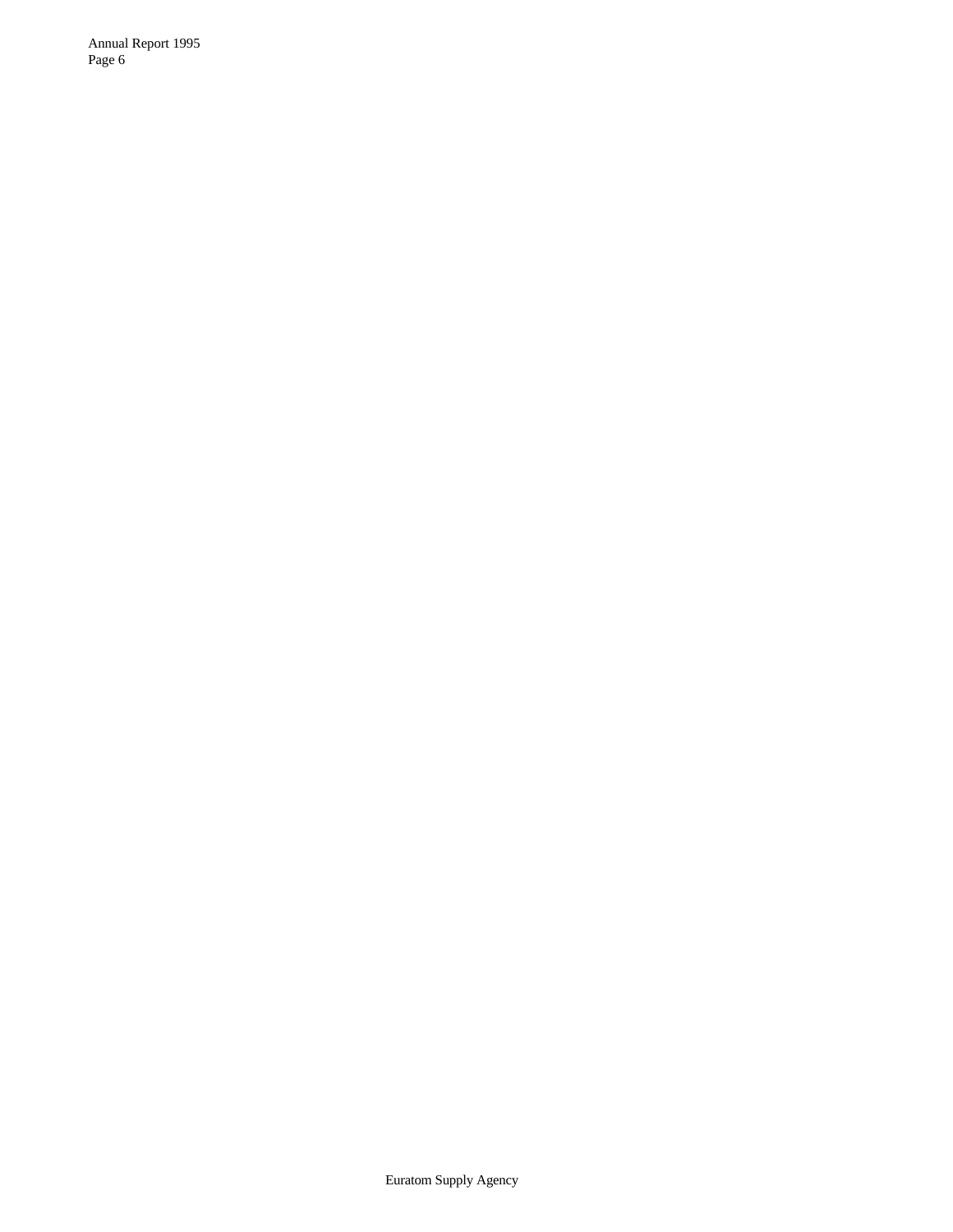#### **CHAPTER I**

## **DEVELOPMENTS CONCERNING SUPPLY IN THE EUROPEAN UNION**

#### **SECURITY OF SUPPLY**

#### **ENERGY WHITE PAPER**

The Commission's White Paper "An Energy Policy for the European Communities", adopted on 13 December 1995<sup>1</sup>, stresses security of supply, along with overall competitiveness and environmental protection, as one of the main objectives of such an energy policy. The political proposals contained in the White Paper are mainly based on similar ideas in the Commission's Green paper of 11 January 1995<sup>2</sup>, which was broadly discussed with the parties concerned and found wide support in the Council<sup>3</sup> and the European Parliament<sup>4</sup>

With regard, in particular, to supplies of nuclear fuels, the Commission stated the following:

*"As far as the nuclear sector is concerned, assuring security of supply of nuclear fuels is one of the fundamental objectives of the Euratom Treaty. Although there are very large global inventories in various forms, due mainly to dismantlement of nuclear weapons, the present low level of world uranium production might be of potential concern, because these inventories are beyond the control of both operators and public authorities in the Community; in addition it is not yet clear how they will be released onto the world markets. Equally, as far as the Community's uranium enrichment industry is concerned, its viability is essential for the security of supply of enriched uranium. With these factors in mind, the Euratom Supply Agency and the Commission are applying a policy which aims at diversification of sources. This policy has been endorsed in a recent*

*Commission Document "An Energy Policy for <sup>1</sup> the European Communities" COM(95) 682/final of 13 December 1995.*

*Commission Document "For a European Union <sup>2</sup> Energy Policy" COM(94) 659/final of 11 January 1995, published as a supplement to "Energy in Europe".*

*Resolution of the Council of the European Union <sup>3</sup> of 23 November 1995, O.J. N° C 327, 7.12.1995, p. 3.*

*Resolution of the European Parliament of <sup>4</sup> 10 October 1995, O.J. N° C 287, 30.10.1995, p. 34, see also Report by Mr. Van Velzen, Document of the European Parliament A4- 0212/95.*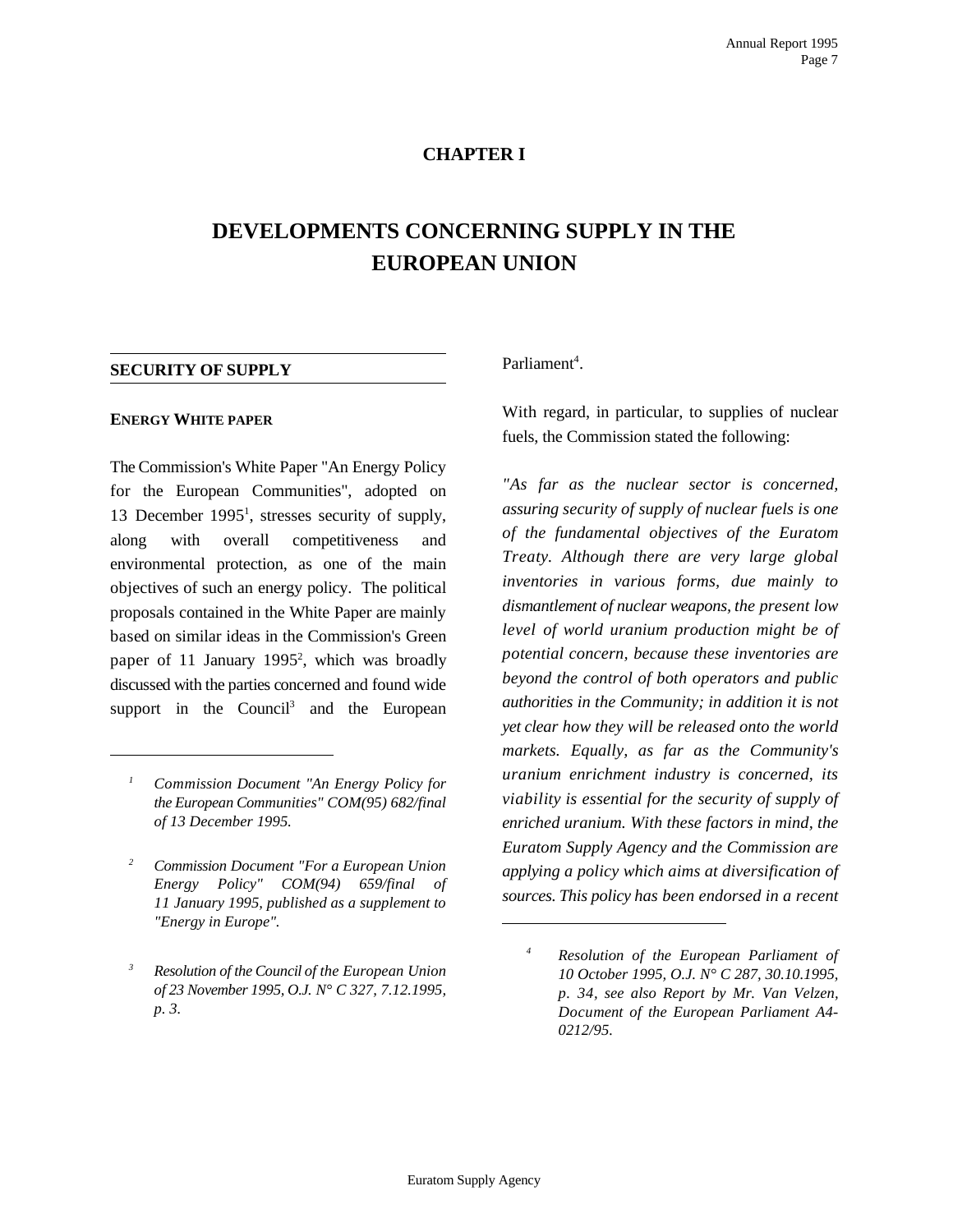*Supply Agency has to ensure that the Community's* substantially below the level of consumption *trading partners respect agreed trade obligations,* (estimated to be around 58,000 tU for 1995), *and normal trade practices, thus avoiding for* although according to preliminary reports, total *example the recent considerable influx of nuclear* world production slightly increased in 1995 to some *materials from CIS [Commonwealth of* 33,000 tU. This increase was mainly due to *Independent States] countries at low prices."* noticeable increases in production in Australia, the (Paragraph 79 of the White Paper). United States and Canada, although there were

#### **NATURAL URANIUM**

In 1995, deliveries of natural uranium for power production to EU utilities continued to be covered Towards the end of the year prices showed signs of mainly by long term contracts, while deliveries firming, which might constitute an incentive to under spot contracts represented about 18% of total increase mining activity in the near future. Some deliveries under purchasing contracts. The CIS, in analysts expect that with the development of new particular Russia, maintained its position as the mines, especially in Canada and Australia, EU's largest source of supply, with a comparable production in market economy countries will percentage of total deliveries to 1994 (see below). increase by the end of the decade to some 38,000 tU

natural uranium over the next 10 years will be on level. average 20,500 tU/year. According to data provided to the Agency and to informal contacts Even though an increase in production was felt with utilities, it appears that unfilled requirements likely by many to materialise towards the end of the will remain very low over the next three years. decade, concerns continued to be expressed that

The Supply Agency's average price for deliveries production centres to be developed to an extent under multiannual purchasing contracts in 1995 which would cover world requirements. Others continued to decrease. This was due to the fact that stressed that supply derived from the dismantlement a substantial portion of these deliveries were priced of nuclear warheads would be necessary to cover the in accordance with market indicators or had been anticipated shortfall in production. contracted for when prices were depressed. The inclusion of deliveries to utilities in the new Member States in the Supply Agency's figures also had a significant effect. The markets for uranium conversion, enrichment

*judgement of the Court of First Instance. The* World natural uranium production remained continued signs of CIS production decreasing. Uranium production in the EU continued to fall, especially in France.

Estimated annual total reactor requirements for However, exploration activities remained at a low per annum (compared to about 26,000 tU in 1995).

additional investment was needed for new

#### **CONVERSION, ENRICHMENT, FABRICATION**

and fabrication remained stable. Facilities within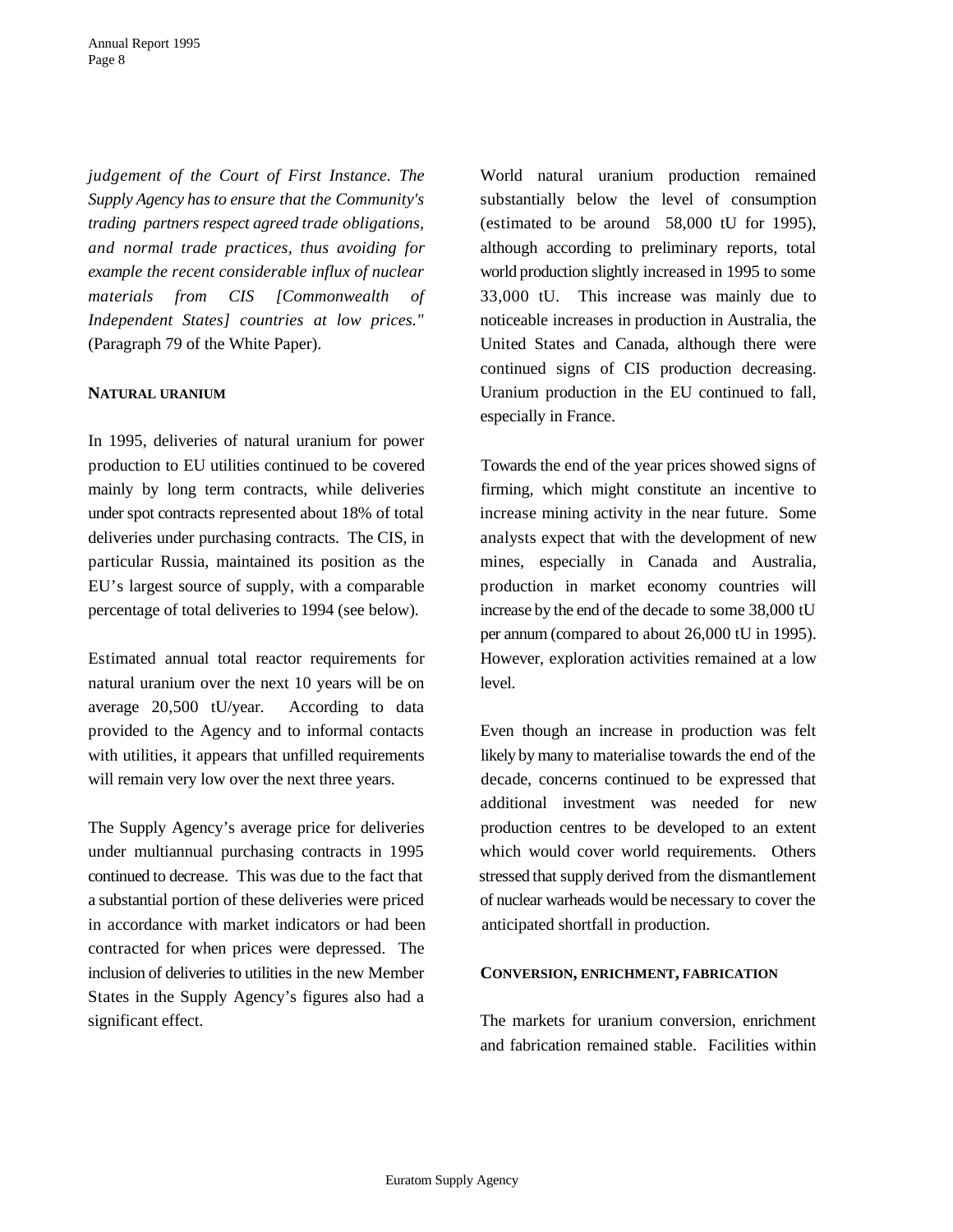the EU provide adequate cover for its needs, and cases confirmed that the Agency's policy has a worldwide capacity is sufficient to meet future sound legal basis. requirements. All enrichment supply took place under multiannual contracts. The estimated total Across the Atlantic, the "matched sales" requirements for separative work over the next programme under the amended Suspension 10 years will be on average 12,000 tSW/year. Agreement between the US Department of

#### **SUPPLY OF CIS ORIGIN MATERIALS**

The Republics of the CIS have become well established as suppliers to the EU in recent years. On their accession to the EU, Finland and Sweden brought with them significant long-standing supply commitments with the CIS. The Russian Federation was the EU's largest single supplier of natural uranium in 1995. Although legitimate concern continued to be expressed by some that the security of supply of EU users and the viability of EU producers was still under threat from CIS imports, a number of factors contributed to making the supply relationship between the EU and the CIS somewhat smoother than in recent years.

The Agency kept up its careful monitoring of contracts for supplies from the CIS, and was supported in continuing this task by a resolution adopted by its Advisory Committee in March. The Agency's flexible and pragmatic application of its policy designed to ensure security and diversity of supply, and to avoid over-dependence on any single supply source, continued to allow fair access for CIS supplies to the EU market. The support for the Agency's right to implement a policy of diversification of sources of supply given by the Court of First Instance in its judgement on the ENU

Commerce (DOC) and Russia, and the first deliveries from Russia to the USA of LEU (Low Enriched Uranium) blended down from ex-military HEU (Highly Enriched Uranium), increased Russian access to the US market. Towards the end of the year, it became clear that at the same time as overall CIS uranium production was dropping, the rise in the spot uranium price which market analysts had been predicting for some time was taking hold. The price differential between CIS and Western production narrowed. Of the world's three largest uranium markets, only Japan remained effectively closed to supplies from Russia. It is hoped that these developments may help to ease the pressure on the EU market.

Purchases by EU utilities in 1995 of natural uranium equivalent of CIS origin were in the order of 5,000 tU, and a further 250 tU were acquired as a result of exchanges and return of loans. This brought the total acquisitions from the CIS to about 5,250 tU. CIS acquisitions represented 33% of total deliveries to EU utilities under purchasing contracts in 1995.

Deliveries of Russian origin enrichment to EU utilities in 1995 in the context of enrichment contracts or the separative work component of enriched uranium product represented about 23% of total deliveries under purchasing contracts.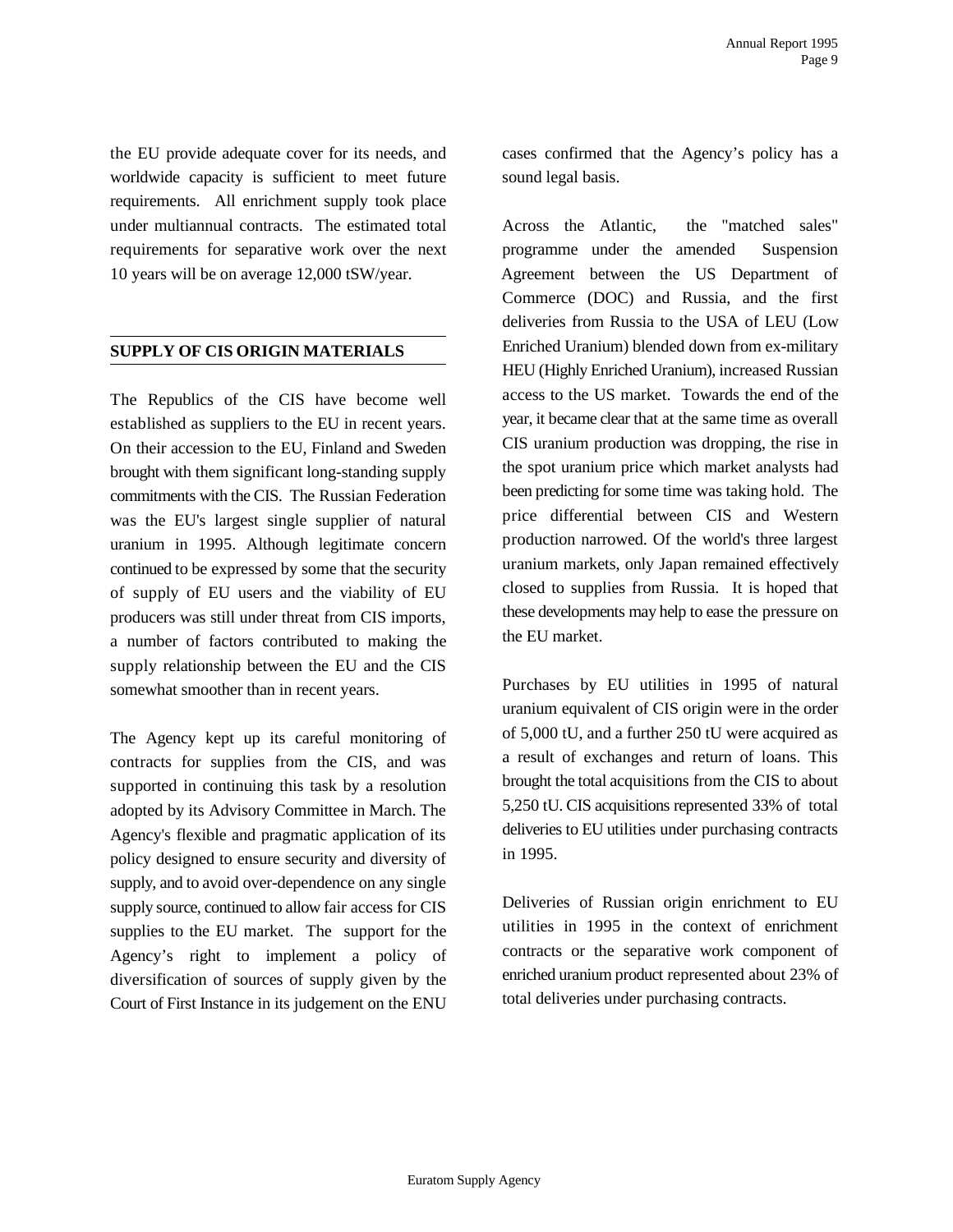In contacts between the Commission and the Republics, which limit these countries' exports to Russian authorities in the course of 1995, it was the USA. stressed that Russia had very good access to the EU nuclear fuel market, but that the Commission and Under DOC's agreement with Kazakhstan and the Supply Agency were willing nevertheless to Uzbekistan, the so-called "enrichment bypass" examine the application of the policy with due option, through which Kazakh and Uzbek uranium regard to both sides' legitimate interests. The enriched in the EU could be imported into the USA dialogue between the Commission and Russia on the outside the quotas applicable under the relevant issue of nuclear trade is due to continue in 1996 Suspension Agreements, was closed by amendments with the entry into force of the Interim Agreement signed in March and October respectively. putting into preliminary operation part of the Discussions are reported to be continuing between Partnership and Cooperation Agreement with DOC and US utilities on the extent to which Russia, under which, inter alia, the two sides agree contracts already concluded for the enrichment of to take the necessary steps towards negotiating an Kazakh and Uzbek material in the EU could be arrangement/agreement between them covering "grandfathered". nuclear trade.

#### **PHYSICAL IMPORTS AND STOCKS OF CIS ORIGIN MATERIAL**

Physical imports from the CIS of natural uranium or feed contained in Enriched Uranium Product (EUP) amounted to some 49,000 t of natural uranium equivalent in the period 1992-95, of which some 13,000 tU was imported in 1995. These quantities exceed by far deliveries to EU users, but include material in storage not yet contracted for delivery to EU customers, material in transit for final use outside the EU, and a small amount of uranium feed of non-CIS origin returned to the EU after enrichment in Russia.

#### **US SUSPENSION AGREEMENTS**

1995 saw further important amendments to the Suspension Agreements between the US Department of Commerce and several CIS

The option available under the amended Suspension Agreement of 1994 with Russia of concluding "matched sales" of US and Russian-produced natural or enriched uranium entered its second year of operation, and was taken up more extensively by US producers.

#### **LEU DERIVED FROM EX-MILITARY HEU**

The 1994 agreement between the US and Russia for the sale over twenty years of 500t of HEU blended down to LEU was widely reported to have run into a number of complications in 1995. Amongst the apparent difficulties of bringing the blended-down HEU to market were, on the one hand, the strong desire expressed by the Russians to be paid concurrently for both the enrichment and feed components of the HEU, and on the other hand, the many complex issues surrounding the privatisation of the US Enrichment Corporation (USEC). These included the need to optimise privatisation revenues,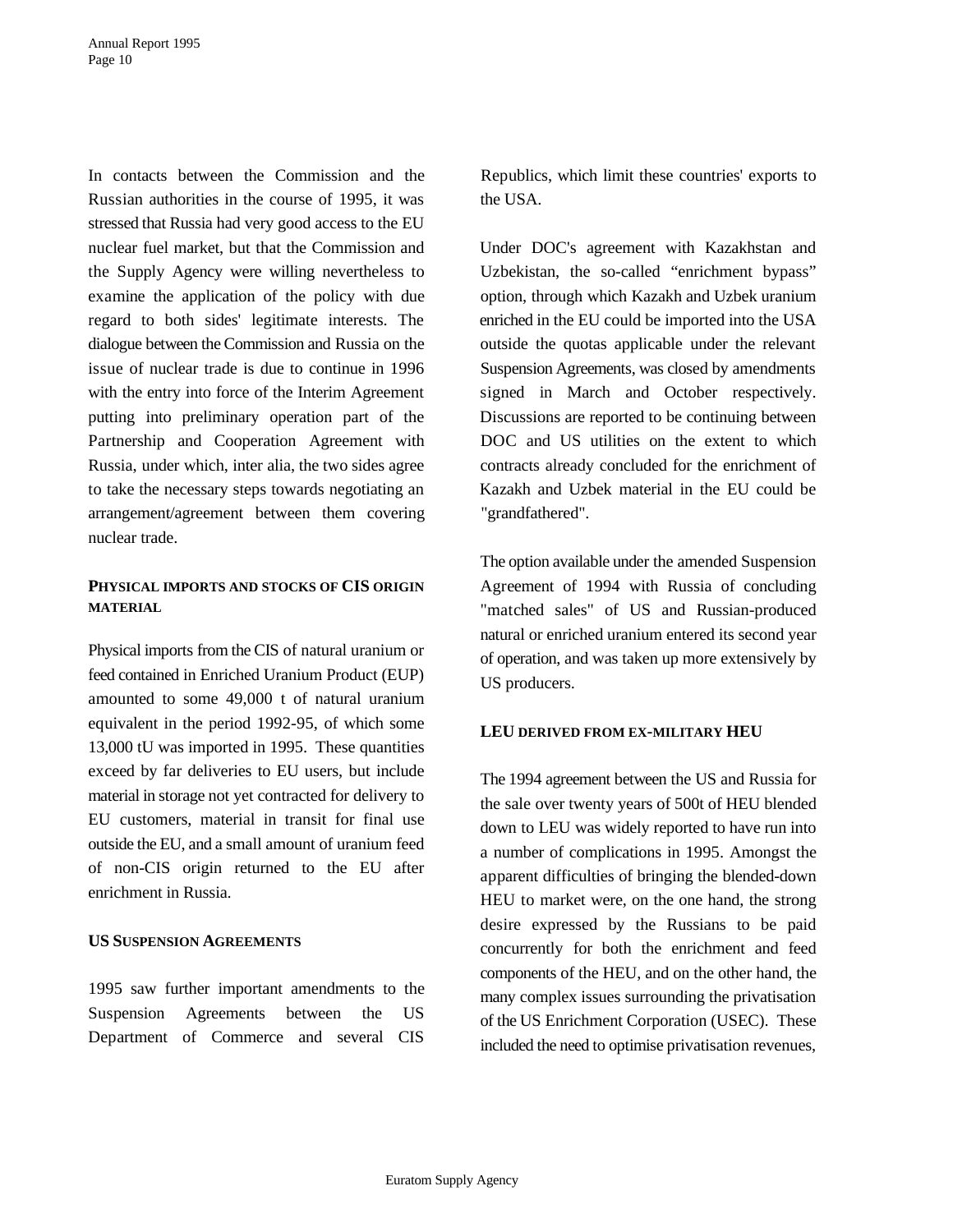become over-dominant if accorded sole rights to supplies coming directly from the CIS. market ex-military material, and the question of how to comply with the restrictions on the sale of Russian material in the US imposed by the amended Suspension Agreement.

The USEC Privatisation Act, which envisages the sale of HEU-derived LEU according to a futures approach staggered in restricted yearly quantities from late in the decade to early in the next century, was passed by Congress in late November. However, as part of the budget reconciliation bill, which was not yet in force at the year end owing to the President's exercise of his veto, the exact framework and schedule for the privatisation of USEC remained uncertain.

Although the expected consequences of the disposition of ex-military HEU and the privitisation of USEC caused some tensions in the uranium market during the year, one important calming factor was the realisation that the uranium derived from HEU would not reach the market as soon as originally expected. A protocol concluded between USEC and the Russians scheduled deliveries of 6t of HEU in 1995 and 12t of HEU in 1996, and during 1995 Minatom stated that 12t per year in future years might be a more realistic amount than the 30t per year stipulated in the US-Russia HEU agreement. Whilst it seems likely that some of this material will be marketed in the EU, the time schedule over which this might occur remains uncertain.

The Supply Agency takes the view that, in principle, supplies of nuclear material derived from Russian ex-military HEU and marketed in the EU via USEC

fears expressed in some quarters that USEC would will be subject to the same policy considerations as

#### **OTHER DEVELOPMENTS**

#### **NEW MEMBER STATES**

From 1 January 1995, the Euratom Treaty (and notably Chapter VI) applied to supply to users in Austria, Finland and Sweden<sup>1</sup>, increasing the average annual requirements of the EU's reactors for the years 1995-2004 by some 2,100 tU for natural uranium and 1,200 tSW for enrichment. Users in the new Member States communicated their nuclear supply contracts in force as at 1 January to the Commission in accordance with Article 105 of the Euratom Treaty.

#### **ENU CASE**S

On 15 September 1995 the Court of First Instance of the European Communities handed down its judgement in the cases brought by ENU (Empresa Nacional de Urânio, SA) against the European Commission<sup>2</sup>. For the applicant, ENU, the purpose of the two proceedings (an annulment action under Article 146 of the Euratom Treaty and a liability action under Articles 151 and 188, paragraph 2) was to insist on the application of a "Community preference" for Portuguese production and to have

<sup>&</sup>lt;sup>1</sup> Of the new Member States, only Finland and *Sweden have power reactors; Austria has only research reactors.*

*Cases T-548/93 and T-523/93 - not yet <sup>2</sup> published*.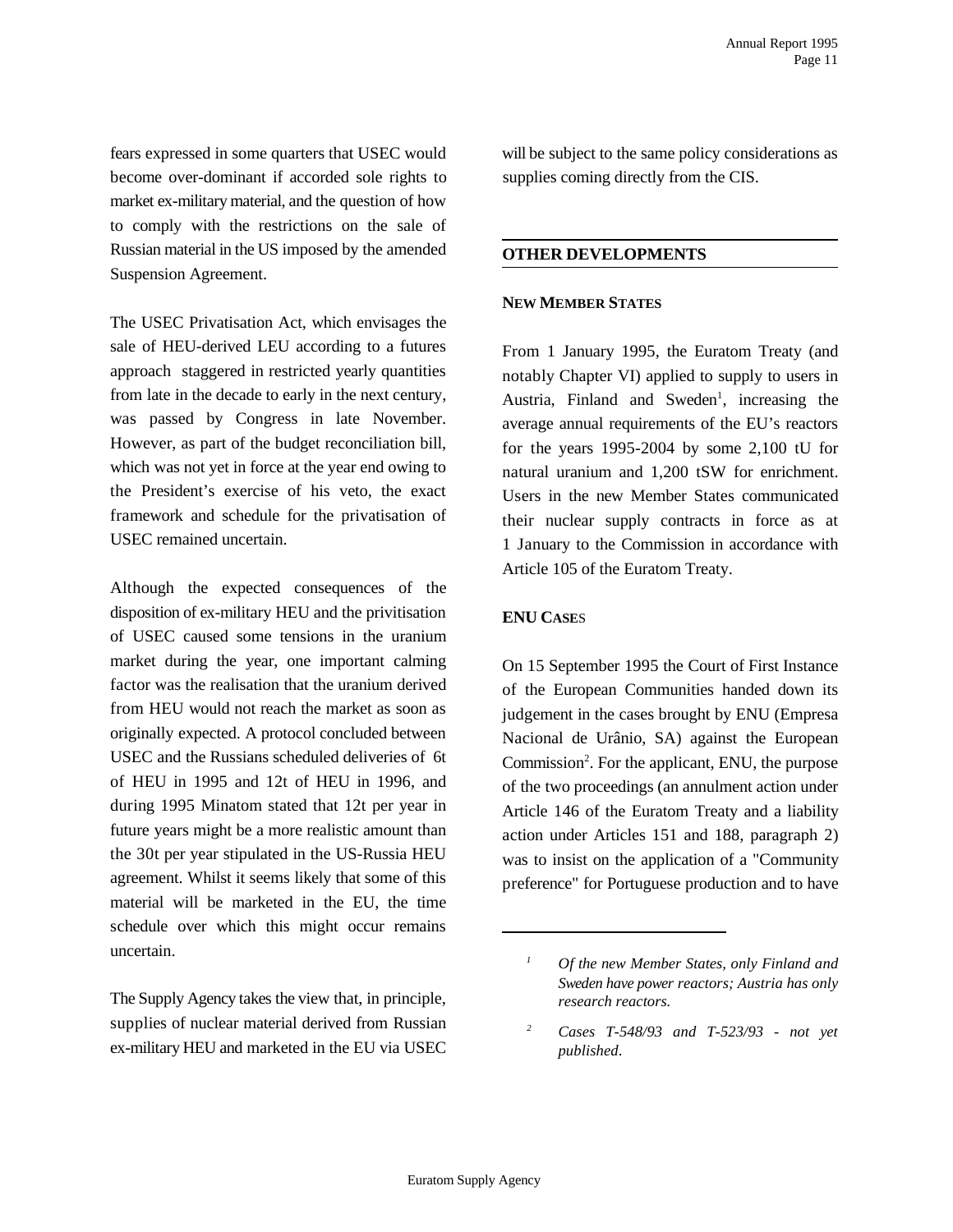imposed for the urgent solution of ENU's problems supplies established by the Treaty. in selling its production<sup>1</sup>.

The Court started by analyzing Chapter VI of the view that the "special course of action", an idea Euratom Treaty with regard to the objectives formulated in a letter from the responsible assigned to the Community, notably security of Commissioner to ENU, does not imply binding supply. In response to the claim that a "Community measures to oblige purchasers to buy ENU's preference" should apply, the Court held that no production. Treaty provision guarantees preferential sales for Community production. In the absence of any legal Consequently, the two actions brought by ENU were or material obstacles within the meaning of Article dismissed. 61, the Court held that the Agency cannot object to imports at a price lower than that for Community The Court made a special point of commenting on production, even if the price asked for such production is not "excessively high" within the meaning of Article 66. The Court concluded on this point that *"... the Agency could therefore only oppose imports of ores or other nuclear fuels at prices lower than those sought by Community producers if those imports might jeopardise the achievement of the aims of the Treaty, in particular by their effect on sources of supply"* (paragraph 64 of the judgement).

The simplified procedure set out in Article 5bis of the Agency's Rules<sup>2</sup> allows, in the case of ores and source materials, for direct negotiations between users and the suppliers of their choice, followed by the Agency's co-signature of the contract. As far as this procedure was concerned, the Court concluded

*O.J. N° 60, 5.5.1960 and N° L193, 25.7.1975. <sup>2</sup>*

a binding "special course of action" ("volet spécial") that it was in conformity with the system governing

The Court also confirmed the Commission's point of

the role and discretionary powers of the Agency and the Commission. The Court first recalled the main relevant Treaty provisions : *"In particular, according to the second paragraph of Article 65 of the Treaty, the Agency may decide on the geographical origin of supplies only providing that conditions which are at least as favourable as those specified in the order are thereby secured for the user. Furthermore, the first paragraph of Article 61 requires the Agency to meet all orders unless prevented from doing so by legal or material obstacles so that it has no power, where there are no such obstacles, to oppose the importation of ores at a more competitive price in order for Community production to be disposed of at a higher price, even if that price is not excessively high within the meaning of Article 66"* (paragraph 62)*.* It went on to state in paragraph 68 that the provisions of Chapter VI allow, in some cases, *"derogations to be made from the commercial mechanism for balancing supply against demand established by the Treaty"* (cf. Paragraphs 62 to 64)*.* It considered that the Agency can refuse contracts if they could result in a negative

*For a summary of ENU's demands see O.J. <sup>1</sup> N° C306, 12.11.1993, p. 7, and N° C312, 3.12.1992, p. 14, and the Euratom Supply Agency Annual Report 1994, p. 11-12.*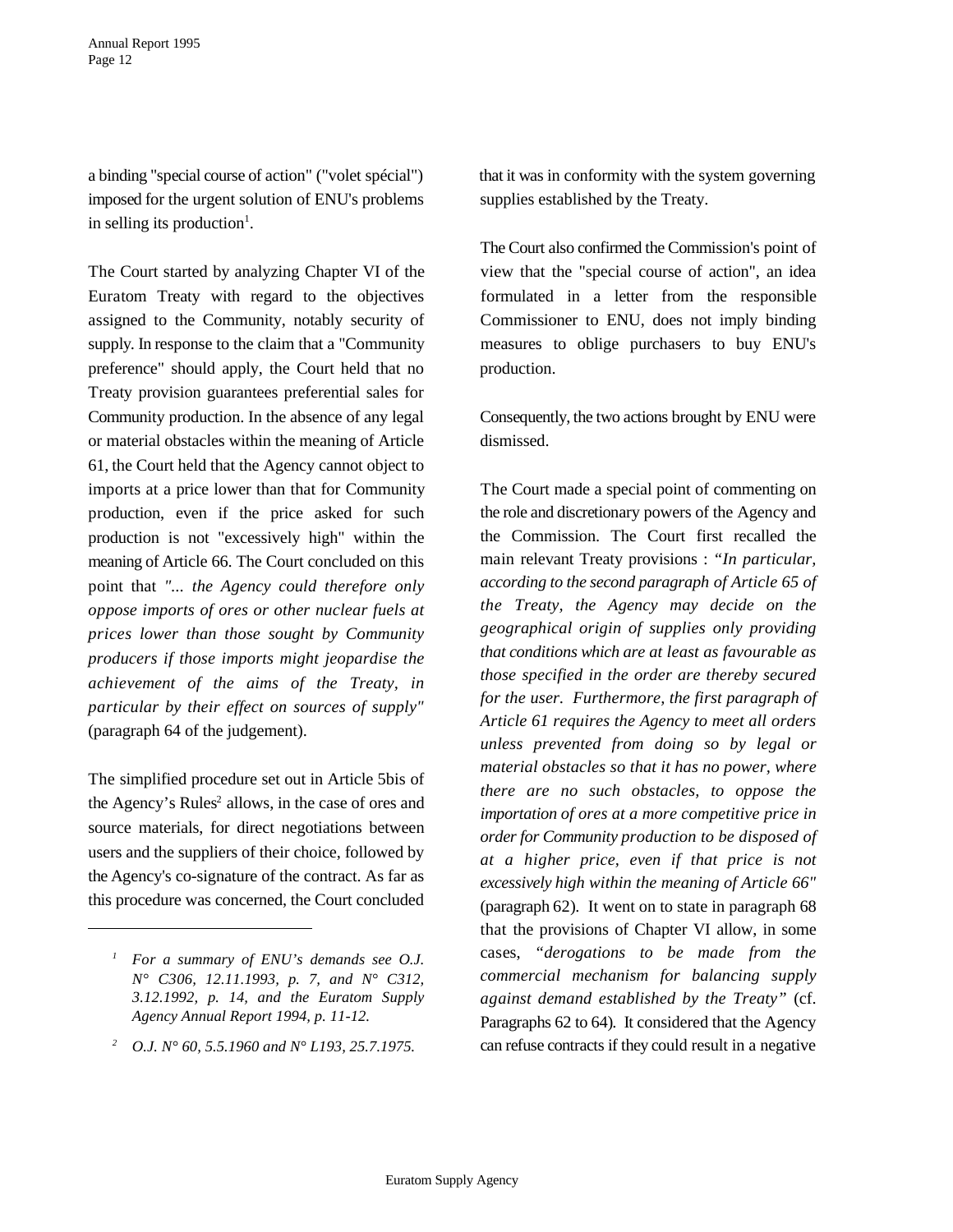effect on sources of supply, because *"such a risk* challenged before the Court of First Instance, the *could be regarded as a legal obstacle to the meeting of an order, within the meaning of the first paragraph of Article 61 of the Treaty"* (paragraph 64).

In assessing such a risk, the Court recognized that *"where decisions concerning economic and commercial policy and nuclear policy are concerned, the Agency has a broad discretion when exercising its powers"* and confined the Court's review to *"identifying any manifestly wrong assessment or misuse of power"* (paragraph 67). The Court went on to state that *"the Agency has a discretion to bar --using its exclusive right to conclude contracts for the supply of ores and other nuclear fuels so as to ensure reliability of supplies according to the principle of equal access to resources, in accordance with the task conferred upon it by the Treaty-- certain imports of uranium which would reduce such diversification"* (paragraph 68).

On 21 November 1995, ENU filed an appeal with the Court of Justice of the European Communities against the judgement of the Court of First Instance, which has been registered under case number  $C-357/95^1$ .

#### **KLE CASE**

In the KLE case<sup>2</sup>, in which a Commission decision supporting the Agency's decision to exclude CIS origin deliveries for a certain German user was

 *See Euratom Supply Agency Annual Report <sup>2</sup> 1994, p. 11.*

written arguments between the parties have been exchanged. However, no date for a hearing has so far been set.

#### **RESEARCH REACTOR FUEL CYCLE**

The difficulties affecting the research reactor fuel cycle in recent years, i.e. the supply of fresh HEU and the disposal of spent fuel, continued in 1995. The Supply Agency maintained its efforts to assist the reactor operators and other parties in finding acceptable solutions to these problems.

After long litigation in the US, the shipment of a limited number of spent fuel elements under the "Urgent Relief Acceptance of Foreign Research Reactor Spent Fuel" programme was completed.

The Environmental Impact Statement (EIS) relating to the return of spent fuel of US origin for disposal in the US over the next 10-15 years was virtually complete by the end of the year, after long delays, but was still awaiting signature by the Energy Secretary. This process appears to be drawing to a close, but the date for the resumption of shipments remains uncertain as the possibility of further litigation cannot be excluded.

The Atomic Energy Authority at Dounreay in the United Kingdom postponed its decision on closing down its research reactor fuel reprocessing facility, and was still re-evaluating the situation with reactor operators at the end of the year.

Cogema considered the possibility of offering reprocessing services to research reactor operators at its plant at La Hague. The spent research reactor

*For a summary of ENU's arguments see O.J. N° C16, 20.1.1996, p. 6.*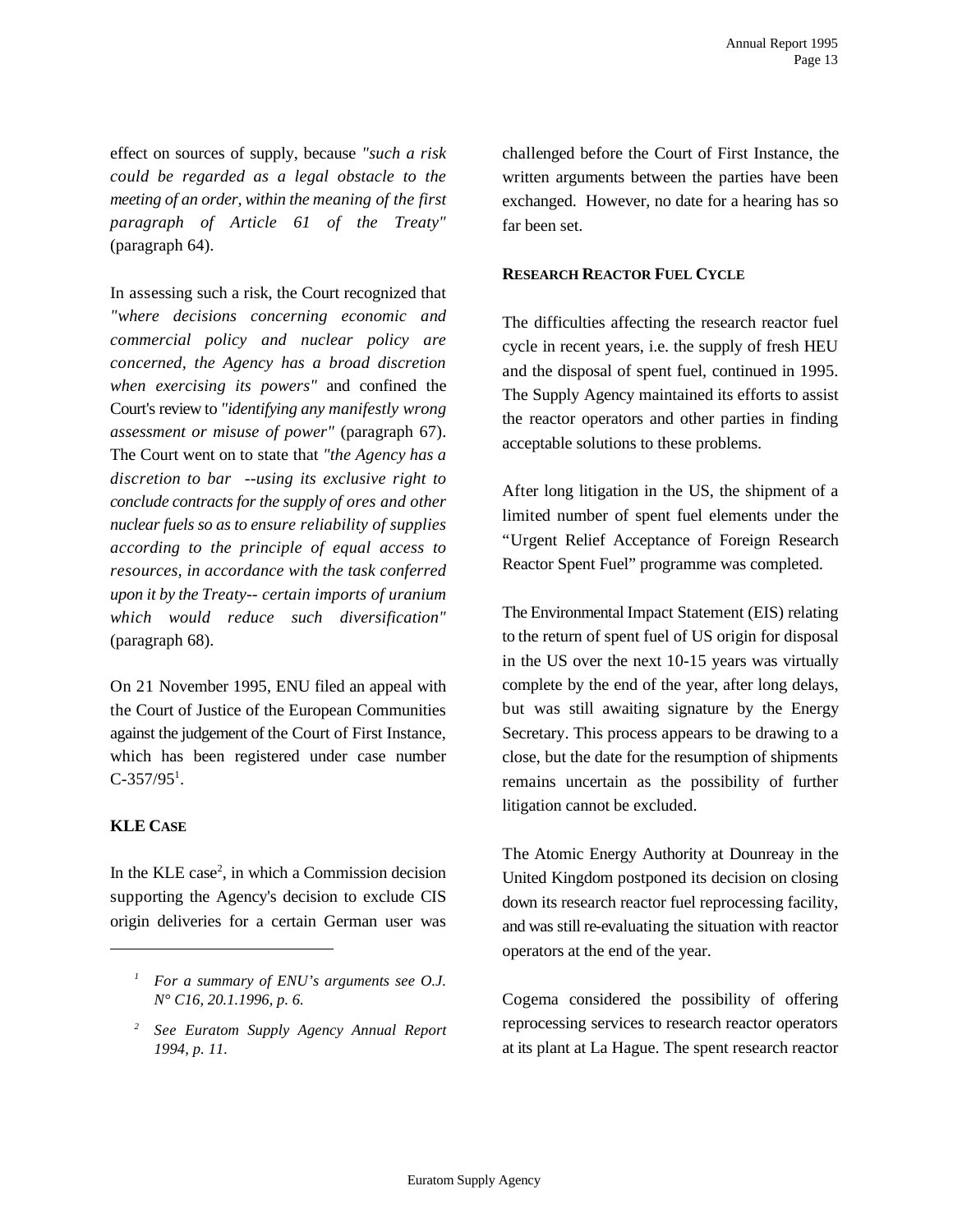Annual Report 1995 Page 14

No progress was made by Spain in obtaining authorization to reprocess CIEMAT's spent fuel stored at AEA (Dounreay) which had been imported under the US-Spain bilateral agreement. This Developments in the Member States with regard to material should in future qualify to be returned to MOX fuel fabrication and reprocessing are covered the US under the EIS referred to above or to be in Chapter III. reprocessed at Dounreay without further

fuel elements would be reprocessed together with authorisation, when the inventory under the UScommercial fuel. Spain bilateral is taken over by the new US-Euratom agreement.

#### **REPROCESSING AND MOX**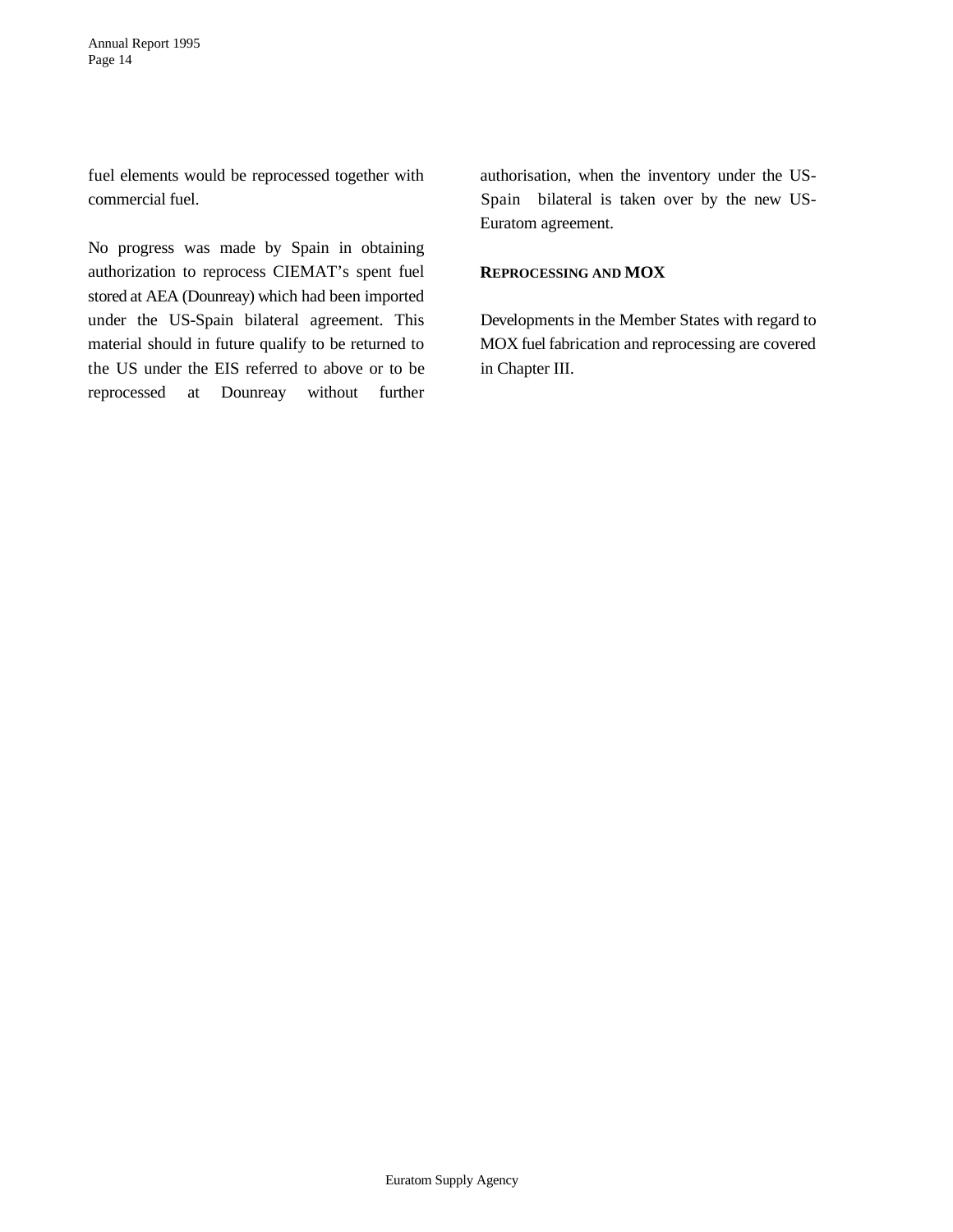#### **CHAPTER II**

## **SUPPLY OF NUCLEAR MATERIALS AND SEPARATIVE WORK IN THE EUROPEAN UNION**

#### **REACTOR NEEDS/NET REQUIREMENTS**

During 1995, the fresh fuel loaded in EU reactors contained the equivalent of 18,700 tonnes of natural uranium and 10,400 tonnes of separative work tails assays were in the range 0.25-0.30%.

Future EU reactor needs and net requirements for uranium and separative work, based on data supplied by EU utilities, are estimated as shown in Table 1 (rounded to the nearest 100 tU and 100 tSW respectively). Net requirements are estimated on the basis of reactor needs less the contributions from currently planned uranium/plutonium recycling, and taking account of inventory management as communicated to the Agency by utilities.

Average reactor needs for natural uranium over the next 10 years will be 20,500 tU/year, while average net requirements will be about 18,100 tU/year. Compared to last year's report, these figures show an increase in reactor requirements of 800 tU/year and an increase in net requirements of 1,100 tU/year.

Average reactor needs for enrichment over the next 10 years will be 12,000 tSW, while average net requirements will be in the order of 11,100 tSW/year. Compared to 1994, the figures show a decrease in reactor requirements and net requirements of 300 tSW/year and 400 tSW/year respectively.

| Year              | <b>Natural Uranium</b><br>(tonnes U) |                       | <b>Separative Work</b><br>(tonnes SW) |                       |
|-------------------|--------------------------------------|-----------------------|---------------------------------------|-----------------------|
|                   | <b>Reactor</b><br>needs              | Net require-<br>ments | <b>Reactor</b><br>needs               | Net require-<br>ments |
| 1996              | 20,200                               | 17,000                | 11,500                                | 10,800                |
| 1997              | 19,800                               | 17,400                | 11,500                                | 10,600                |
| 1998              | 19,700                               | 16,500                | 11,500                                | 10,300                |
| 1999              | 21,400                               | 18,500                | 12,000                                | 10,900                |
| 2000              | 20,700                               | 18,700                | 11,700                                | 10,900                |
| 2001              | 21,100                               | 19,200                | 12,500                                | 11,900                |
| 2002              | 20,900                               | 18.900                | 12,200                                | 11,300                |
| 2003              | 20,400                               | 18,500                | 12,200                                | 11,200                |
| 2004              | 20,300                               | 18,100                | 12,300                                | 11,400                |
| 2005              | 20,200                               | 18,000                | 12,300                                | 11,500                |
| TOTAL             | 204,700                              | 180,800               | 119,700                               | 110,800               |
| Yearly<br>average | 20,500                               | 18,100                | 12,000                                | 11,100                |

#### **Table 1 - Reactor needs and net requirements for uranium and separative work**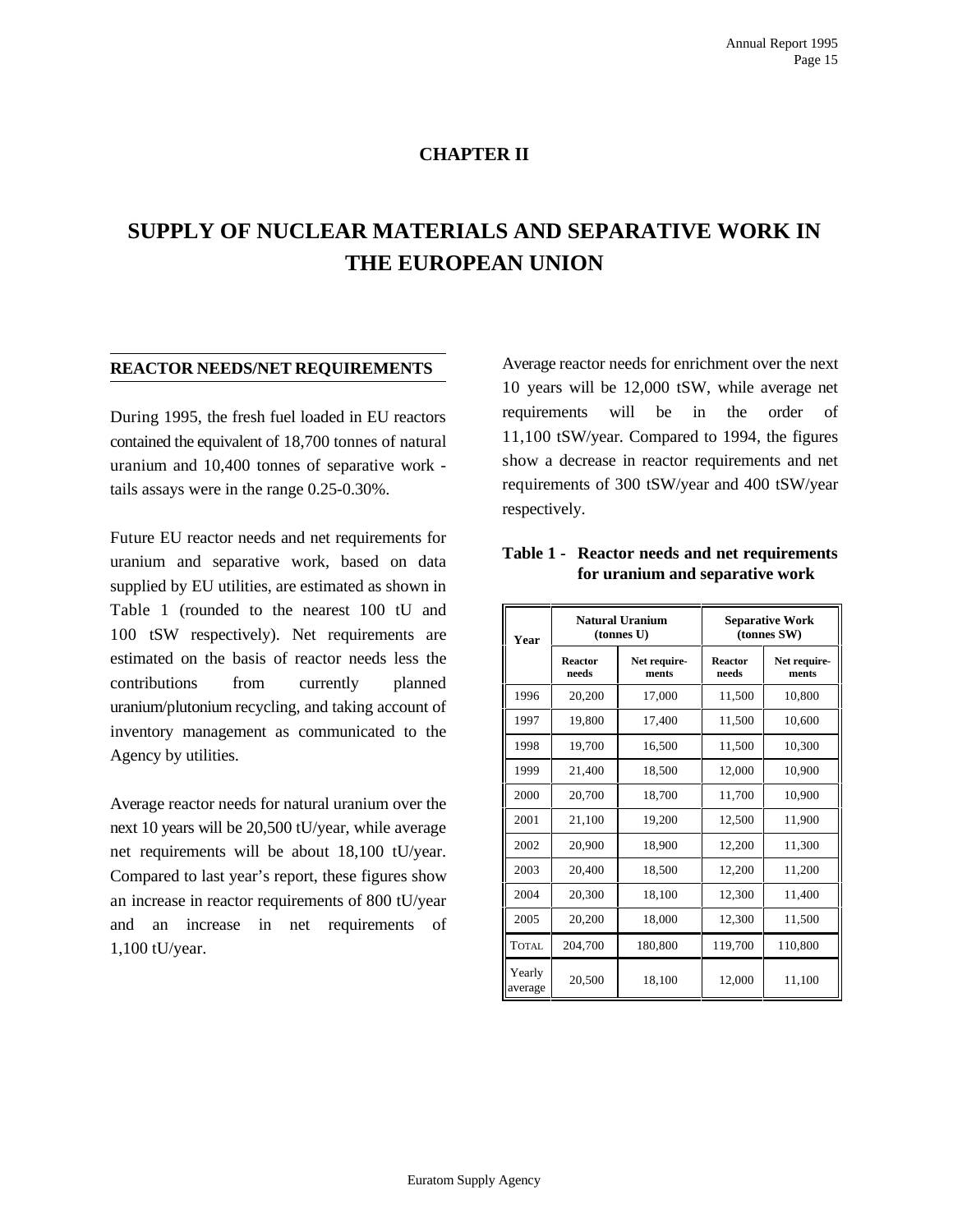#### **NATURAL URANIUM**

#### **CONCLUSION OF CONTRACTS**

The number of contracts and amendments relating to ores and source materials (essentially natural uranium) which were dealt with in accordance with the Agency's procedures during 1995 is shown in Table 2.

#### **Table 2 - Natural uranium contracts concluded by or notified to the Supply Agency and quantities concerned**

| <b>Contract Type</b>                                                                 | <b>Number</b>              | Quantity<br>$(tU)$ $(l)$ |
|--------------------------------------------------------------------------------------|----------------------------|--------------------------|
| <b>Purchase</b><br>(by a EU utility/user) (2)<br>- multiannual $(3)$<br>- spot $(3)$ | 12<br>10                   | 16,600<br>1,000          |
| <b>Sale</b><br>(by a EU utility/user) $(2)$<br>- multiannual<br>- spot               | $\overline{0}$<br>1        | $\mathbf{0}$<br>$\Omega$ |
| Purchase-sale<br>(between two EU utilities/users) (2)<br>- multiannual<br>- spot     | $\overline{0}$<br>$\Omega$ | 0<br>$\Omega$            |
| <b>Purchase-sale</b><br>(intermediaries) $(4)$<br>- multiannual<br>- spot            | 3<br>15                    | 9,500<br>3,700           |
| <b>Exchanges</b> (swaps) $(5)$                                                       | 41                         | 3,700                    |
| <b>Loan</b> $(6)$<br>- pure<br>- with exchange                                       | $\frac{2}{2}$              |                          |
| <b>TOTAL</b><br>Including contracts of less than 10t                                 | 86<br>13                   | 34,900<br>30             |
| <b>CONTRACT AMENDMENTS</b>                                                           | 7                          | 2,100                    |

Transactions (sales, purchases, loans, exchanges etc.) involving natural uranium totalled 34,900 tonnes, some 17,600 tonnes of which were the subject of new purchase contracts by EU utilities. The other 17,300 tonnes transacted related to purchases by producers or intermediaries, as well as exchanges, loans, etc. These quantities represent an increase of over 100% of the contracting activity in 1994, resulting in particular from a larger number of multiannual purchasing contracts and purchasesales between intermediaries.

#### *Notes*

- *(1) In order to maintain confidentiality the quantity has been indicated only when there were at least 3 contracts of each type, but all quantities have been included in the total.*
- *(2) These contracts involve at least one EU utility/end user: Purchase contract - only the buyer is an EU utility/end user;*

*Sale contract - only the seller is an EU utility/end user; Purchase-sale contract - both buyer and seller are EU utilities/end users.*

- *(3) "Multiannual" contracts are defined as those providing for deliveries extending over more than 12 months, whereas "spot" contracts are those providing for either only one delivery or deliveries extending over a period of a maximum of 12 months, whatever the time between the conclusion of the contract and the first delivery.*
- *(4) Purchases/sales contracts between intermediaries both buyer and seller are not EU utilities/end users.*
- *(5) This category includes exchanges of ownership, safeguards obligation codes, international safeguards obligations and*  $U_3O_8$  *against*  $UF_6$ *.*
- *(6) Transaction involving benefit for using material over time. If the material returned is of same category, code, mining origin and quantity it is considered as a "pure" loan otherwise it is a loan "with exchange".*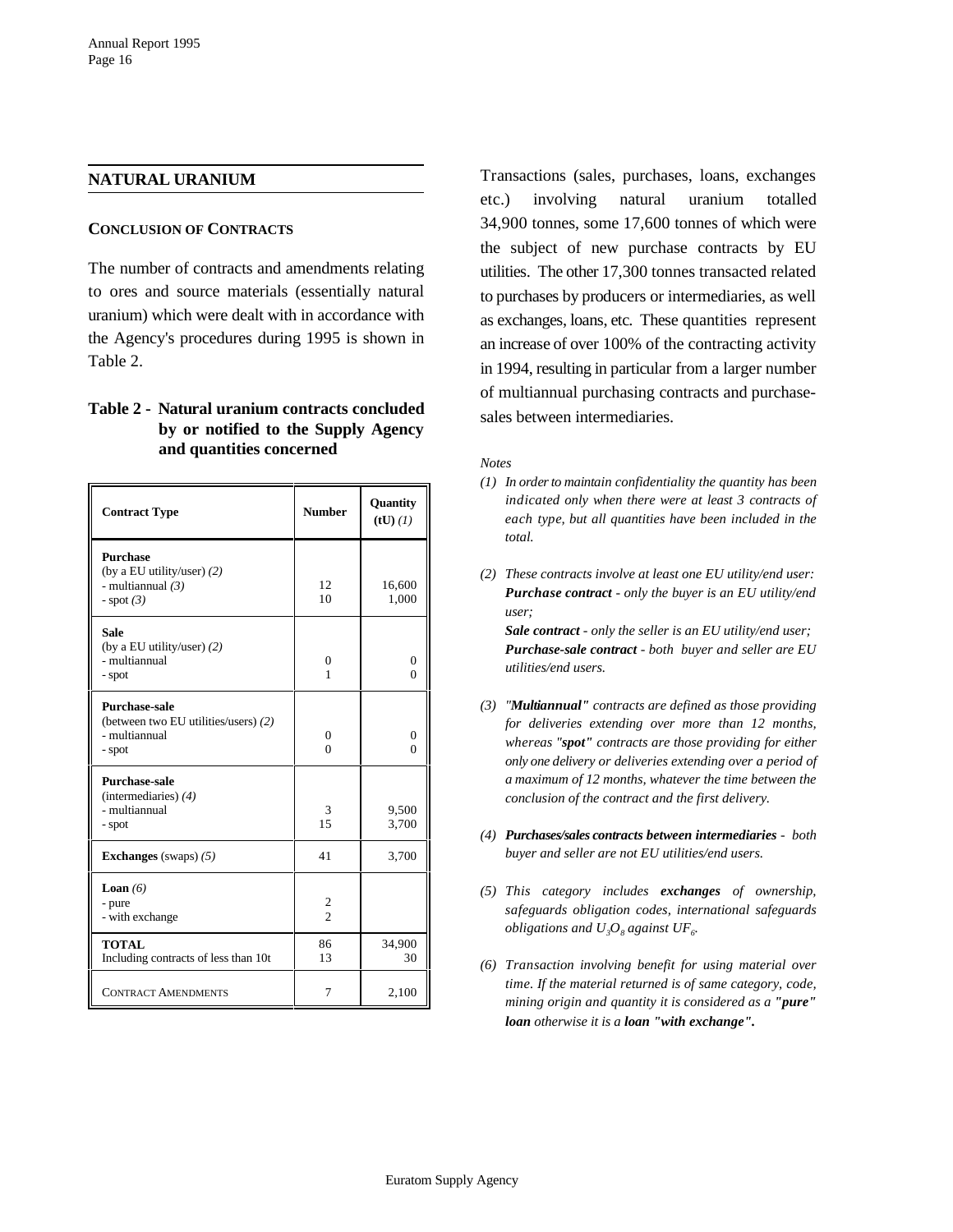#### **VOLUME, PRICES AND ORIGIN OF DELIVERIES**

#### **VOLUME**

During 1995 natural uranium deliveries under existing contracts amounted to approximately 16,100 tonnes U compared to 14,000 tonnes in 1994. *(Note: The figure for 1995 covers all 15 Member States, while the one for 1994 is for the then 12 Member States only)*. Deliveries under spot contracts represented about 18% of the total (21% in 1994).

The only deliveries taken into account are those made under purchasing contracts to final users, namely the EU electricity utilities or their procurement organizations. Deliveries to other market operators are not included.

Deliveries under exchange and loan contracts as well as purchase-sales between utilities in the EU are also excluded. The quantities covered are those which were entered into accounting records during the year stated.

Deliveries under purchasing contracts and fuel loaded into reactors by EU utilities since 1980 are shown in Graph 1. The increase in 1995 is mainly due to the inclusion of the new Member States. The figures on which the graph is based (historical data) are presented in Annex 1.



Graph 1 - Natural uranium feed contained in fuel loaded into EU reactors and natural uranium delivered to utilities under purchasing contracts (in tU)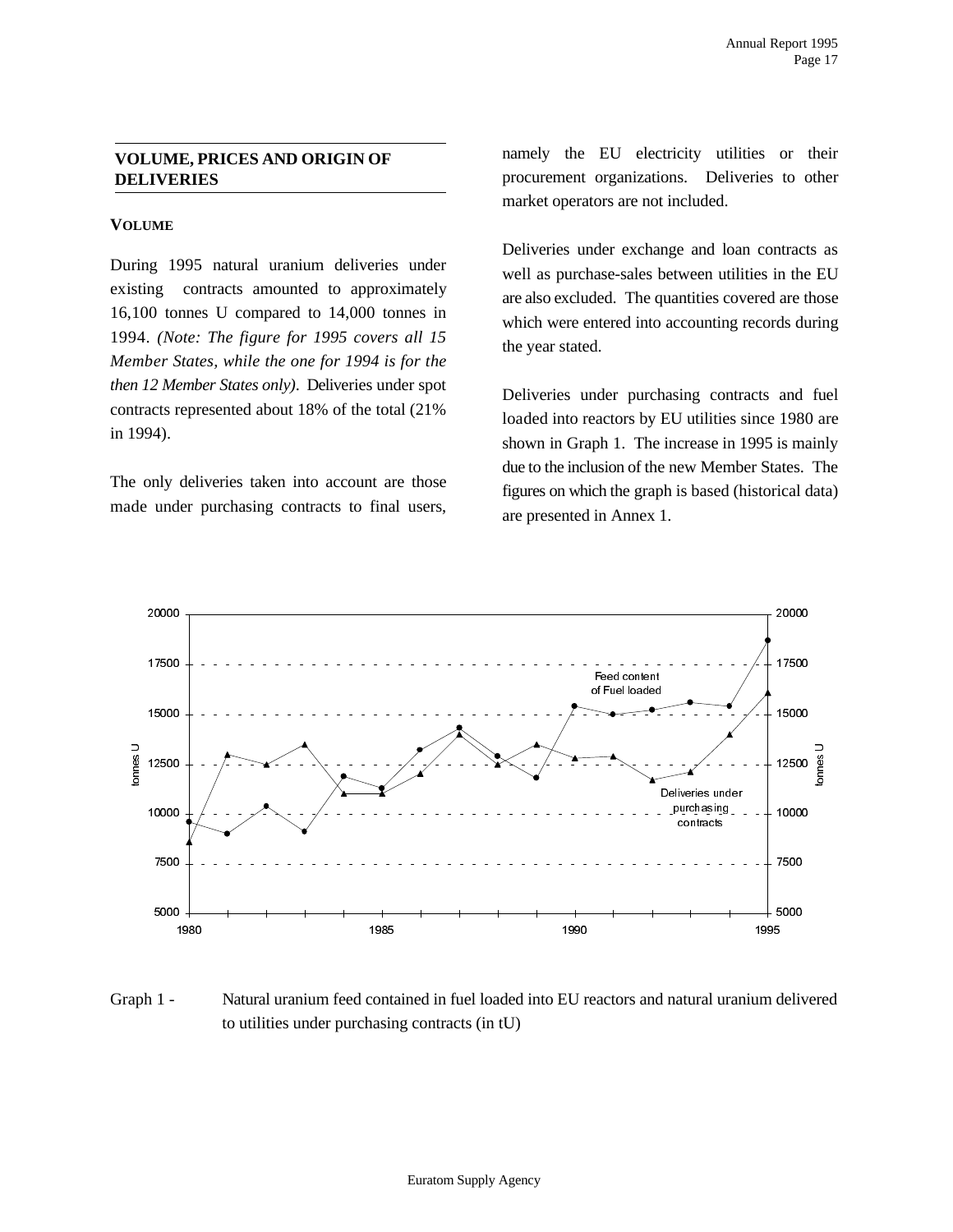#### **PRICES**

 $\bullet$  MULTIANNUAL CONTRACTS<sup>1</sup> expressed in ECU.

For deliveries under multiannual contracts, prices were expressed in 8 different currencies. To calculate the average price, the original contract prices were converted into ECU and then weighted by quantity. For the conversion into ECU the Agency used the average annual exchange rate of the respective currency as published by Eurostat. A few contracts where it was not possible to establish precisely the price of the natural uranium component were excluded from the price calculation.

The average price for 1995 rounded to the nearest 1/4 ECU was as follows.

**ECU 34.75 /kg U** contained in  $U_3O_8$ (ECU 44.25 in 1994 for the 12 Member States)

 $\bullet$  Spot CONTRACTS<sup>1</sup>

The 1995 average price, calculated according to the same principles, of material delivered under spot contracts was as follows.

**ECU 15.25/kg U** contained in  $U_3O_8$ (ECU 18.75 in 1994 for the 12 Member States) Graph 2 shows prices for deliveries under multiannual as well as spot contracts since 1980,

Figures for 1995 are not strictly comparable with those for previous years owing to the inclusion of deliveries to utilities in the new Member States.

For ease of reference, historical data on prices published in previous Annual Reports and variations in exchange rates are presented in Annex 2.

#### **ORIGIN**

Based on information provided by EU utilities or their procurement organisations, in 1995 they obtained approximately 91% of their supplies from 12 countries outside the EU including 4 CIS countries. The Russian Federation was the largest supplier, representing 29% of total external supply under purchasing contracts, or 27% of all purchasing contracts<sup>2</sup>.

Acquisitions of CIS origin natural uranium by EU utilities since 1990 are shown in Graph 3, which is provided for reference purposes and brings together information already published in previous Annual Reports.

*"Multiannual" and "spot" contracts are defined <sup>1</sup> under Table 2, note (3). 14,600 tU were imported.*

*Total deliveries under all purchasing contracts <sup>2</sup> amounted to 16,100 tU in 1995, of which*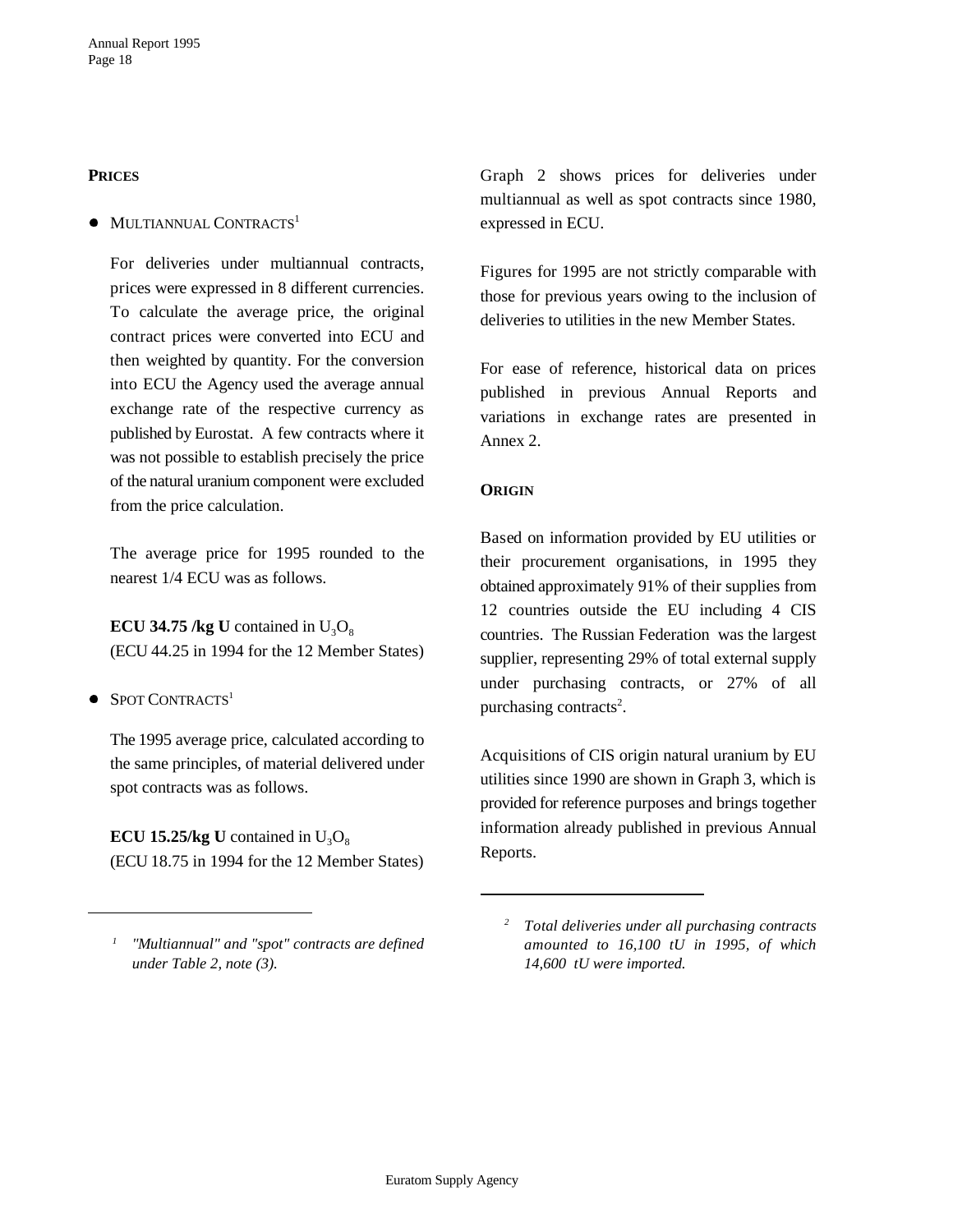

Graph 2 - Average price for uranium delivered under spot and multiannual contracts



Graph 3 - Acquisitions of CIS origin natural uranium by EU utilities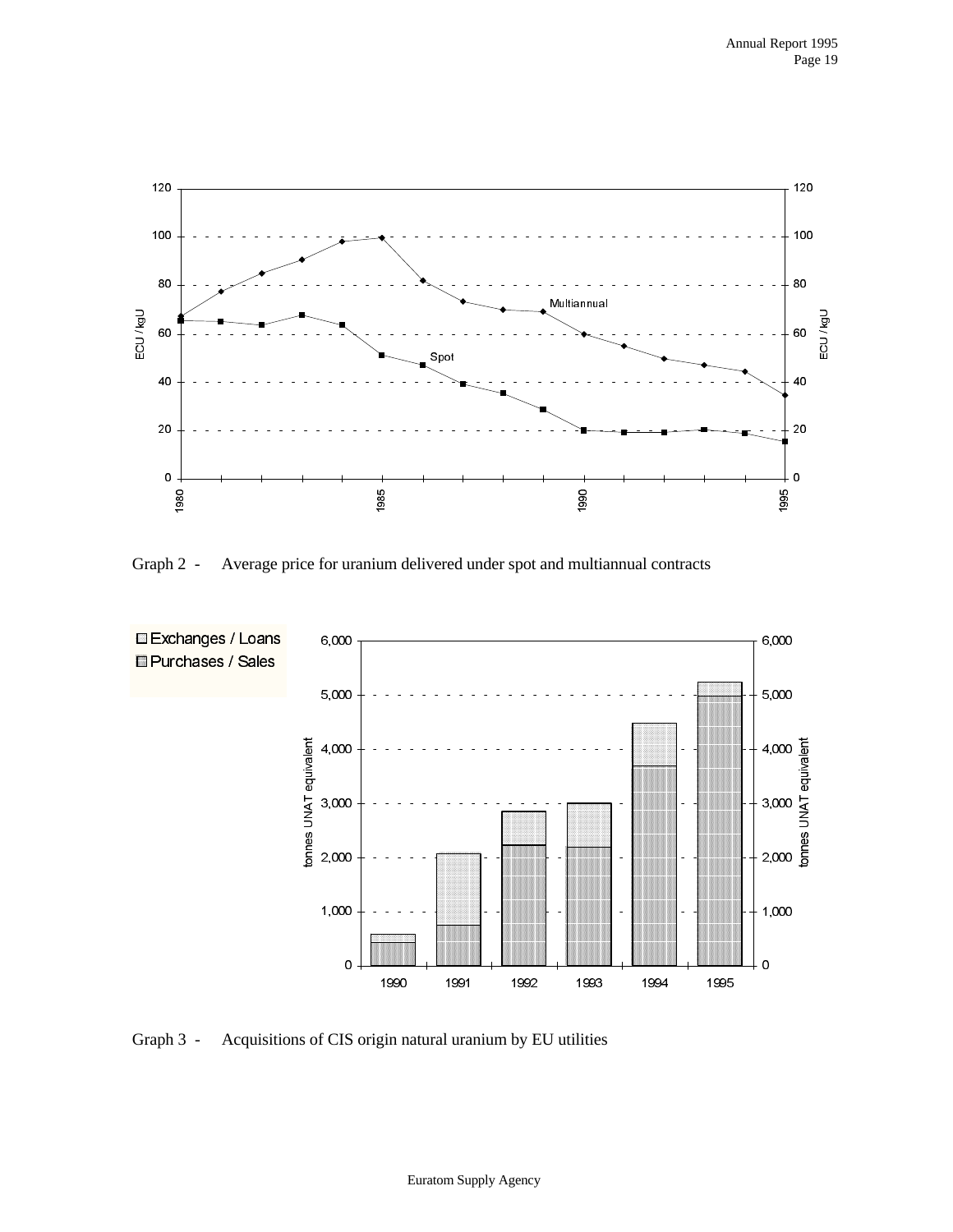#### **SPECIAL FISSILE MATERIALS**

#### **LOW ENRICHED URANIUM (LEU)**

In 1995, deliveries to EU utilities totalled approximately 2,200 tonnes of LEU, containing 16,700 tonnes of natural uranium equivalent and 9,600 tonnes of separative work. Some 68% of this separative work was provided by EU companies (EURODIF and URENCO). All separative work was delivered under long term contracts.

It should be noted that some of the LEU delivered only involved purchases of separative work, in which case the natural uranium feed content was returned to the seller.

#### **CONCLUSION OF CONTRACTS**

The number of contracts and amendments relating to special fissile materials (enrichment, enriched uranium and plutonium) which were dealt with during 1995 in accordance with the Agency's procedures is shown in Table 3.

#### **ENRICHED URANIUM FOR RESEARCH REACTORS**

Enriched uranium for research reactors is normally supplied in two enrichment assays : just under 20% (Low Enriched Uranium or LEU) and about 90% (Highly Enriched Uranium or HEU).

Although the quantities involved represent a minor amount in terms of EU needs for enriched uranium, HEU supply is very important to the scientific community and is of high political significance.

#### **Table 3 - Special fissile material contracts concluded by or notified to the Supply Agency**

| Contract Type $(1)$                                                                                 | <b>Number</b>       |
|-----------------------------------------------------------------------------------------------------|---------------------|
| <b>I. Special Fissile Materials</b>                                                                 |                     |
| <b>Purchase</b> (by a EU utility/user)<br>- multiannual<br>- spot                                   | 4<br>11             |
| Sale (by a EU utility/user)<br>- multiannual<br>- spot                                              | 2<br>13             |
| Purchase-sale (between two EU utilities/users)<br>- multiannual<br>- spot                           | $\Omega$<br>16      |
| Purchase-sale (intermediaries)<br>- multiannual<br>- spot                                           | 1<br>14             |
| <b>Transfer of title</b> $(2)$                                                                      | 1                   |
| <b>Exchanges</b> (swaps)                                                                            | 20                  |
| Loan<br>- pure<br>- with exchange                                                                   | 1<br>7              |
| <b>TOTAL</b><br>Including<br>- Low enriched uranium<br>- High enriched uranium<br>- Plutonium $(3)$ | 90<br>60<br>6<br>27 |
| <b>CONTRACT AMENDMENTS</b>                                                                          | 3                   |
| <b>II.</b> Enrichment Contracts $(4)$                                                               |                     |
| - Spot<br>- Multiannual                                                                             | 7<br>18             |
| <b>CONTRACT AMENDMENTS</b>                                                                          | 18                  |

#### *Notes*

*(1) See explanations under Table 2, as appropriate.*

- *(2) Title to the material is transferred without monetary compensation, e.g. for disposal of testing or scrap material.*
- *(3) Some contracts may involve both LEU and plutonium.*
- *(4) Contracts with primary enrichers only.*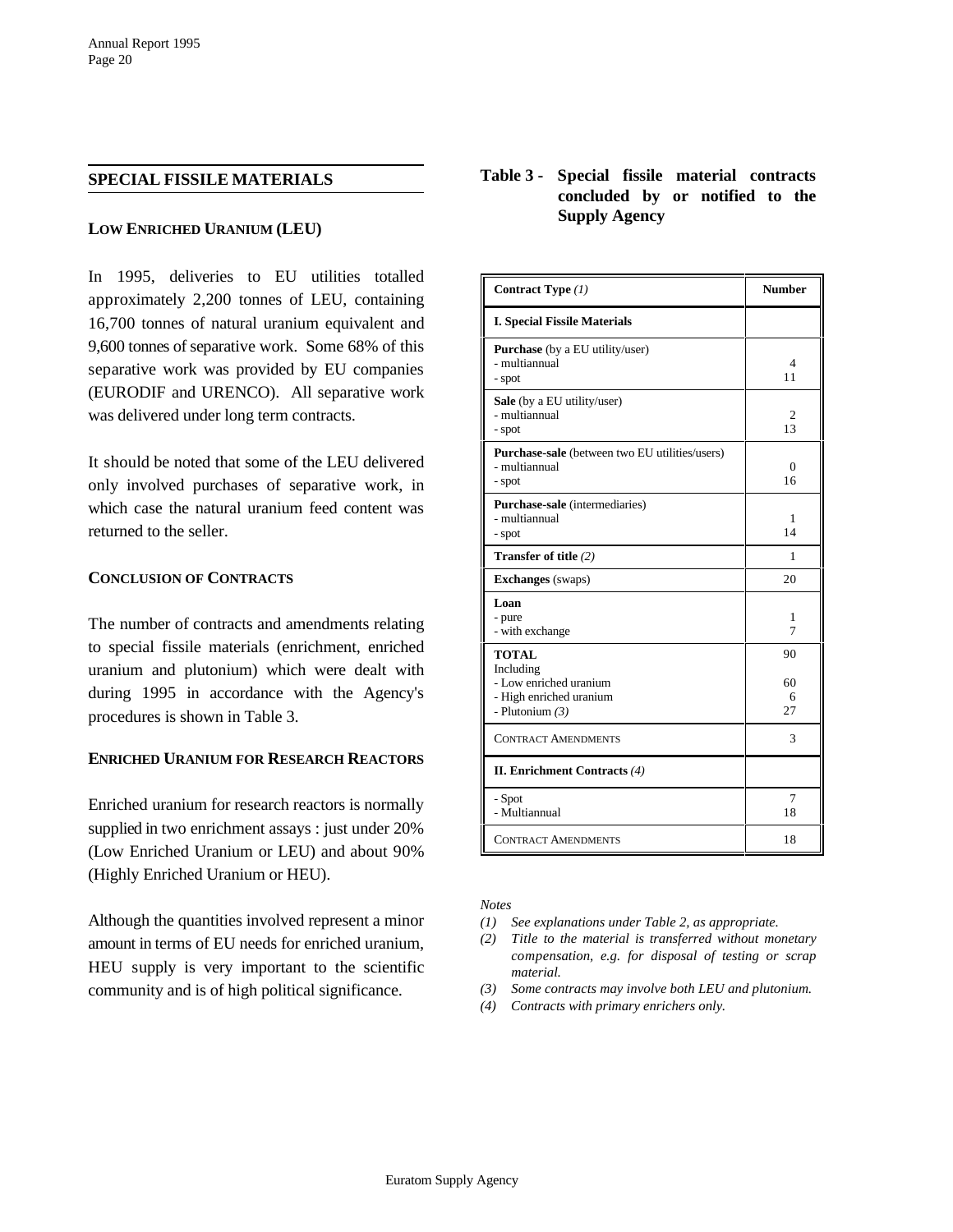Supply of LEU to research reactors continued unhindered. Reactor requirements for HEU were met, but the source of future supplies was the object In 1995, transactions concerning plutonium were

The Supply Agency continued to provide support to contracts. reactor operators in the procurement of fuels.

#### **PLUTONIUM**

of considerable attention. again mainly related to its use for MOX fuel fabrication and the Agency concluded 27 such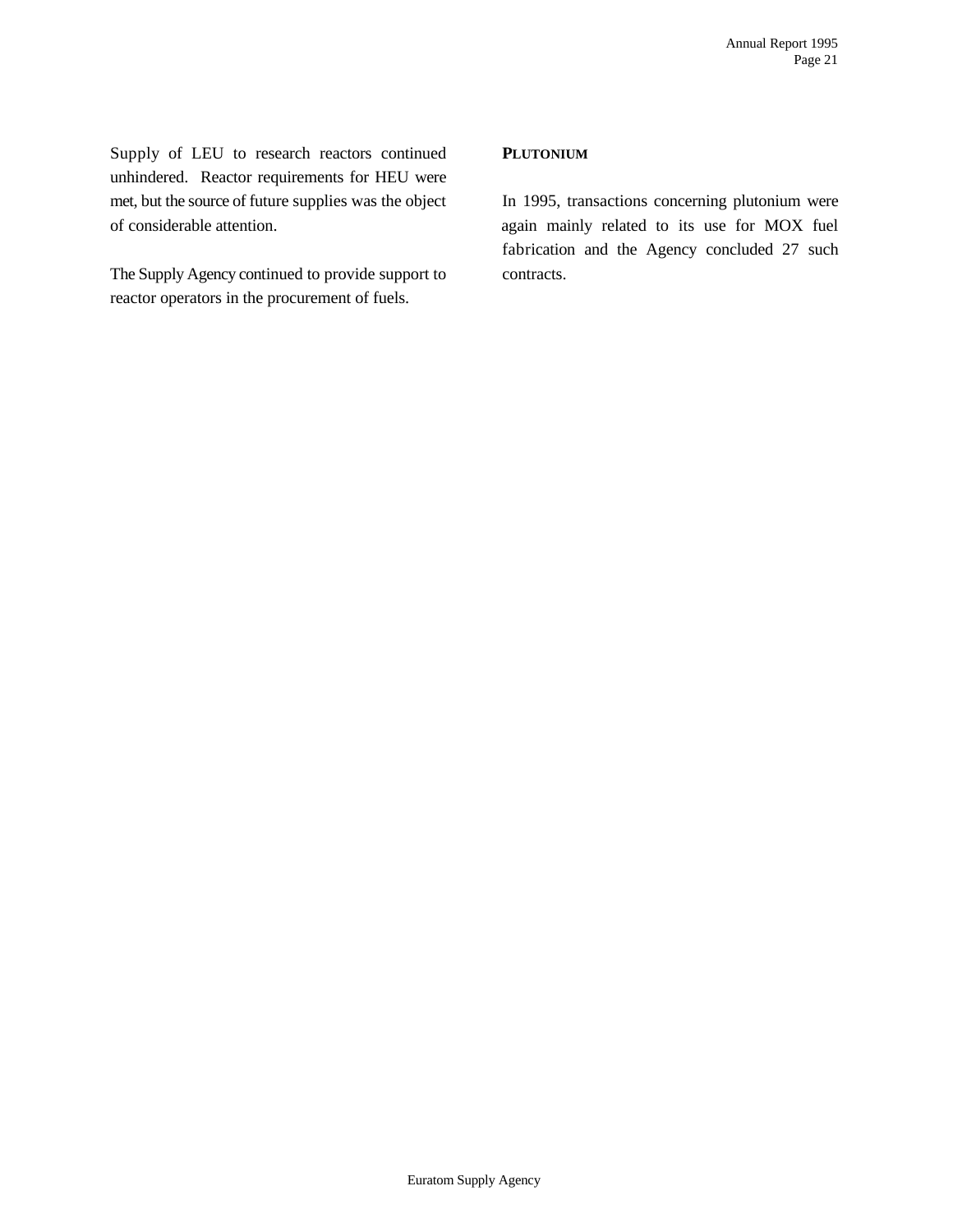Annual Report 1995 Page 22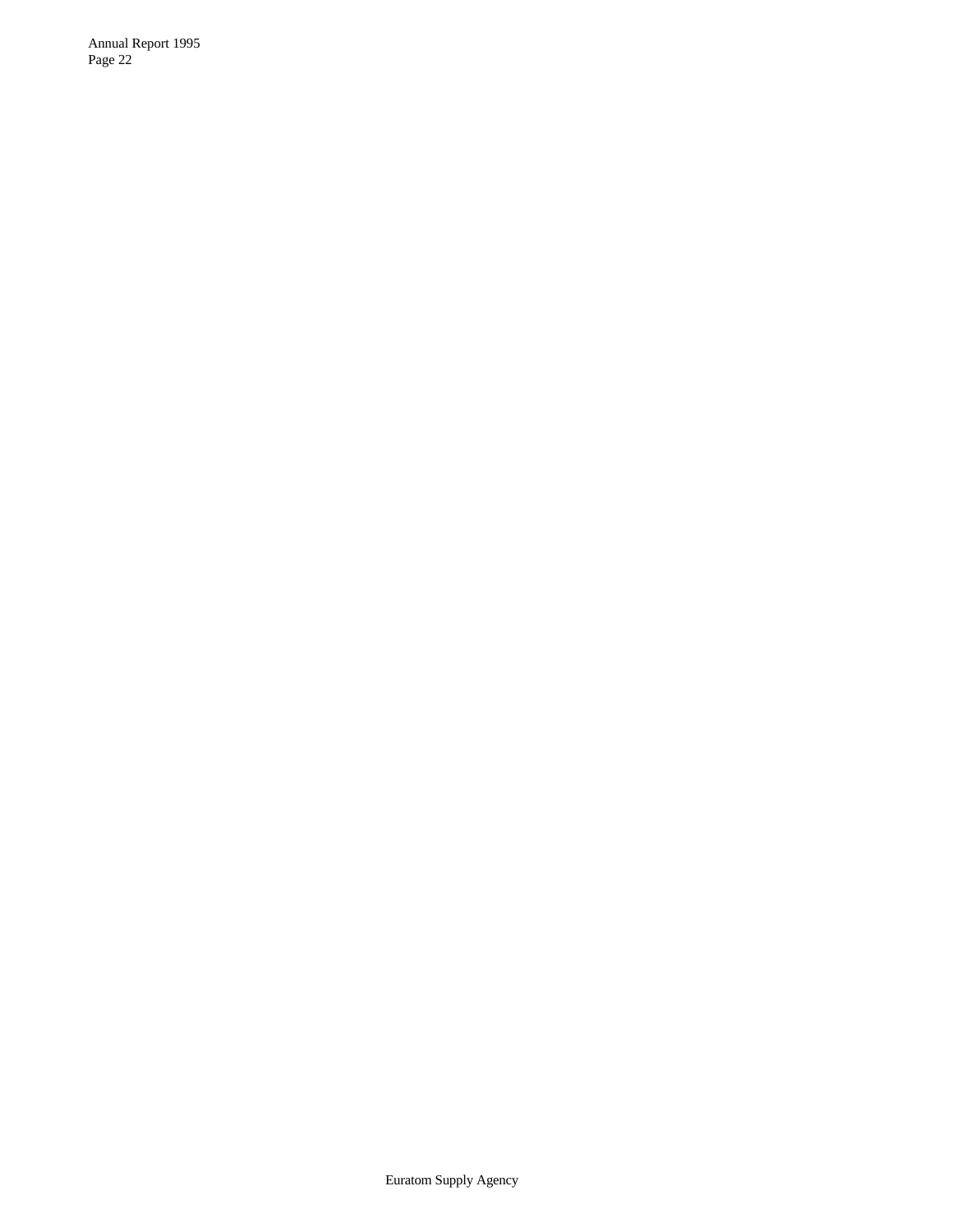### **CHAPTER III**

## **NUCLEAR ENERGY DEVELOPMENTS IN THE EUROPEAN UNION MEMBER STATES**

#### **BELGIQUE/BELGIË - BELGIUM**

In 1995, nuclear power stations in Belgium (including the French part of Tihange 1) generated about 39.1 TWh. This is slightly more than in 1994. It represents 55.3% of the total electricity production of the country in 1995. The decline in relative terms is due to faster growth in total production compared to electricity production of nuclear origin.

Nuclear production capacity has been increased slightly during 1995. Since March 1995 the output of Tihange 2 has been increased by 30 MWe, through increasing the mean core temperature and so producing higher steam pressure in the turbine. In September 1995 the output of Tihange 1 was increased by about 8%, through reinforcement of the turbine rotors and improvement of the thermodynamics.

Belgium produced 24 tonnes of natural uranium in 1995, derived from imported phosphates.

The production of MOX fuel by Belgonucléaire in its Dessel plant amounted to 30.3 tonnes in 1995, to be used in Belgian and German nuclear power plants.

The recommendations of the resolution of Parliament adopted on 22 December 1993 concerning the use of MOX-fuel in Belgium's nuclear power plants and the suitability of reprocessing spent fuel, have continued to be carried out. In this context the following developments took place in 1995 :

- The first 16 MOX fuel elements were loaded in Tihange 2 (8 elements in March 1995) and Doel 3 (8 elements in June 1995).
- In the framework of Synatom's programme for the encapsulation of spent fuel for direct disposal, the first phase, concerning the conceptual design of a reference container, was finalised. The second phase, concerning the definition of conceptual criteria and safety rules for a conditioning plant, has started.
- In the framework of the R&D programme on geological disposal both of high level, medium level and long-lived waste and of spent fuel, mainly carried out by the Nuclear Research Centre at Mol, but coordinated and managed by Niras/Ondraf, the following important activities took place :
	- a preliminary long term safety study of the direct disposal of spent fuel;
	- demonstration of manipulation techniques for lowering the waste canisters into the underground disposal facility and for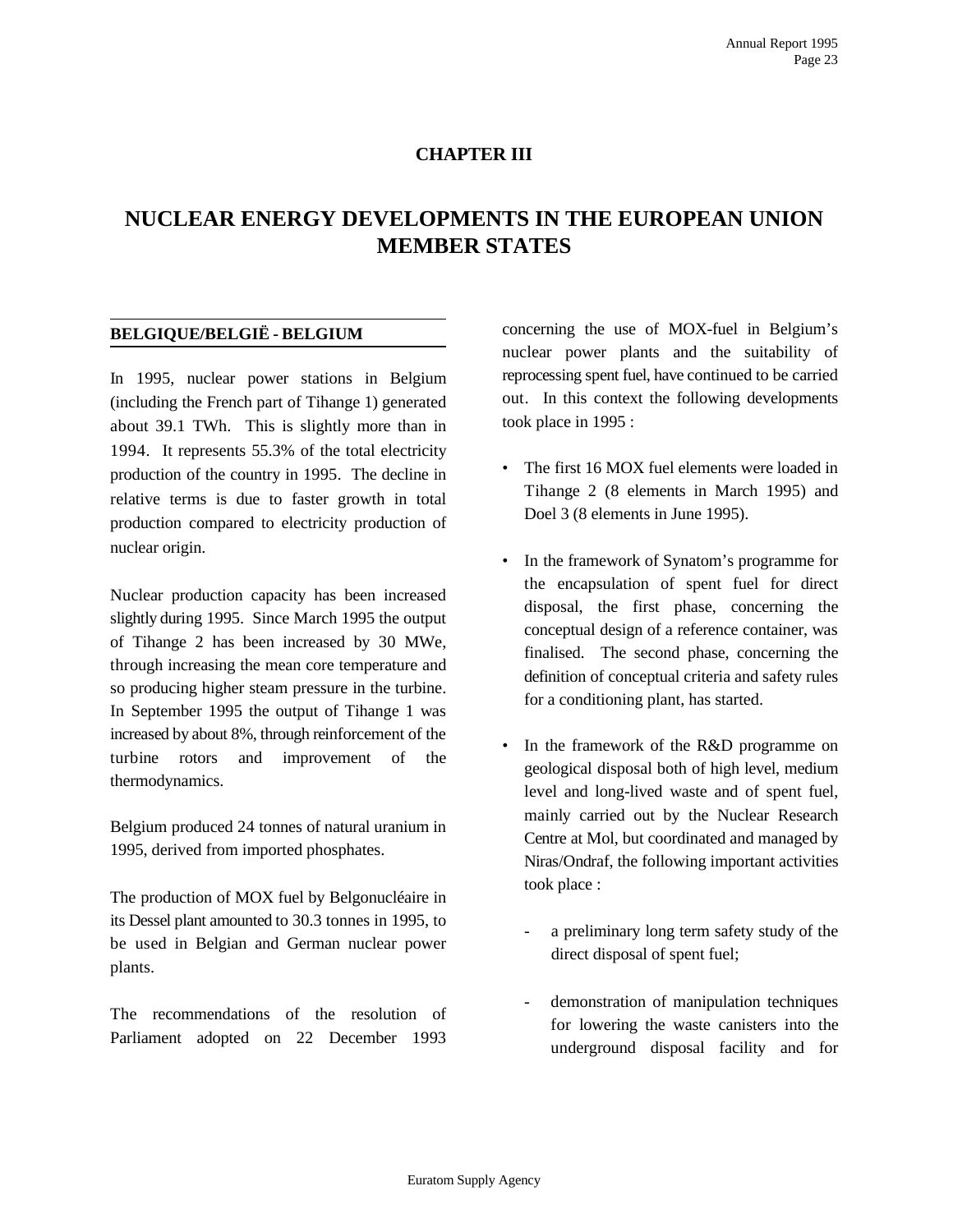- modelling of the temperature field around the disposal galleries.
- One feature worth mentioning is the creation by Niras/Ondraf and CEN/SCK of the Economic Interest Grouping called GIE Praclay, intended to manage the activities, studies and research related to the Praclay project for the demonstration of the feasibility of radioactive waste disposal in clay strata. This GIE can be extended through the participation of other European institutions and/or companies.
- The construction of a supplementary storage building for spent fuel at Doel was completed. It received its operating licence in March 1995. The first elements were loaded in dry storage containers towards the end of the year. At Tihange the construction of a new wet storage building for spent fuel continued.

The new law of 15 April 1994 concerning the protection of the population and the environment against the dangers of ionizing radiations and the creation of a Federal Agency for Nuclear Control has not yet entered into force. The Royal Decrees necessary to permit this have been prepared. One of the most important of these decrees, namely that concerning the adaptation of the general regulation on ionizing radiation, has been approved by the European Commission. At the end of the year the draft royal decrees were under examination by the Council of State.

Concerning low-level and short-lived radioactive

pushing them into the disposal galleries; waste, the new Government stated in June 1995 in its declaration at the moment of its formation that a definitive choice would be made about the disposal of this type of waste on the basis of an examination of the different alternatives. In this respect, due account would be taken of the safety and price differences between the different options. This declaration needs an adaptation of Niras/Ondraf's programme, which was in preparation at the end of 1995.

> At the end of June 1995, the material testing reactor BR2 of the Nuclear Research Centre CEN/SCK at Mol temporarily stopped operation to undergo a major refurbishment. This will last until the beginning of 1997, after which a new operating period of 10 to 15 years is foreseen. The exact operating regime has still to be decided. Studies on the integrity and life span of the pressure vessel, which gave rise to some uncertainty with regard to refurbishment, have given positive results, so that the uncertainty could be eliminated. The final conclusions will depend on the results of coming inspections.

> The following developments should be mentioned with regard to the site of Belgoprocess, the daughter company of Ondraf/Niras :

- a major restructuring of the company was decided, in order to cope with the decrease in activities (lower waste arisings etc.);
- the new installation for treatment and conditioning of low-level waste and waste suspected to be contamined with alpha-bearing isotopes (CILVA) was put into full operation;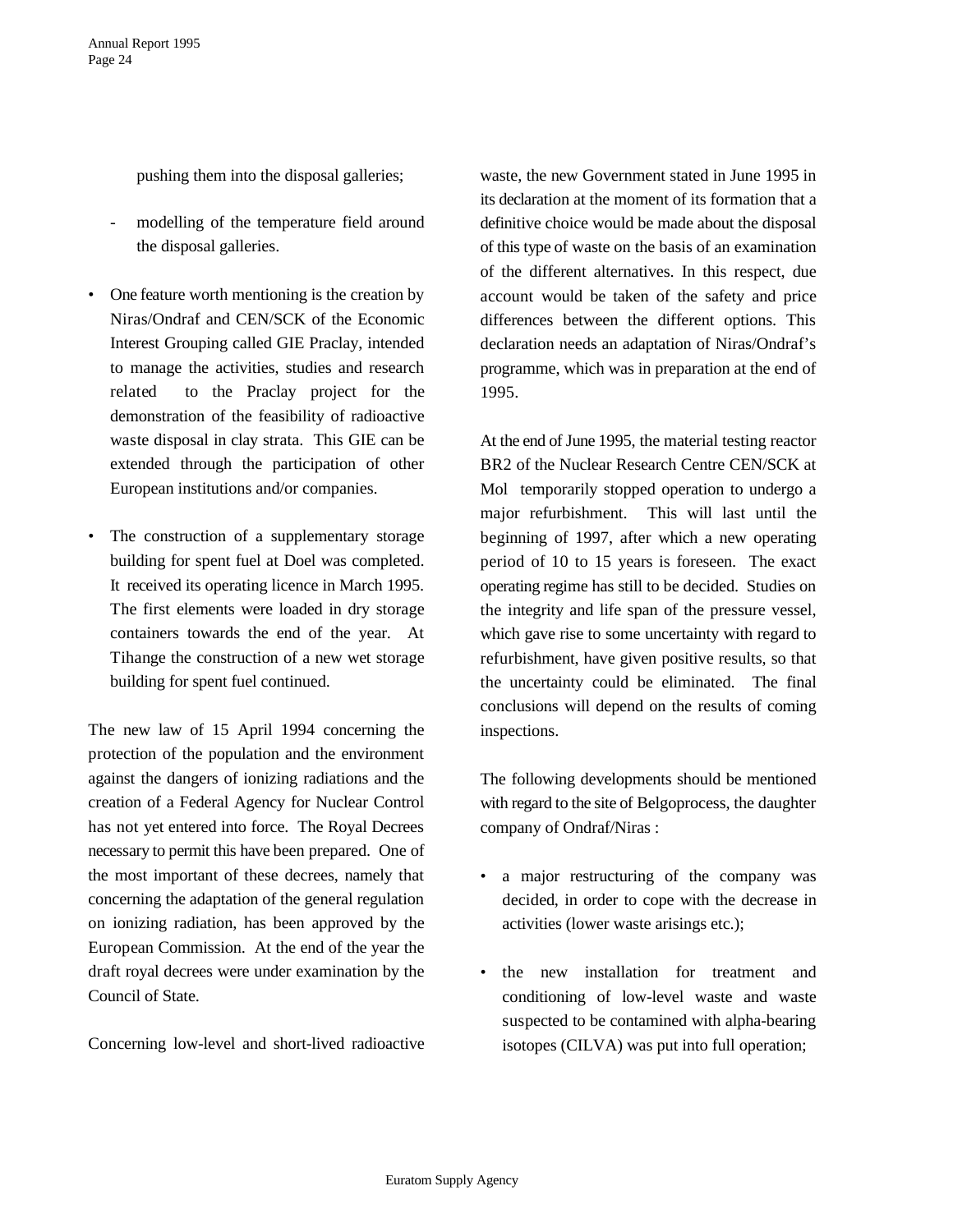#### **DANMARK - DENMARK**

No new developments were reported.

#### **DEUTSCHLAND - GERMANY**

Germany's nuclear power plants generated 153.2 TWh in 1995, about 2.2% more than in 1994. The proportion of nuclear-generated electricity in the country's overall production of electricity remained stable at about 34%.

Production of uranium concentrates from the reclamation process at the Wismut mine was 40 tU. Of Wismut's total stock of 1,134 tU, 90% is under contract, and 50% has already been delivered to customers.

18 of Germany's 21 commercial nuclear power plants were connected to the grid almost continuously, and at a high level of availability. The Mühlheim-Kärlich nuclear power plant still remains disconnected because the Rheinland-Pfalz Administrative Court again revoked the newly formulated permit for partial construction. Würgassen, the first commercially operated reactor in the former West Germany, is being shut down. This decision was prompted by signs of fractures in

• the part of the buildings foreseen for the vitrified the core shroud. It would have been technically waste resulting from the reprocessing of Belgian possible to deal with these by replacing the core spent fuel at La Hague is ready to receive this shroud, but an economic evaluation of the thorough type of waste. The construction of the other modernisation of the plant which would then have parts, which will receive the other types of become necessary led the operator Preussenelektra reprocessing waste, continued. to decide on closure. After long outages for repairs, the Krümmel and Brunsbüttel power plants are now connected to the grid again.

> The second round of cross-party talks about achieving a consensus on energy policy was again broken off because of irreconcilable differences of opinion over nuclear energy. The ruling coalition considered an energy mix which included nuclear power to be necessary in the long term, and believed that further development of nuclear technology in Germany should remain possible. The consensus talks fell apart in the end over the question of the nuclear option, even though the SPD opposition, in the person of its chief negotiator, had indicated a readiness to compromise.

> On 7 June 1995, Siemens AG, in agreement with its German customers, decided, given the prevailing political conditions, to abandon production in Hanau of MOX fuel from civil plutonium. The equipment in the new MOX fabrication building, and a core team of personnel have been retained until further notice in order to be able to use the "Hanau option" in the framework of an international disarmament initiative.

> As already announced, uranium processing at the Hanau fuel fabrication facility was discontinued on 30 September, and production moved overseas. The fuel fabrication facility at Lingen is now operating almost at full capacity, with output at 400t/year.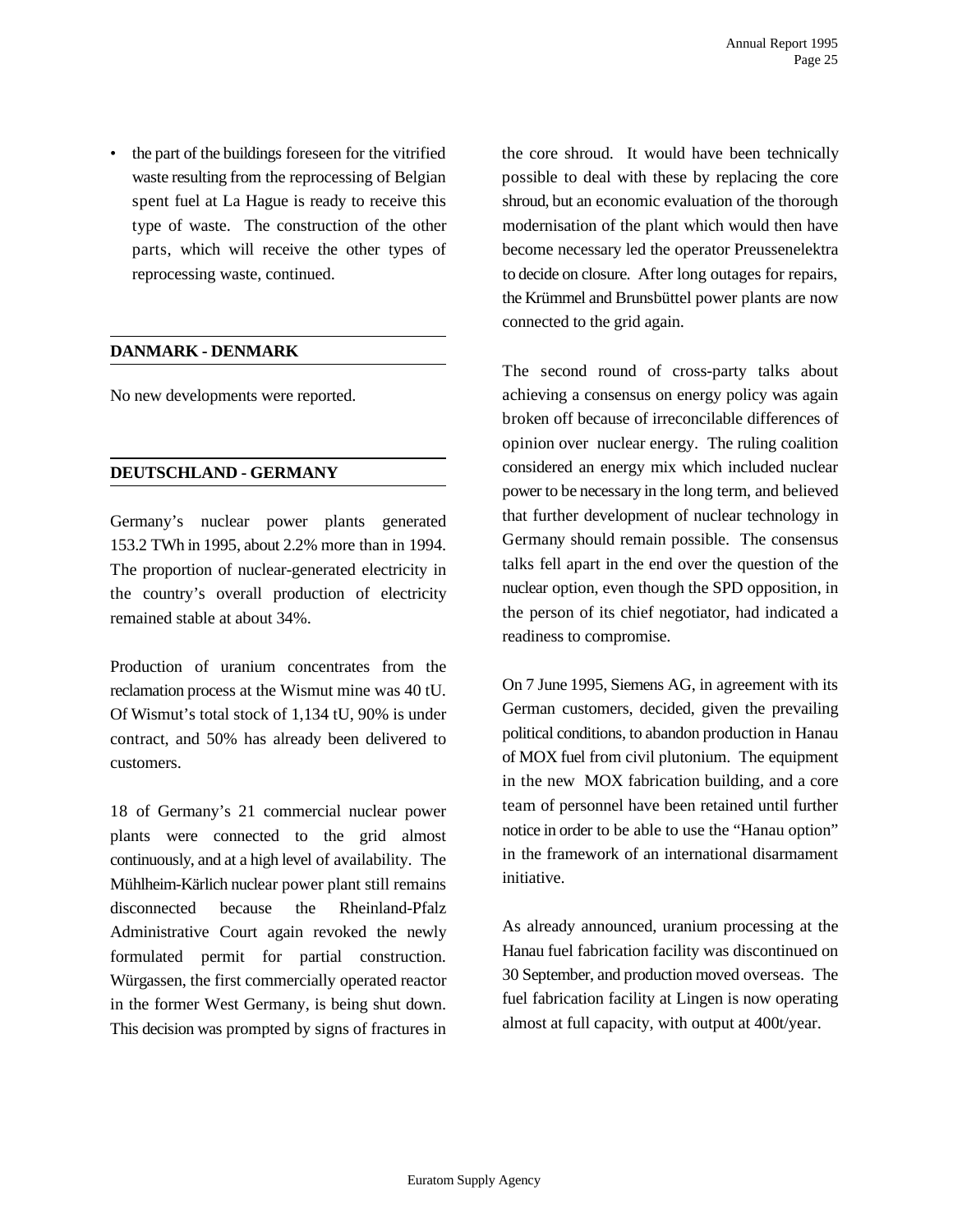The addition of further centrifuges brought the capacity available at the Gronau enrichment plant to 760 tSW/year by the end of 1995. In August the facility completed ten years of successful operation. Since August 1985, roughly 4,000 tSW have been produced with almost 100% use of capacity. The process of getting planning permission for a 1,800 tSW/year extension of the facility is running to schedule.

All of the spherical fuel used in the THTR 300 has now been placed in the interim fuel store at Ahaus in 305 Castor casks. In April the first Castor cask, with 9 PWR fuel assemblies from the Philippsburg power plant, was placed in the identically constructed Gorleben interim fuel store. Further shipments of nuclear waste (spent fuel and vitrified high level waste from reprocessing), which were planned for autumn 1995, have had to be postponed until 1996 because of delays by the regional licensing authorities in processing the necessary documentation, and delays in the preparation of the vitrified waste blocks.

5,000  $\text{m}^3$  of radioactive waste containing mostly short-lived radionuclides have been disposed of at the Morsleben final disposal site in the past two years. There has been no noticeable progress in the licensing procedure for the planned Konrad final disposal site over the past year. The exploratory underground work on the saliferous rock at the Gorleben mine has seen the two shafts reach their final depth of about 840 m. The galleries which will link the two shafts are now being prepared.

#### **ELLAS - GREECE**

No new developments were reported.

#### **ESPAÑA - SPAIN**

Electricity production from nuclear power in Spain was 55,444 GWh, which represents 34% of total national production. As in recent years, the highly satisfactory operation of the nuclear park was reflected in the load factor of 85.5%.

Uranium concentrate production at the Quercus Plant (Ciudad Rodrigo) was  $281 \text{ t U}_3\text{O}_8$ .

The following facts are worth mentioning with regard to the various different aspects of the nuclear industry in Spain during 1995.

#### **NUCLEAR INSTALLATIONS**

- The steam generators of the Ascó I nuclear power plant were replaced between the months of July and October in accordance with the planned programme. Fabrication of the steam generators for Ascó II and Almaraz at the factory of Equipos Nucleares S.A. continued, and replacement of the existing steam generators is planned to take place this year and the next.
- The José Cabrera plant, which had been out of the grid owing to cracks appearing in the reactor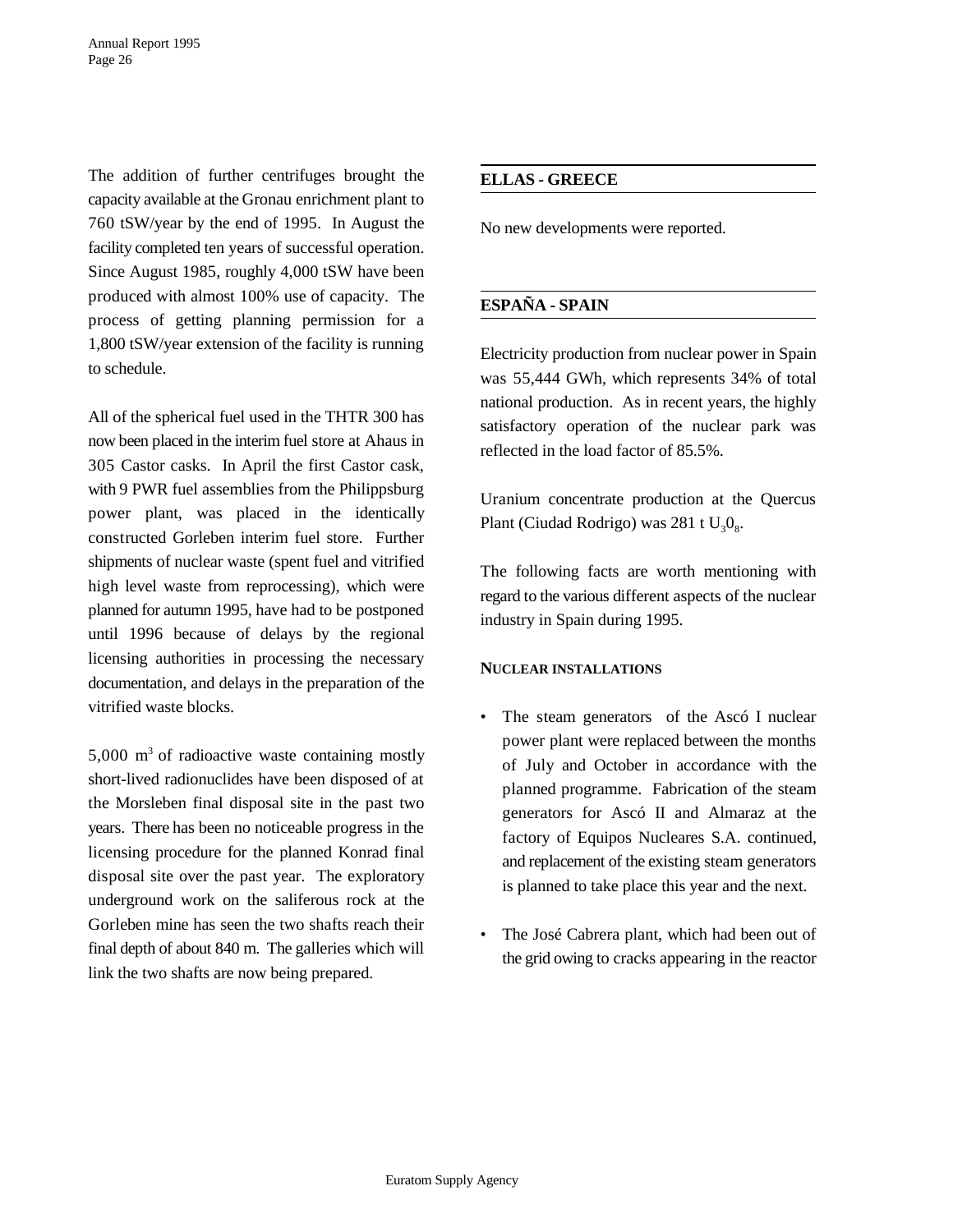head at the next refuelling outage. production in March 1990.

• Ascó I had its electrical output increased from • The intermediate storage strategy for spent fuel

#### **NUCLEAR FUEL CYCLE**

- In March 1995, the dismantlement and Trillo an additional building for the storage of completed. A ten year supervision programme been filled. will now begin prior to the closure of the facility
- $\bullet$  In May, commencement of the project to extract, separate and pre-process waste arising from the decommissioning the plant subject to gadolinium oxide fuel. authorisation by the Ministry of Industry and completed, so as to leave the site of the plant produced in Spain. completely free and unrestricted for other uses.
- vessel head, was restarted in June 1995 after In November, the Ministry of Industry and repair work was completed and the necessary Energy authorised Empresa Nacional del Uranio, authorisations had been obtained. After S.A. (ENUSA) to begin decommissioning the technical and economic evaluation, the operating Lobo G uranium ore processing plant, located at company decided to replace the reactor vessel La Haba (Badajoz). This plant ceased
- 930 to 947 Mwe, essentially as a result of continued to be developed with the modifications to the low pressure turbine. commencement in 1995 of work on increasing restoration work on the site of the Andújar metal spent fuel containers will be built, to be (Jaén) uranium concentrates facility was used once the capacity of the spent fuel pool has the capacity of the spent fuel pools at the Vandellós II and Trillo plants. These plants have installed racks of compact design, and at
- being declared. ENUSA's Quercus uranium concentrates plant continued operating at reduced capacity, with production at about 300t  $U_3O_8$ .
- fuel graphite sleeves from the Vandellós I ENUSA's Juzbado (Salamanca) fuel fabrication nuclear plant was authorised. Once the plant continued to manufacture PWR and BWR conditioning of the operating waste from the fuel elements, destined both for Spanish reactors plant, planned to be completed this year, has and to a large extent also for export to various taken place, Empresa Nacional de Residuos European countries. 1995 saw the opening of a Radioactivos S.A. will begin work on line for the fabrication of uranium and
- Energy. It is planned to reach the level 2 ENRESA's intermediate and low-level waste "restricted release of the site" by the year 2000, storage facility at El Cabril (Córdoba) continued which will already leave an estimated 80% of the to operate on an industrial basis. Over the next site area free for use. After an estimated waiting 15 years, the installation will receive all of period of 25 years, dismantlement up to level 3 Spain's radioactive waste in these categories, "unrestricted release of the site" will be which make up 95% of the radioactive waste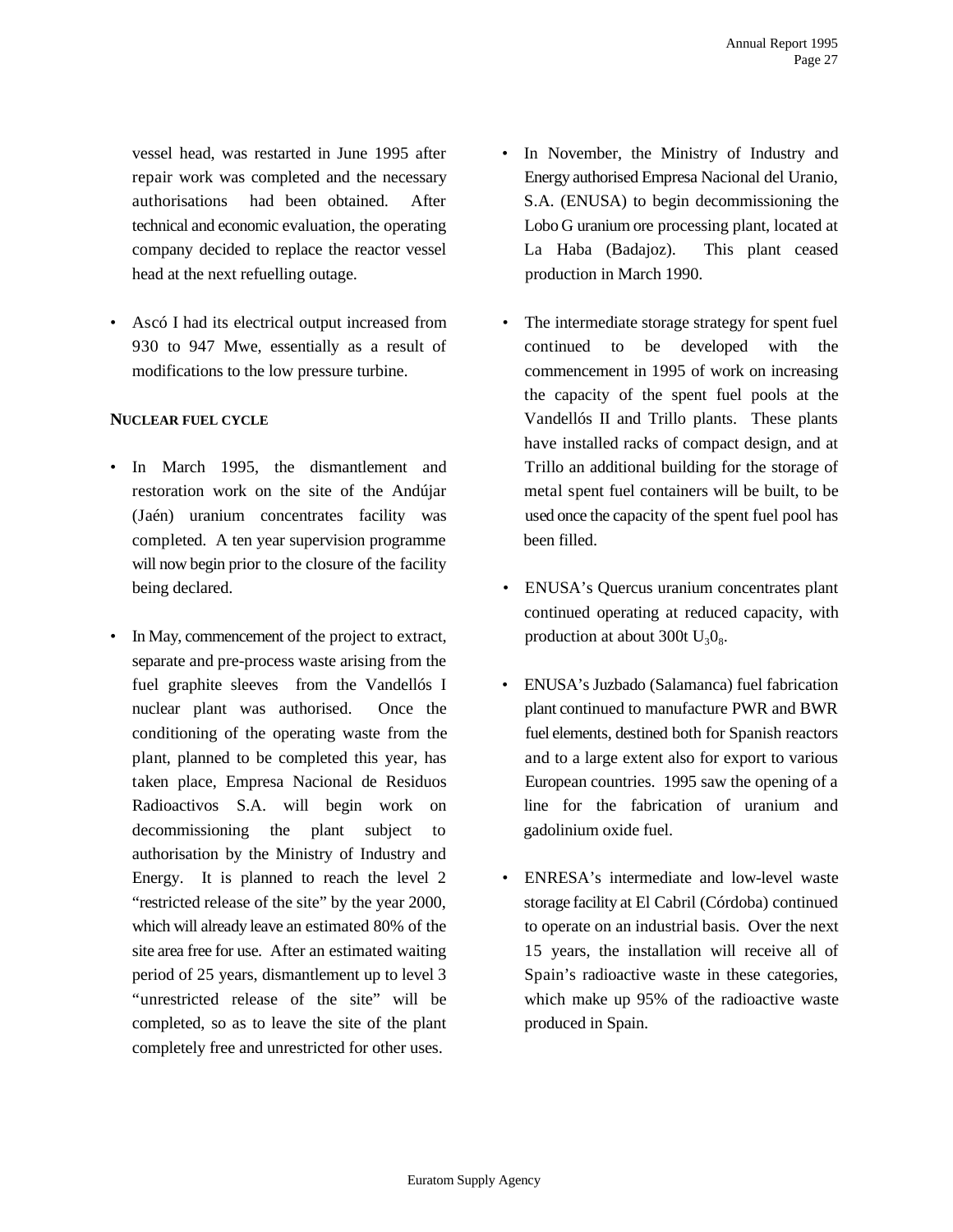#### **REGULATORY ASPECTS**

• A Royal Decree on the physical protection of June 1995. It is not expected greatly to affect nuclear materials, promulgated in accordance nuclear power production in Finland. with the provisions of the Convention on the Physical Protection of Nuclear Materials, as signed and ratified by Spain, was approved in March.

#### **FINLAND**

In 1995, the electricity produced by the two Finnish nuclear power plants, both comprising two units  $(2x445 \text{ MW}, 2x710 \text{ MW})$ , totalled 18.1 TWh and covered 26% of Finland's electricity consumption. The weighted average load factor for the four units was 89.6%. There were no level two or higher level incidents (on the INES scale).

There are no concrete projects for new nuclear power plants in Finland. Preparations to raise the power levels of the existing units are under way. Preliminary decisions concerning the carrying out of an environmental impact assessment of raised power levels have already been taken by the Ministry of Trade and Industry.

The two companies, IVO and TVO, which operate the nuclear power plants, have established a joint company, Posiva Oy, to make preparations for the final disposal in Finland of all their existing and future spent nuclear fuel. The responsibility for final disposal, however, still lies with the power companies.

A new Act, the Electricity Market Act, liberalising the electricity markets, entered into force in

#### **FRANCE**

#### **NUCLEAR POWER AND ELECTRICITY GENERATION**

Gross national consumption of electricity rose to 397 billion kWh, an increase of 2.2% compared with 1994.

Industrial consumption was up by 1.5% compared to 1994. Consumption by tertiary industries increased by 3.3% and domestic consumption by 4.5%. Exports of electricity greatly increased, and the export balance amounted to 70 TWh (a 10.4% increase compared with 1994).

Total net production of electricity rose to 471 billion kWh, i.e. 3.6% more than 1994. 358.2 billion kWh were produced by nuclear power stations, representing approximately 76.1% of national production. Thermal production from fossil fuels was 36.9 TWh. Hydroelectric production (of 75.5 TWh) decreased by 6.3% compared with 1994, which was an outstanding year.

As regards nuclear operation, 1995 showed stability in availability levels, which stand at 81% compared to 81.3% in 1994. The improvement in unplanned shutdowns balanced out the decrease in availability due to the number of shutdowns.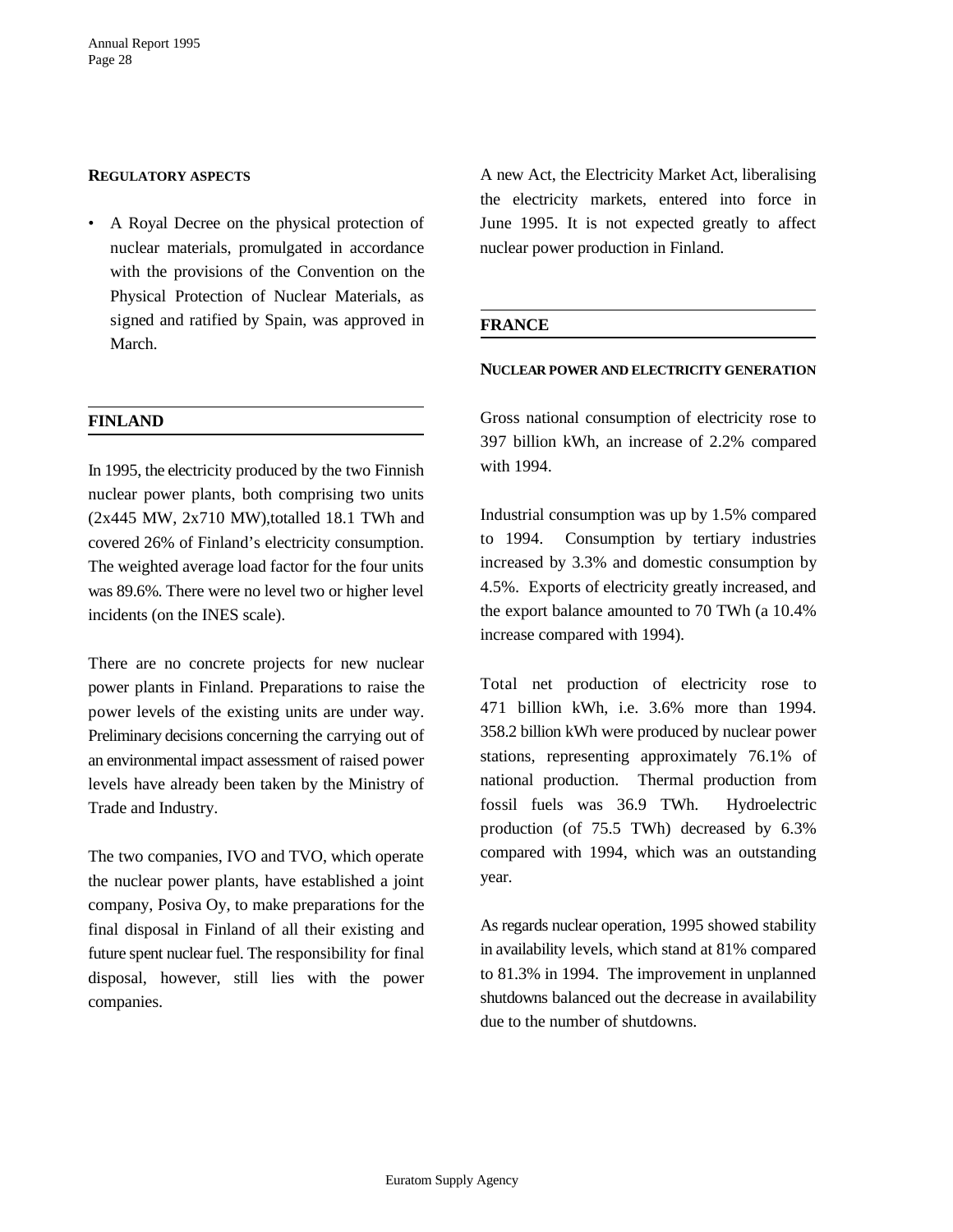All vessel heads but two were inspected (Golfech and Penly 2), and six were replaced in 1995. Two steam generator replacements took place, at St. Laurent B1 and Dampierre 3.

The number of safety related incidents per unit per year decreased slowly. There were no level two incidents (compared to two in 1994), and none of a higher level.

At the end of 1995, seven reactors were operating with MOX fuel. The last fuel assemblies were unloaded from Chooz A and Bugey 1 (France's last gas-graphite unit, operated until 1994).

Four 1,400 MW nuclear power plants were under construction, and commissioning is planned to take place before the end of the decade. Chooz B1 is now scheduled to be commissioned in 1996.

#### **URANIUM MINING**

The Société des Mines de Jouac (SMJ), a subsidiary of Cogema, and the Cogema Mining Divisions (La Crouzille and l'Hérault) produced 980 tonnes of uranium in concentrates altogether, a 5% decrease compared with 1994.

In March 1995, Cogema announced the start-up of the development stage of the McClean project in Saskatchewan (Canada). Cogema owns 70% of this project, which has resources amounting to 23,500 tonnes of uranium. Production is scheduled to begin in 1997.

#### **URANIUM ENRICHMENT**

The capacity of the W installation in Pierrelatte was doubled. In 1995 it transformed around 12,000 tonnes of enrichment tails into oxide.

The start-up authorisation for the TU5 installation, at first expected in 1995, was received at the beginning of January 1996. The installation is devoted to the conversion of reprocessed uranium into oxide.

#### **REPROCESSING**

The UP3 plant operated satisfactorily during 1994. More than 200 spent fuel casks were received and unloaded for reprocessing. 800 tonnes of oxide fuel were reprocessed in 1995 (reaching the nominal capacity of the plant).

UP2 increased its production to 758 tonnes of reprocessed fuel.

A total of 1,558 tonnes of oxide fuel was reprocessed in 1995, bringing the cumulative quantity reprocessed to 8,553 tonnes since 1976.

#### **IRELAND**

Ireland does not have a nuclear power industry and there are no plans for such. Ireland's nuclear policy objectives place a heavy emphasis on nuclear safety and radiological protection. The Radiological Protection Institute of Ireland advises and assists the Government in implementing that policy.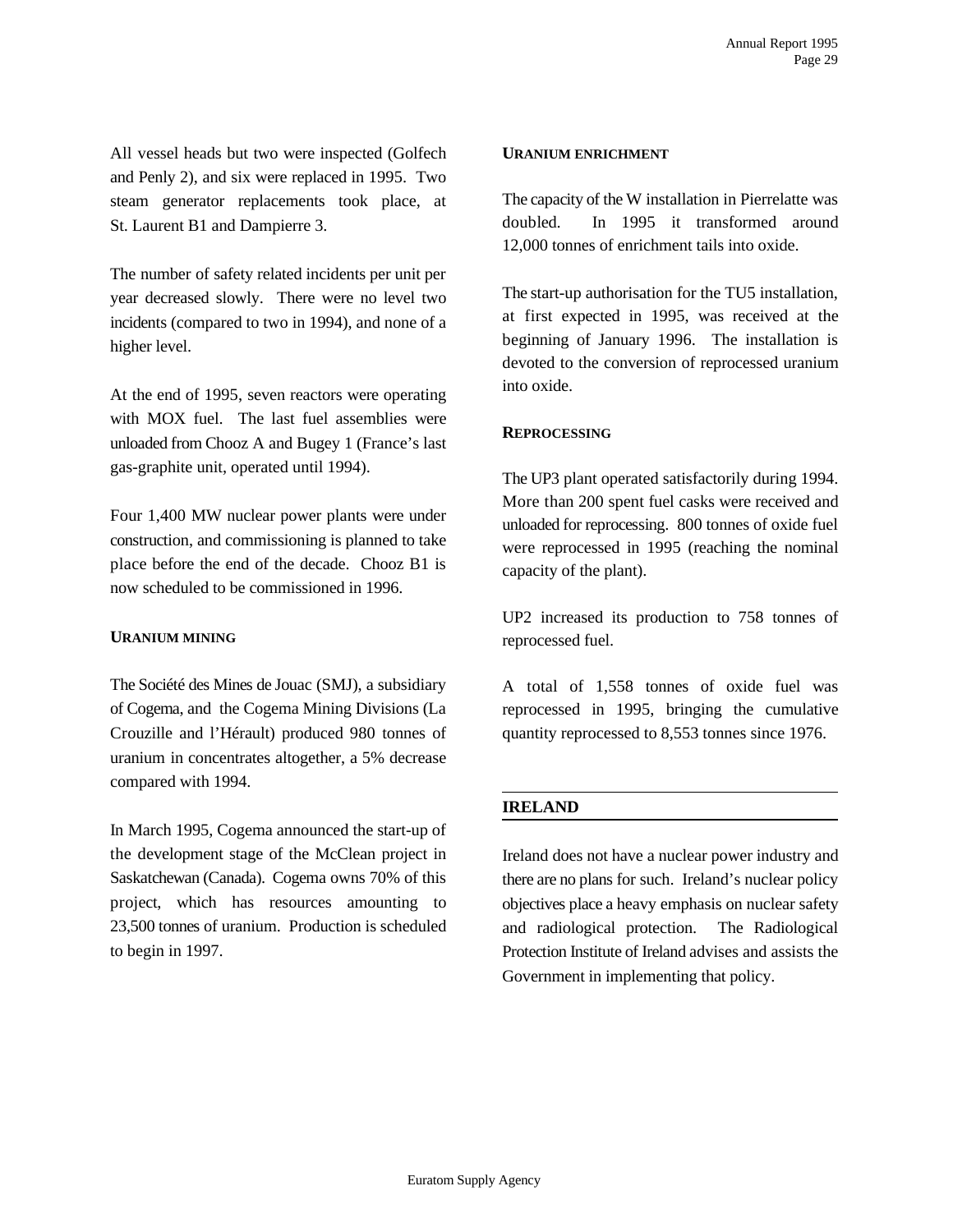#### **ITALIA - ITALY**

The main Italian operators (ENEA, ENEL, ANSALDO and FIAT) continue to pursue, to the extent of carrying out experimental activities in the field of safety, the development of new types of reactors characterised by a high passive safety level. In this framework, a great deal of attention is paid both to the AP 600 reactor and its adaptation to European safety standards, and to the European evolutionary reactor EPR. International cooperation on the development of the AP 600 reactor was started some time ago.

In addition, activities relating to the decommissioning of nuclear power plants which are no longer working are continuing. In particular, the research and development activities relating to the decommissioning of the Latina and Garigliano power stations, the dry storage of irradiated fuel and ENEL's vitrified waste, the decommissioning of ENEA's experimental fuel cycle facilities, and the management of the associated radioactive material are being carried out with the participation of the national industry (FIAT, ANSALDO, NUCLECO).

#### **NEDERLAND - NETHERLANDS**

#### **NUCLEAR ELECTRICITY GENERATION**

There are two nuclear power plants in the Netherlands :

• Dodewaard (1969) BWR 56 net MWe (planned to be in operation until 2004);

• Borssele (1973) PWR 449 net MWe (to be in operation until 2004).

Together, their percentage of centralised electricity production capacity was 8%.

#### **URANIUM ENRICHMENT**

Uranium enrichment is carried out by Urenco Nederland B.V, located at Almelo. Urenco Nederland B.V. belongs to a multinational company, Urenco Ltd, located at Marlow, which has three shareholders : Ultra Centrifuge Netherlands (UCN NV) in the Netherlands, Uranit in Germany, and INFL in the UK. The Netherlands government owns the majority of the shares (99%) in UCN.

Uranium enrichment is the most important part of the fuel cycle for the Netherlands and is a major international success for the country. Urenco Nederland B.V. has a licence for a capacity of 2,500 tSW/year. The total uranium enrichment market share of Urenco in the western world is about 10%. Urenco has concluded contracts in EU countries, in Switzerland, the United States and in the Far East (Korea, Japan).

Several years ago Urenco recognised, in seeking more business in the USA, that there would be several advantages in having a centrifuge enrichment plant on US territory. With this aim Urenco formed a Joint venture, Louisiana Energy Services, which is now well advanced in its plant licence application with the US Nuclear Regulatory Commission. The licence is expected to be granted in the course of 1996. However, the decision on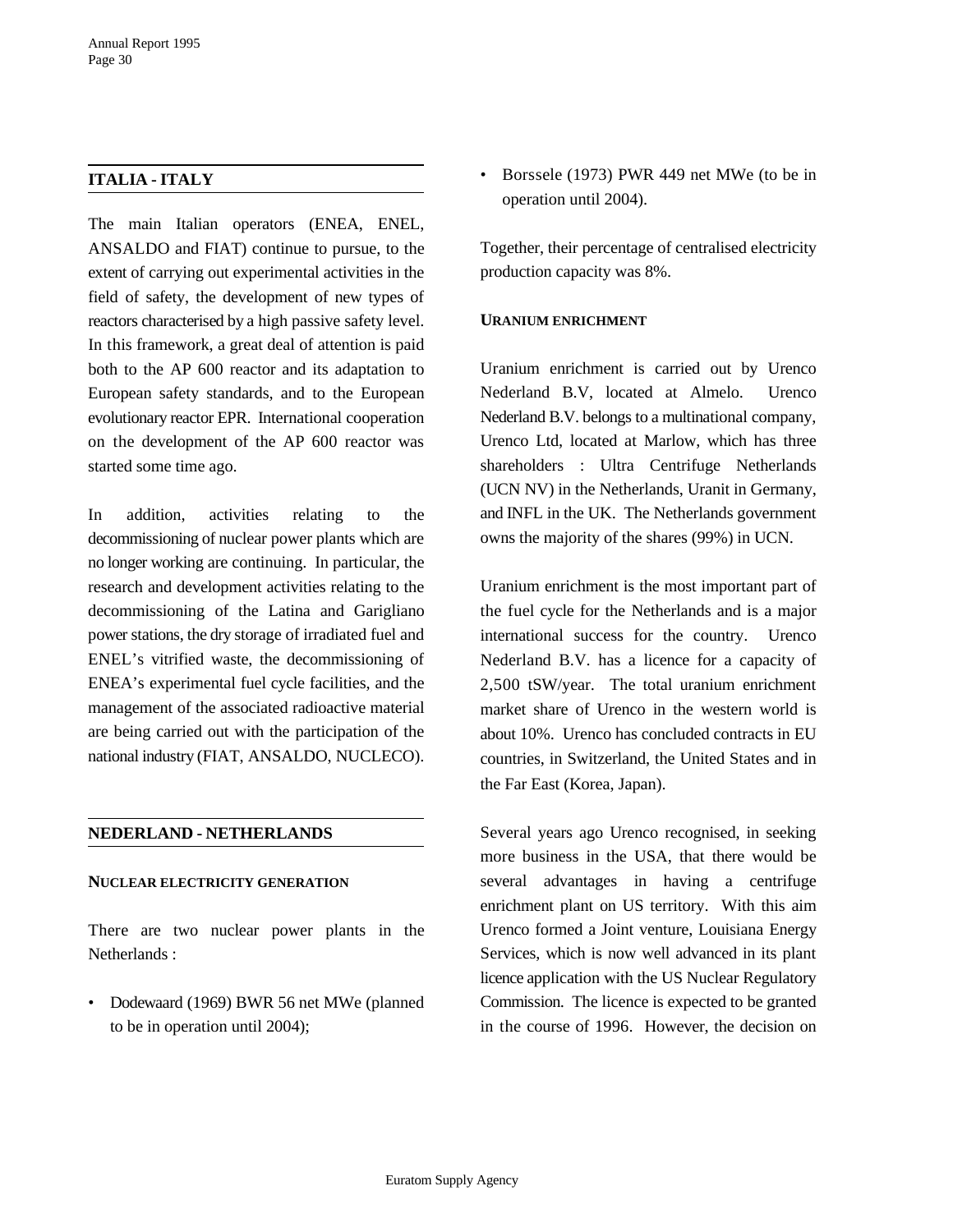plant construction will have to be made in the light Joint Research Centre at Petten, which makes use of of the business and financial conditions at that time. a High Flux Reactor HFR (55 MW). By special

#### **ENERGY POLICY**

In the closing days of 1995 the Dutch Minister of HFR. In addition to the HFR, ECN has its own Low Economic Affairs, Dr. Hans Wijers, sent a White Flux Reactor (30 kW). Paper to Parliament on the energy policy for the Netherlands in the years to come. Its upshot is : ECN's nuclear research focuses on safety issues

- Dutch electricity-producing utilities will be waste disposal and non-proliferation. Many R&D
- the markets for natural gas and electricity will be and transmutation research in order to contribute to
- the use of all renewable energy sources will be suppliers. Furthermore, there is research on HTR an improvement in energy efficiency of 33%; theoretical and experimental research.
- although at the moment no increase in nuclear capacity is foreseen, Dutch nuclear capacity will be maintained in order to "board the train" in the next century if desirable. Part of the nuclear research programme will consist of participation in innovative work in cooperation with institutes from other countries. The Netherlands has no ambition to be able to construct nuclear power plants in due course entirely by itself, but, if such plants should be built in the Netherlands, it does want to be an effective discussion partner.

Nuclear R&D is managed by the Netherlands Energy Research Foundation (ECN). ECN is working in intensive cooperation with the Euratom arrangement with the European Commission, ECN, other Netherlands research centres and industry can make use of about half the irradiation capacity at the

encouraged to merge into one company; activities are already carried out in connection with opened up, with government responsibilities a solution of the radioactive waste problem. restricted; Another example is the development of a passively stimulated to cover 10% of national energy development, which aims at a more inherently safe demand by the year 2020, with CO<sub>2</sub> emissions reactor concept which also has attractive economic not exceeding 1990 levels by that time and with characteristics. These examples include both (advanced and innovative nuclear technology), international projects. Some examples are partition safe BWR in close cooperation with international

#### **ÖSTERREICH - AUSTRIA**

Austria has no nuclear power plants. However, three research reactors are in operation in Vienna, Seibersdorf and Graz.

#### **ATOMINSTITUT**

The Austrian Universities' Atomic Institute operates a research reactor of the TRIGA type, of which about 60 similar reactors have been built around the world. It has a maximum thermal power output of 250 kW. However, it can also be operated in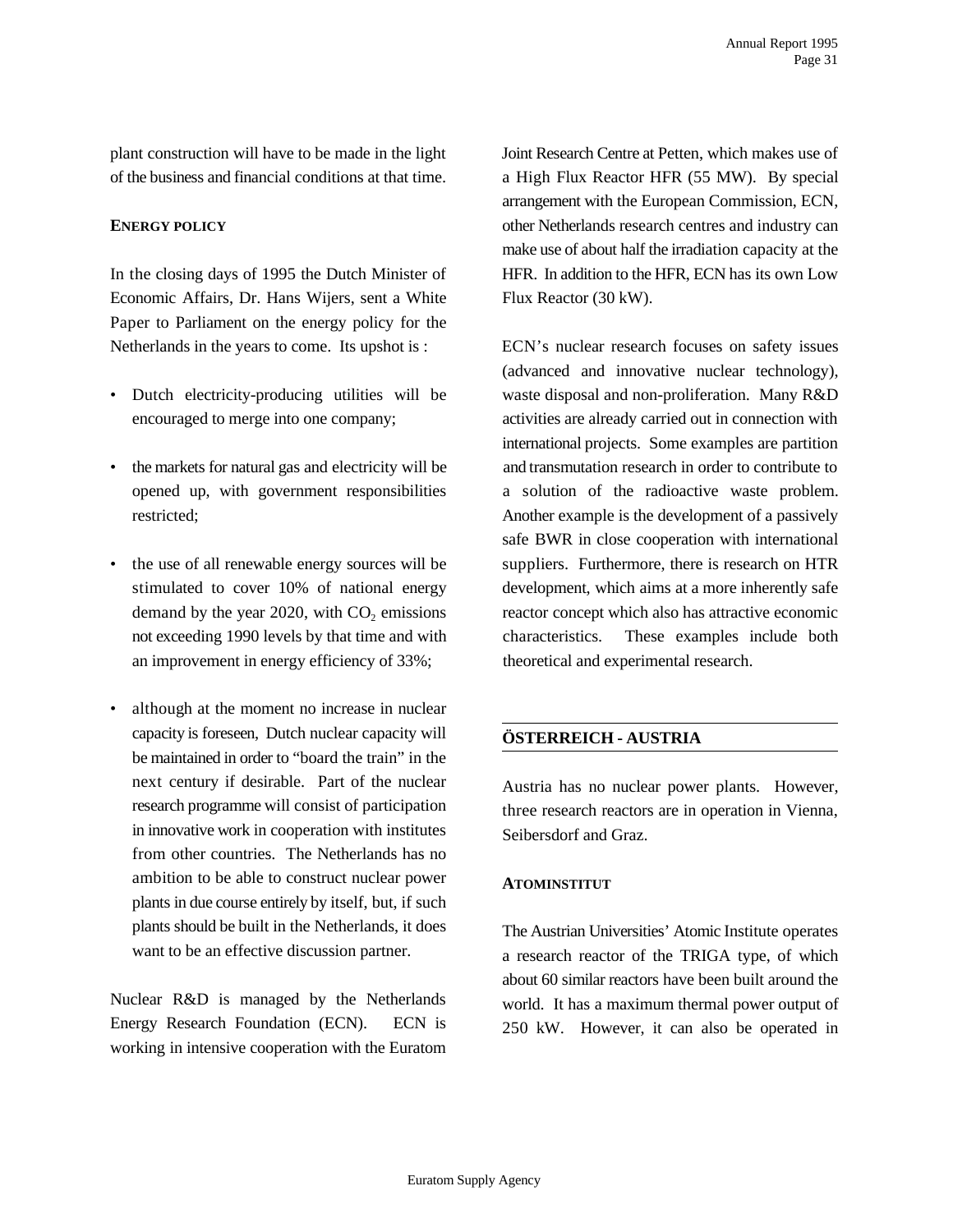250 MW. In operation since 1962, the reactor is the available reserves of fuel will be sufficient for used exclusively for university research and the next 10 years. teaching.

As a result of the low thermal output of 250 kW, 57 fuel elements from the reactor's entry into service are still in the core. A further 22 fuel elements have been loaded in subsequent years. In the past 33 years, 8 fuel elements have been removed permanently, and a total of 8 fresh fuel elements are in storage, guaranteeing the operation of the reactor until the end of the decade.

#### **ÖSTERREICHISCHES FORSCHUNGSZENTRUM SEIBERSDORF**

The ASTRA research reactor at the Austrian Research Centre in Seibersdorf, a 10 MW thermal water-cooled and moderated swimming-pool type reactor, has been in operation since 1960. The reactor is mainly used for the production of radioisotopes for industrial and medical purposes, irradiation of materials, and irradiation of samples for the analysis of neutron activation. Having taken delivery of 16 fresh fuel elements from the Paul Scherrer Institute in Switzerland, the fuel requirements of the reactor (uranium enriched to 20% in a  $U_3Si_2$  matrix) are covered until the year 2000, after which the plan is to shut down the reactor.

#### **REAKTORINSTITUT GRAZ**

The Graz Reactor Institute has been operating a 10 kW Siemens ARGONAUT reactor since 1965. The fuel enrichment levels are 20% and 90%. The

so-called pulse mode up to a maximum output of reactor is mostly used for university training, and

#### **PORTUGAL**

#### **NATURAL URANIUM**

Yellow cake production is currently being carried out at a reduced level that amounted to 21.6 tonnes of  $U_2 O_8$  in 1995.

Studies are being conducted by ENU (Empresa Nacional de Urânio, SA) in order to be prepared for the launch of a production centre with a capacity of 130 tU/year to exploit the uranium ore deposit of Nisa, located in the region of Alto Alentejo, if the uranium market allows it.

#### **RESEARCH AND DEVELOPMENT**

The ITN (Instituto Tecnológico e Nuclear) which, as indicated in the 1994 report, was moved out of INETI and made an autonomous establishment, has now been placed under the recently created Ministry for Science and Technology and will have its mission redefined.

#### **SWEDEN**

## **ELECTRICITY PRODUCTION AND CONSUMPTION**

Electricity production in 1995 was 141.3 TWh, up about 2.4% from 1994.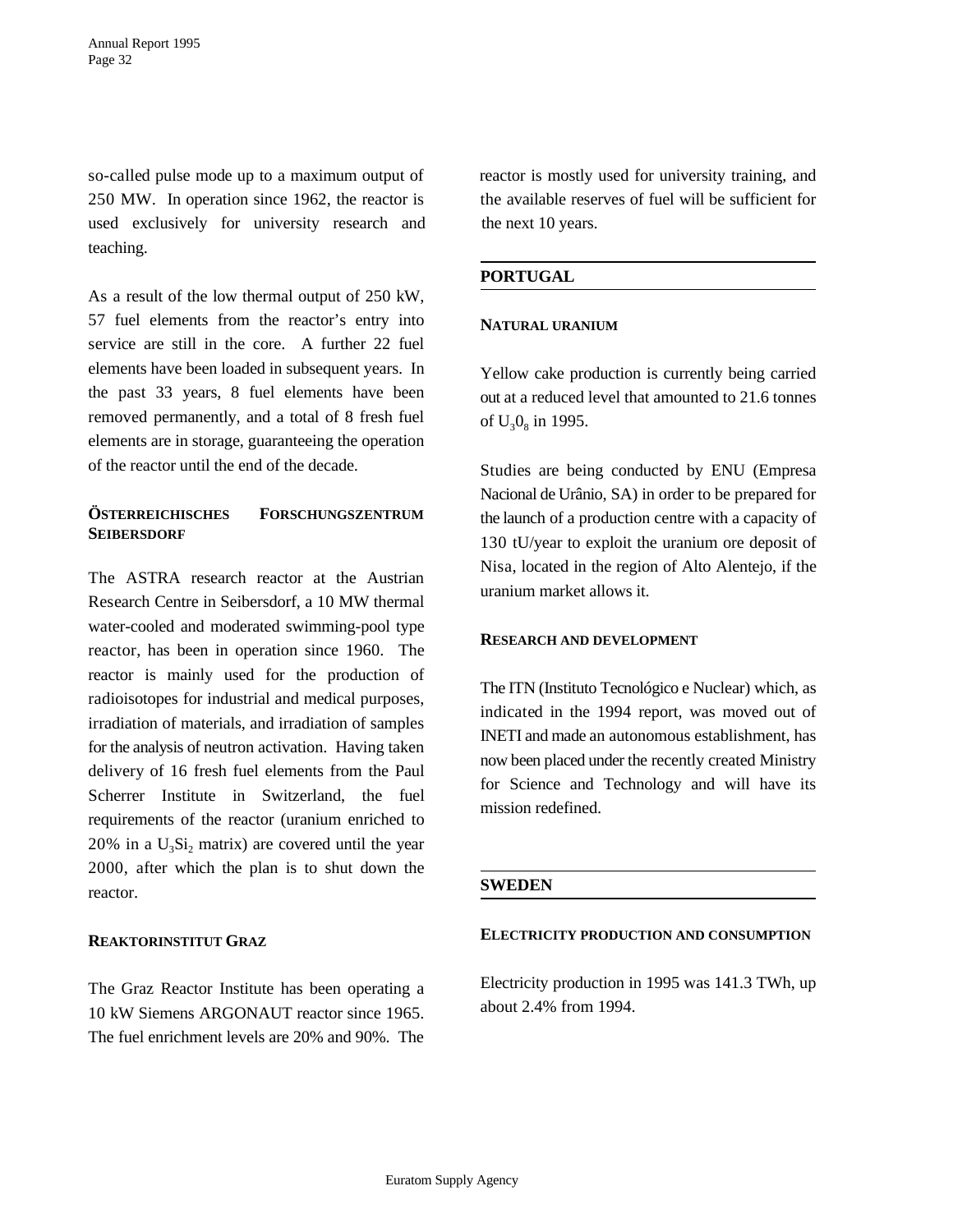Electricity production in 1994 and 1995 was inspection was carried out at Oskarshamn 1 (in TWh): resulting, amongst other things, in a comprehensive

|                        | 1994   | 1995  |
|------------------------|--------|-------|
| Hydroelectric power    | 57.9   | 66.9  |
| Nuclear power          | 70.2   | 66.7  |
| Wind power             | 0.1    | 0.1   |
| Combined heat/power    | 8.6    | 8.7   |
| Condensing/gas turbine | 0.9    | 0.7   |
| Total production       | 137.7  | 143.1 |
| Net export/import      | $-0.3$ | 1.8   |
| Net consumption        | 138.0  | 141.3 |

Production is based mainly on hydroelectric and nuclear power. Normally the production of nuclear power and hydroelectric power is roughly the same, each with a share of 45-50% of total production. During a climatically statistically average year, hydroelectric power production amounts to about 63.5 TWh. The production of nuclear and hydroelectric power differed a great deal between 1994 and 1995. The year 1994 was a dry year, and the flow to hydroelectric power reservoirs was low, leading to low production of hydroelectric power. This is the reason for the variation in the production of nuclear power between 1994 and 1995. During years with an extremely high level in the hydroelectric power reservoirs the production of hydroelectric power could be up to 60% and nuclear power less than 40%.

#### **NUCLEAR POWER**

During 1995 all reactors in Sweden except Oskarshamn 1 were in operation. An in-depth replacement of pipes in the primary system. The Swedish Nuclear Power Inspectorate issued a permit for operation on 18 December 1995, and the startup of the reactor was due to begin on 22 January 1996. It is expected to operate at the nominal maximum power level at the end of January 1996.

New steam generators were fitted to the Ringhals 3 reactor. The replacement was successfully performed within planned budgetary and time constraints. Radiation doses were well below prescribed limits. Ringhals 3 is now operating at the nominal maximum power level.

#### **POLITICAL SITUATION**

The Government appointed an Energy Commission with members from the political parties in July 1994. The Commission's tasks were :

- to review the ongoing programmes for the development of the energy system and analyse the need for changes;
- with the deregulation of the electricity market as a background, to review the development of the Swedish electricity market and propose measures to ensure a secure supply of electricity;
- to propose a programme for the conversion of the energy system, including timing.

The Energy Commission recommended in February 1995 that the proposed deregulation of the electricity market should take place. A government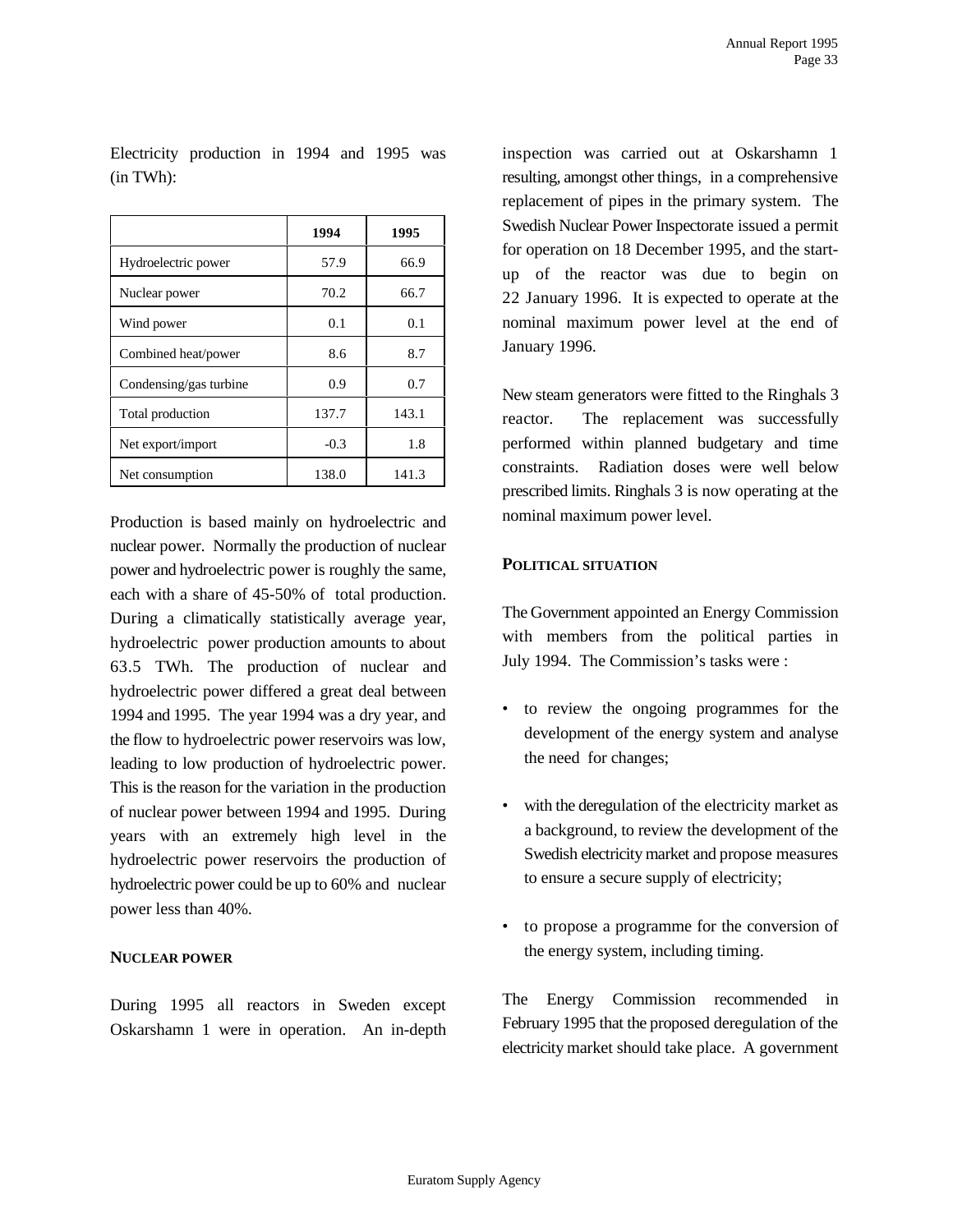Bill was presented in May 1995. The Parliament *In this context, powerful economic control* approved the Bill in October 1995, and the reform *measures are of crucial significance. The* will become effective on 1 January 1996. *Energy Commission believes that one nuclear*

The Energy Commission issued its main report on *present mandate period without noticeably* 18 December 1995. The main recommendations of *affecting the power balance."* the Swedish Energy Commission were :

*"The Energy Commission believes that both energy system should take place over a* smooth operation. *sufficiently long period of time for the*

*This is apparent from the climate issue. There* Management Company, SKB. *are also problems for employment and welfare and difficulties in retaining competitiveness if* These studies are focused on the social, *energy efficiency, the supply of renewable* established local offices. *energy and the possibilities of maintaining*

*The Commission considers that it is important so that the adjustment process can be initiated.*

*power reactor can be shut down during the*

#### **THE BACK END OF THE NUCLEAR FUEL CYCLE**

*economic and environmental arguments* In mid-1995, the Central Interim Storage Facility for *support the idea that the reorganisation of the* Spent Nuclear Fuel, CLAB, marked 10 years of

*objectives of the 1991 energy policy agreement* Four local municipalities, Storuman and Malå in *to be attained.* Northern Sweden, Nyköping and Östhammar in *The Commission considers that a number of* study for a final repository of spent nuclear fuel *conflicts of objectives remain to be resolved.* together with the Swedish Nuclear Fuel and Waste Southern Sweden, have agreed to carry out a pre-

*all nuclear power generation is to be phased* environmental and economic consequences of a final *out by the year 2010. The results of greater* repository located in their municipalities. SKB has

*internationally competitive prices will* The municipality in Storuman arranged a *determine the speed at which nuclear power is* referendum in September 1995 when the pre-study *phased out. With regard to the Energy* was finalized, where the issue was whether the *Commission's forecasts and assessments, the* municipality should allow SKB to continue *exact time limit for the year in which the last* investigations there. The result of the referendum *reactor is finally taken out of operation should* was that around 70% of the votes were against a *not be specified.* continuation of the investigations. SKB has closed its local office and ceased activities in Storuman.

*that the phase-out be begun at an early stage* SKB is continuing with the other three pre-studies.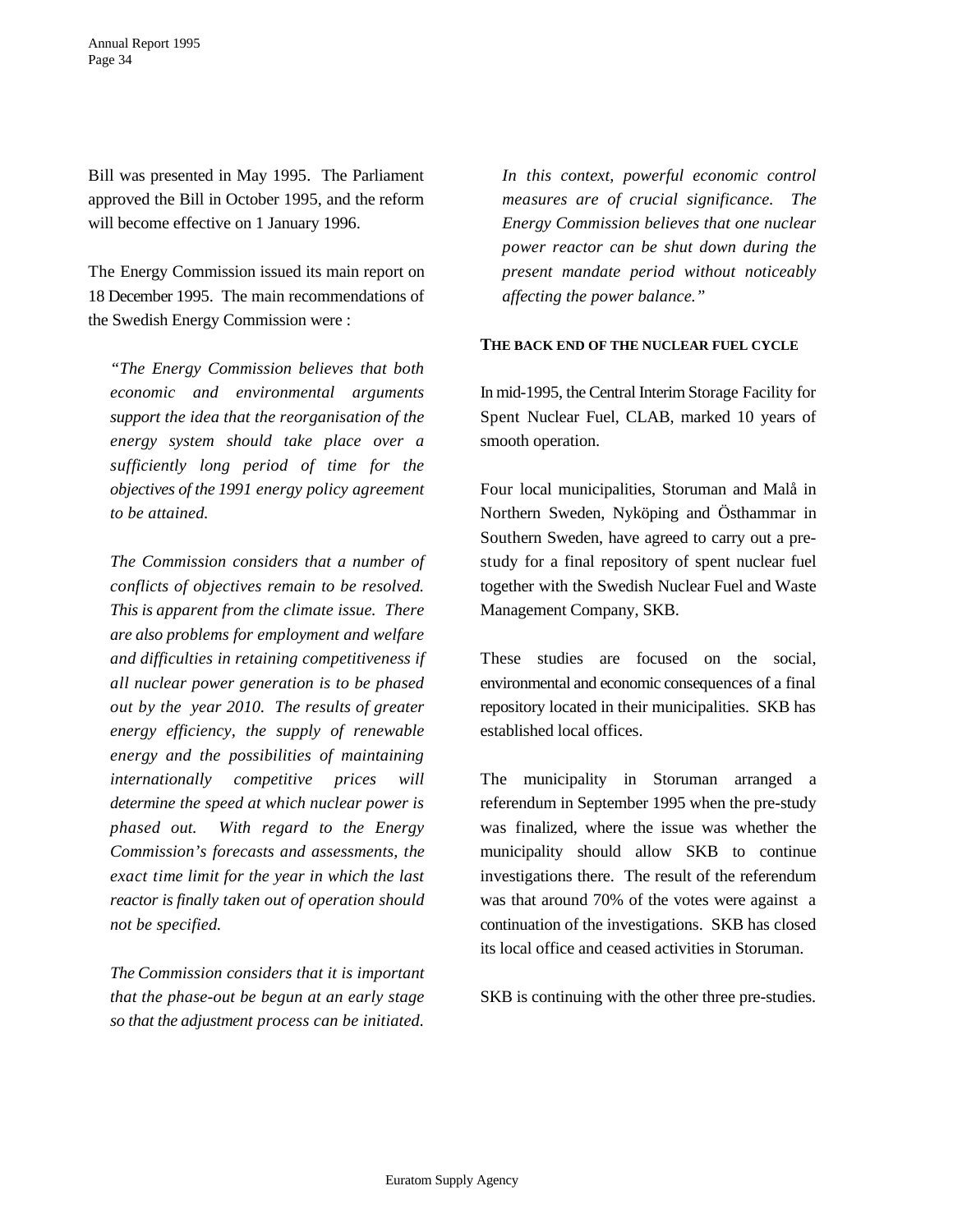#### **UNITED KINGDOM**

The conclusions of the Government's Nuclear Review were announced on 9 May 1995. The Review confirmed the Government's commitment to nuclear power, provided it remains competitive and is able to maintain rigorous standards of safety and environmental protection. The review concluded, inter alia, that the United Kingdom's AGRs and PWR and their liabilities should be transferred to the private sector during 1996. The Magnox power stations and their liabilities are to be kept in the public sector, initially in a stand alone company but in due course to be transferred to BNFL.

As an outcome of the Review, the Government has expressed an intention to restructure the industry through a holding company called British Energy, with the parts of Nuclear Electric and Scottish Nuclear which it is intended be privatised as subsidiaries. The holding company's headquarters are to be in Edinburgh. The new subsidiary companies will continue to participate in their respective markets in England and Wales and in Scotland.

The Government is holding detailed discussions with the companies concerned about the methodology of restructuring and the steps that need to be taken to achieve it. The holding company, British Energy, was formed in December 1995 and "shadow trading" started on 1 January 1996. It is proposed that the privatisation of British Energy will take place in the summer of 1996.

In December 1995, British Energy announced that it had decided not to proceed with the early construction of a second PWR nuclear power station in the United Kingdom. The application to build Sizewell C would be withdrawn and no use would be made of the existing planning consent for Hinkley Point C. The announcement made clear that British Energy would not be investing in new generation of any sort in the short term.

Construction of Sizewell B was completed within the budget which Nuclear Electric set in 1990. The reactor started to produce electricity to the national Grid in mid-February 1995, reaching full load in July.

In November 1995, legislation to enable the Government to sell AEA Technology, the UKAEA's commercial arm, received Royal Assent. During the legislation's passage through Parliament, the Government confirmed that its aim was to sell AEA Technology as a single company. Decisions on the method of sale of AEA Technology will be taken in due course, based on performance in the market place and the extent to which the various options would meet customer requirements, enhance competition, help to improve UK competitiveness and maximise the return to the taxpayer.

The ownership and responsibility for the safe management of UKAEA nuclear liabilities, as well as certain other functions more appropriate to Government, including fusion research and representation on international bodies, will remain in the public sector.

Significant commercial milestones were achieved in the United Kingdom's nuclear industry during 1995 when Nuclear Electric and Scottish Nuclear signed contracts worth about £18 billion with BNFL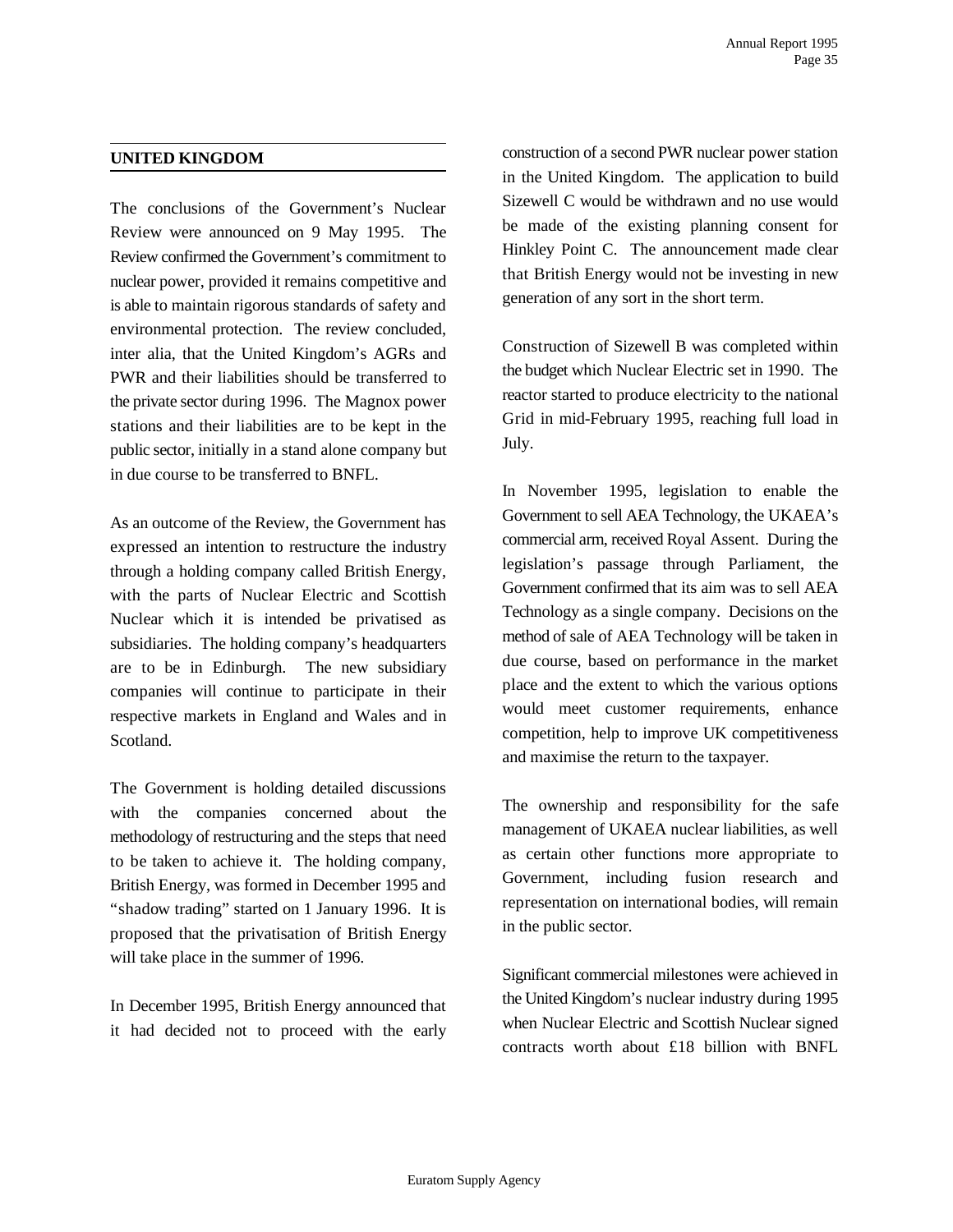covering the provision of fuel cycle services. The five active runs with over 200 tonnes of irradiated contracts with Scottish Nuclear cover the AGR fuel fuel separated into plutonium, uranium and fission requirements to 2006 and the reprocessing in products. Active commissioning of the plutonium THORP of approximately 60% of the expected finishing line commenced in October. AGR fuel arisings with the balance of arisings being long term stored by BNFL. The deal with Nuclear In November BNFL delivered the second batch of Electric covers the manufacture of all Magnox and MOX fuel assemblies to Switzerland. The batch of AGR fuel up to the year 2000, reprocessing of 12 assemblies is due to be loaded into NOK's Magnox arisings to 2009 and the reprocessing in Beznau reactor in the summer of 1996. The THORP of about half of the expected AGR fuel building and civil work for the Sellafield MOX arisings with the balance as yet uncommitted. Plant is now complete. Equipment installation is

At BNFL Springfields the first enriched uranium due to commence in February 1996. hexafluoride was introduced into the New Oxide Fuels Complex (NOFC) in May and by the end of Following the purchase of the A3 enrichment plant the year the first  $U_0$ , powder for export had been from BNFL the Urenco enrichment capacity at despatched to Spain. The site's existing oxide fuel Capenhurst now represents 33% of Urenco's total plants are expected to close during 1996 as enrichment capacity of 3,450 tSW. As a result of manufacturing and assembly capacity is switched to recent marketing success in the US, East Asia and NOFC. Europe some additional enrichment capacity will be

BNFL continued to develop its business in be partly installed at Capenhurst. international markets; exports trebled since the previous year and offices were opened in both The public inquiry into UK Nirex's application for Tokyo and Beijing. BNFL Inc. in the USA is part of planning permission to construct an underground a consortium which has been awarded a Rock Characterisation Facility as the next stage of \$325 million contract to manage and operate all its investigations into the suitability of a site environmental restoration and waste management at adjacent to BNFL's Sellafield works for its Rocky Flats in Colorado. proposed deep repository for low and intermediate

THORP's Chemical Plants had a successful active The Inspector's report is expected to be received in start-up in January and they have since completed September 1996.

progressing well, with engineering commissioning

required before the end of the decade and this will

level radioactive wastes began in September 1995.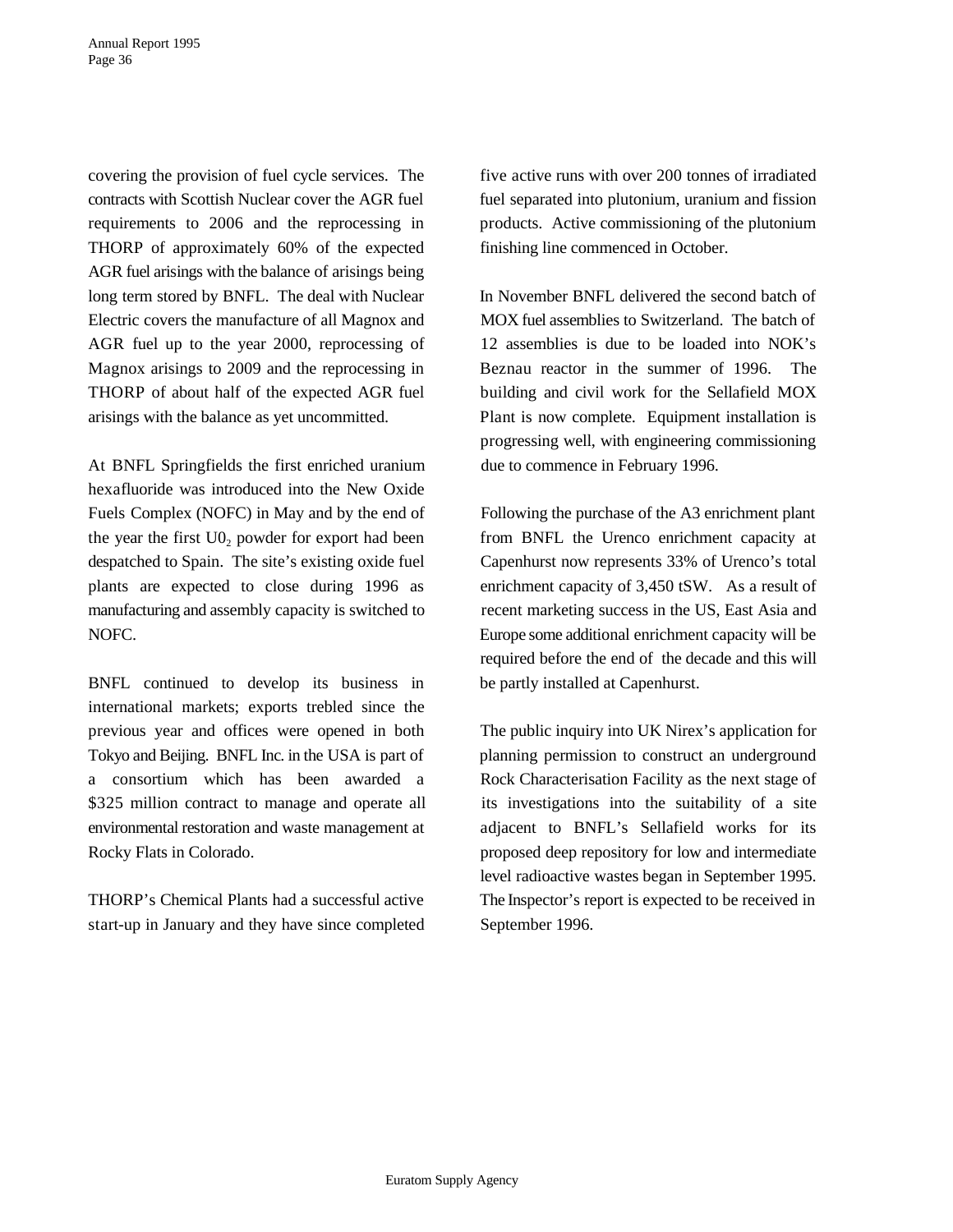#### **CHAPTER IV**

## **INTERNATIONAL RELATIONS**

### **INTERNATIONAL AGREEMENTS AND RELATED DEVELOPMENTS**

As is now well established, EU operators acquire nuclear materials and services from a number of external supplying countries. Moreover, EU operators also process materials on behalf of foreign clients. Whilst in the EU, nuclear materials in the civil fuel cycle are subject to the safeguards provisions of the Euratom Treaty and also to the related agreements entered into by the Community, its Member States and the International Atomic Energy Agency. In addition, nuclear material received from three non-Community countries - Australia, Canada and the USA - is subject to international agreements concluded by the Community and the country concerned. These agreements provide for some additional conditions which apply to such material. During 1995, these agreements continued to operate and deliveries made under them generally did not raise problems, except in the case of HEU (see Chapter I).

In accordance with the provisions of the Euratom Treaty, international agreements are negotiated on behalf of the Community by the European Commission in accordance with directives issued by the Council of Ministers. Where these agreements relate to the supply of nuclear materials, the Supply

Agency takes part in the Commission's negotiating team and in any ongoing consultations with the authorities of the countries concerned.

#### **EURATOM - AUSTRALIA**

Routine consultations with Australia under Article XIII of the Euratom/Australia agreement took place in Canberra in November. *Ad referendum* agreement was reached with the Australian authorities on arrangements for the folding-in to the inventory of the Euratom/Australia agreement of the inventories of Australianobligated material present in Finland and Sweden under their existing bilateral agreements with Australia. This merging of the inventories of new Member States is an important element in ensuring that the same conditions for the use of Australianobligated materials apply for industry throughout the Community. Discussions were continuing at the year-end with the parties concerned to complete the process of folding-in. There were also further discussions on the future establishment of Australian generic prior consent for retransfers of plutonium obligated to Australia only from Euratom to Japan. A prior generic consent for Euratom-Japan retransfers of plutonium subject both to the Euratom-Australia and Euratom-USA agreements was agreed in 1993.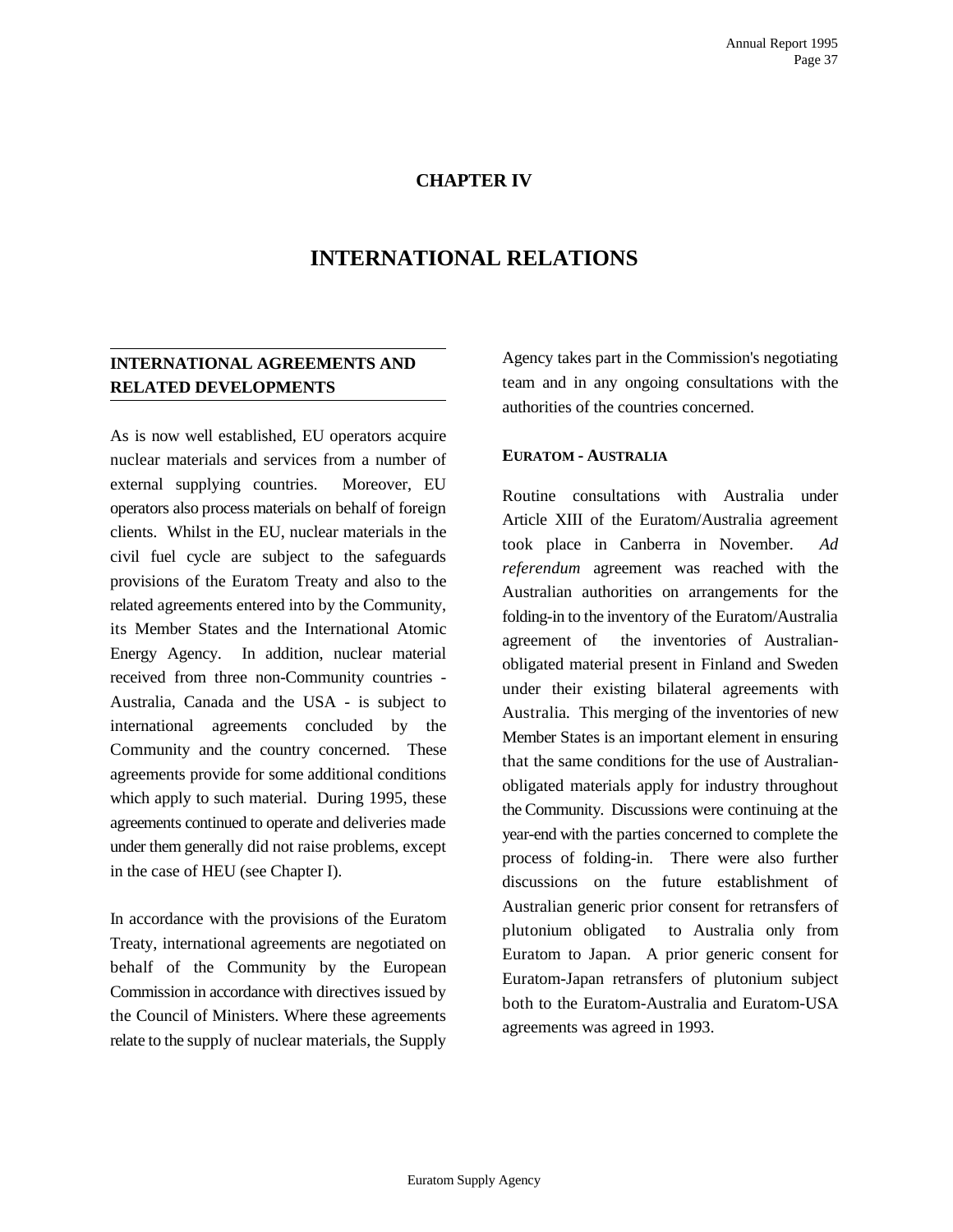#### **EURATOM - CANADA**

In similar consultations held in Ottawa in late September/early October under Article XIII of the Euratom/Canada agreement, Canada informed the Commission that a simpler administrative procedure with regard to retransfers of Canadian-obligated nuclear items involving Australia had been agreed with that country. Extension of this simplified mechanism to include Japan and Russia as well was also discussed. In addition, *ad referendum* agreement was reached on the process of folding into the Euratom/Canada inventory the inventories of Canadian-obligated nuclear items in Finland and Sweden held under their bilateral agreements with Canada. As is the case with the Euratom/Australia agreement, talks were continuing at the year-end between Canada and Euratom to complete the process of folding-in.

Regular consultations of the kind held with Canada and Australia are useful in allowing fine-tuning of agreements which are generally recognised as functioning well, in particular to reduce the administrative burden on industry where appropriate, and to facilitate legitimate commercial operations involving material subject to these agreements.

#### **EURATOM - USA**

After two further rounds of negotiation in early 1995 between US Government and Commission officials, a high level meeting between US State Department Under-Secretary Lynn Davis and Commissioners Papoutsis and Sir Leon Brittan on 29 March permitted *ad referendum* agreement on a text to be reached between the two sides after further high-level contacts. The Commission adopted the *ad referendum* text for presentation to the Council of Ministers on 10 May, and the Council subsequently adopted the text, after thorough examination in the Council framework, on 3 August. Commissioners Papoutsis and Sir Leon Brittan, and United States Ambassador to the EU Stuart Eizenstat, signed the agreement on 7 November, and President Clinton passed it to Congress on 29 November, where it must sit for 90 days of continuous session before it can enter into force. Subject to US Congressional approval, the agreement is expected to enter into force in the spring of 1996. The old Euratom/US agreement expired on 31 December.

The Commission and the Supply Agency consider that the new 30-year agreement, which can be extended by 5-year rollover periods, provides a stable legal framework for the EU nuclear industry to operate with US-obligated materials and should simplify and accelerate administrative procedures for the Community industry in a number of areas. Non-sensitive nuclear activities (including enrichment up to 20%) are unconditionally allowed under the new agreement, whilst reprocessing and alteration in form or content are subject to a programmatic prior consent which is valid, except under the most extreme circumstances, for the life of the agreement. The retransfer system under the old agreement, which required case-by-case US consent for exports from the Community involving USobligated materials, has been replaced in the new agreement by an advance consent mechanism which represents a marked improvement. It is also set down in the Agreement that export licences should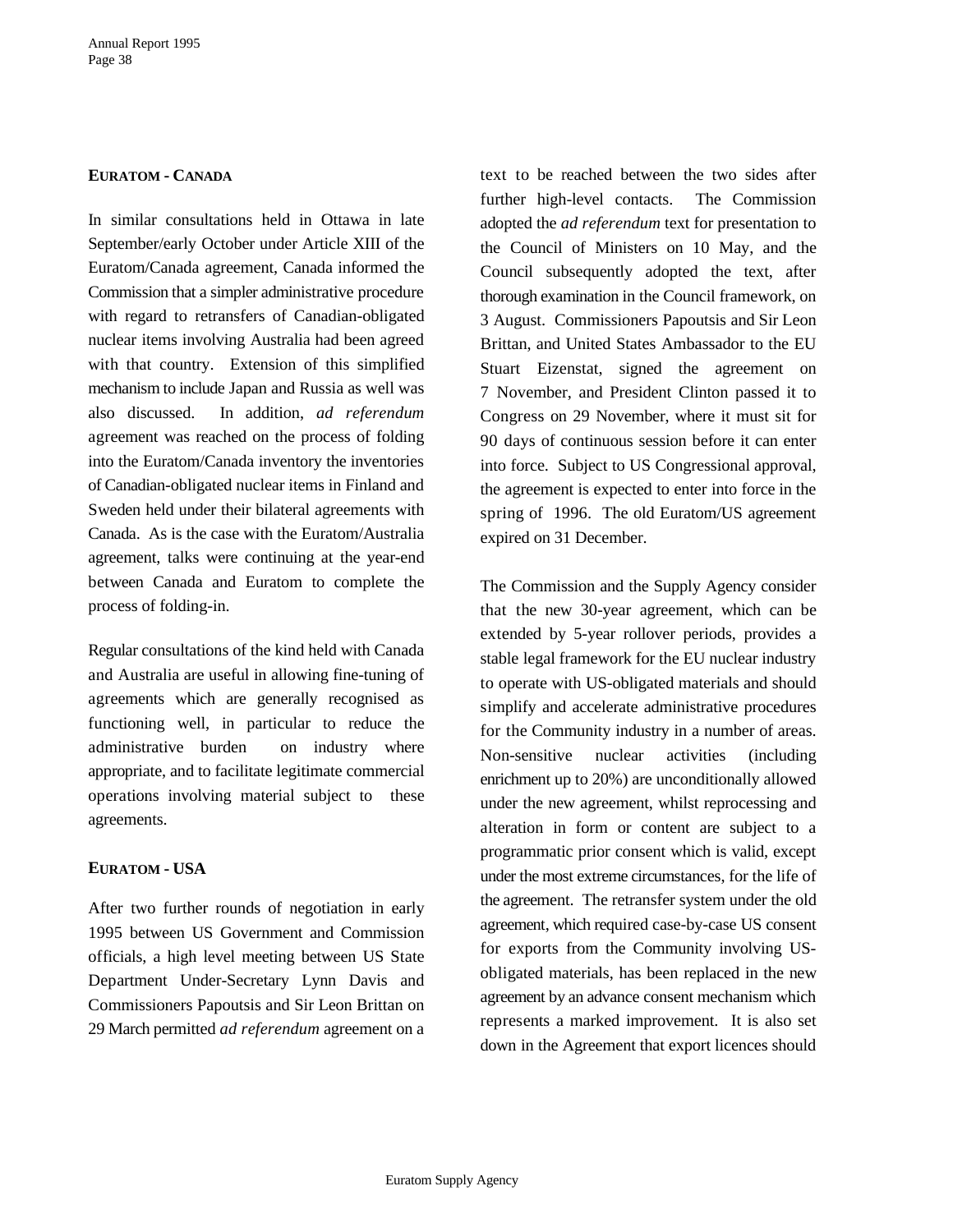be issued expeditiously (generally within 2 months), that the relevant assurances were put in place as with the possibility of consultations between the soon as possible. parties if no licence is issued after 4 months. The US also agrees to terminate its 5 remaining bilateral Supply of nuclear materials from the USA remained agreements with individual Euratom Member States. relatively stable and was comparable to 1994. Finally, by introducing into the new agreement a Under purchasing contracts natural uranium from framework for later consultations should the need the USA accounted for 4% of deliveries to EU final arise, the question of the indefinite application of users, and US enriched uranium accounted for about US consent rights over the large inventory of US- 8% of EU deliveries of separative work. obligated material already in the Community under the old Euratom/US agreement has been deferred.

The annual waiver required under the US Nuclear Non-Proliferation Act of 1978 for supplies and transfers of US-obligated nuclear material and equipment to the Community to continue under the old Euratom/US agreement was granted by President Clinton on 9 March, but with an expiry date of 31 December. A letter of 14 December from the US Nuclear Regulatory Commission (NRC) to all US licensees who export to the EU confirmed that since the new agreement would not enter into force until after 31 December 1995, existing licences for exports of reactors, source material and special nuclear material to the EU would be suspended and no new licences issued until the new agreement came into force. In addition, NRC's letter stated that pending the issuing of peaceful use, safeguards and retransfer assurances covering supply to Euratom Member States of non-major nuclear components falling outside the scope of the new agreement, transfers of such components to the Community could not take place. These assurances would replace those provided to the US in 1979 for such transfers, whose validity was linked to that of the old agreement. At the year end the Commission, in consultation with Euratom Member States, was working closely with the US authorities to ensure

#### **THE RUSSIAN FEDERATION**

The Commission and Russia discussed nuclear trade issues on several occasions in 1995. After a delay of several months by the EU because of the situation in Chechnya, the Interim Agreement bringing into initial operation certain key parts (including the provisions on nuclear trade) of the Partnership and Cooperation Agreement (PCA) with Russia of June 1994 was signed by Council President Javier Solana, Commissioner Hans van den Broek and Russian Foreign Affairs Minister Andrei Kozyrev on  $17 \text{ July}^1$ . The Interim Agreement enters into force on 1 February 1996. Under its terms (Article 15, which corresponds to Article 22 of the PCA), the parties agree to take the necessary steps to negotiate an arrangement covering trade between them in nuclear materials. However, until such an arrangement is reached, nuclear trade with the Russian Federation will continue to be covered by the Interim Agreement, which in relation to nuclear trade maintains in operation certain key provisions of the 1989 agreement between the Community and the former Soviet Union<sup>2</sup>. In addition, under a Joint

*O.J. N° L68, 15.03.1990, p.1. <sup>2</sup>*

*O.J. N° L24, 13.10.1995. <sup>1</sup>*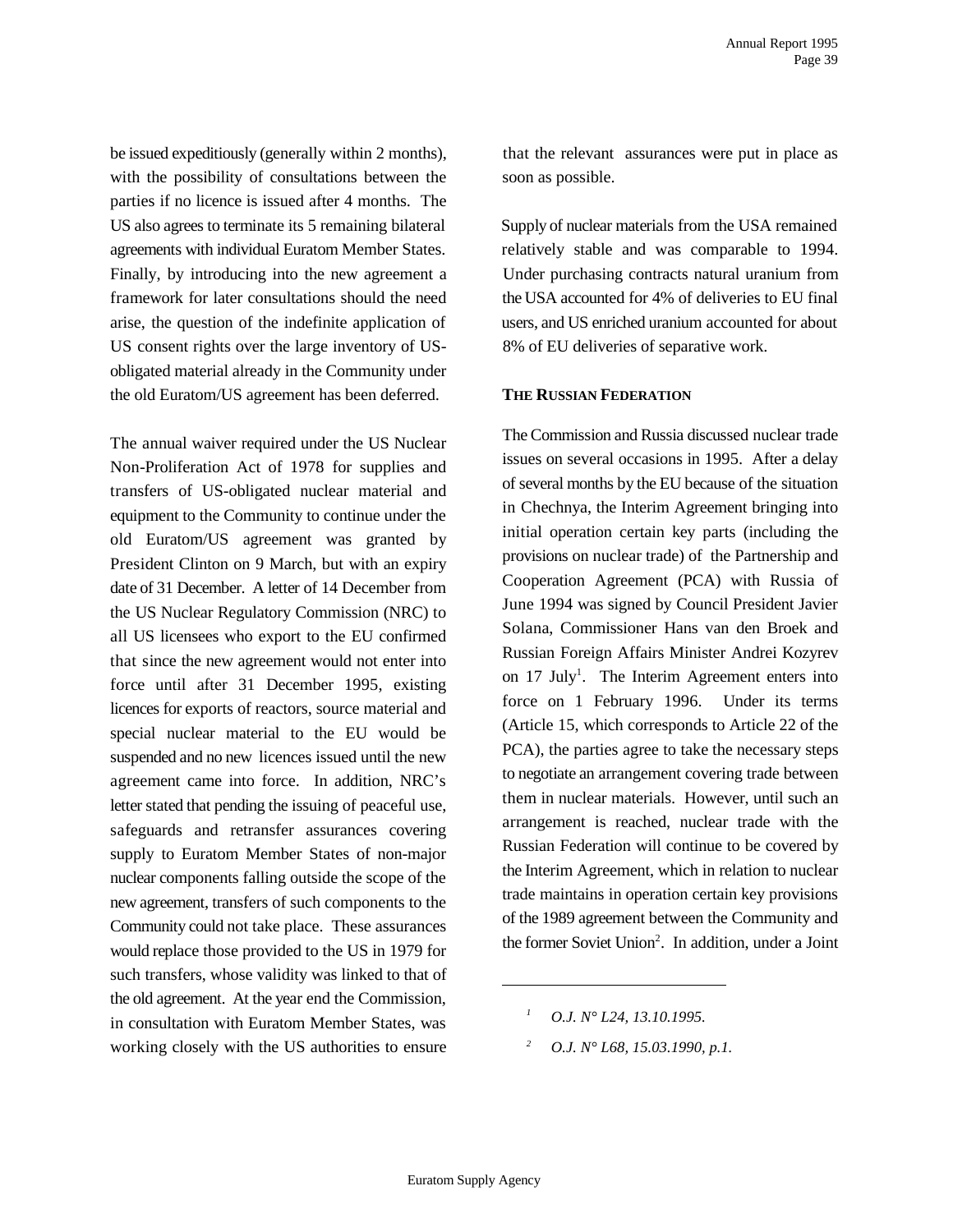Declaration in relation to the PCA and the Interim signatures until 16 June, by which point it had been Agreement, Russia recognises the rights, powers signed by 50 signatories to the European Energy and responsibilities of the Euratom Supply Agency Charter. It will enter into force once ratified by and the Commission under the Euratom Treaty. thirty signatories, but in the meanwhile is in

#### **OTHER REPUBLICS OF THE COMMONWEALTH OF INDEPENDENT STATES**

Although the Council approved negotiating directives for nuclear safety and nuclear fusion agreements with Kazakhstan and Ukraine in June 1995, the Commission's September 1994 proposal to the Council of directives for the negotiation of nuclear trade agreements between the Community and 5 CIS Republics (Kazakhstan, Kyrgizstan, Tajikistan, Ukraine and Uzbekistan) had not yet been adopted by the Council at the end of the year.

The Supply Agency already recognises these five republics as separate suppliers to the EU, and, as far as possible, takes into account separately supplies of uranium originating from them.

#### **ARGENTINA**

On 5 December, the Council adopted negotiating directives for the Commission to begin negotiations with Argentina on a peaceful nuclear cooperation agreement.

#### **ENERGY CHARTER TREATY**

The Energy Charter Treaty, opened for signature in Lisbon on 17 December  $1994<sup>1</sup>$ , was held open for provisional application by most signatories. Nuclear aspects may be covered by a special protocol which is still under discussion. A declaration attached to the Final Act of the Treaty states that nuclear trade between the EU and the republics of the CIS will be covered by bilateral agreements between those parties.

#### **RETRANSFERS**

Under the terms of the Community's agreements with Australia and Canada and both the old and the new agreement with the USA (not yet in force at the end of 1995), those supplier countries retain the right of consent over the retransfer from the Community of nuclear material subject to those agreements to other countries outside the Community.

Under the Euratom/Canada agreement, simplified procedures relating to retransfers of certain Canadian-obligated nuclear items, whereby prior notification is given to Canada shortly before shipment, are in place for most of the EU's nuclear trading partners. In the case of the Euratom/Australia agreement, retransfers from the Community of Australian-obligated material can take place to countries with which Australia has a cooperation agreement in place for activities for which Australia has accepted those countries as a destination. Again, this includes most of the EU's

*I O.J. N° L380, 31.12.1994, p.3.* nuclear trading partners.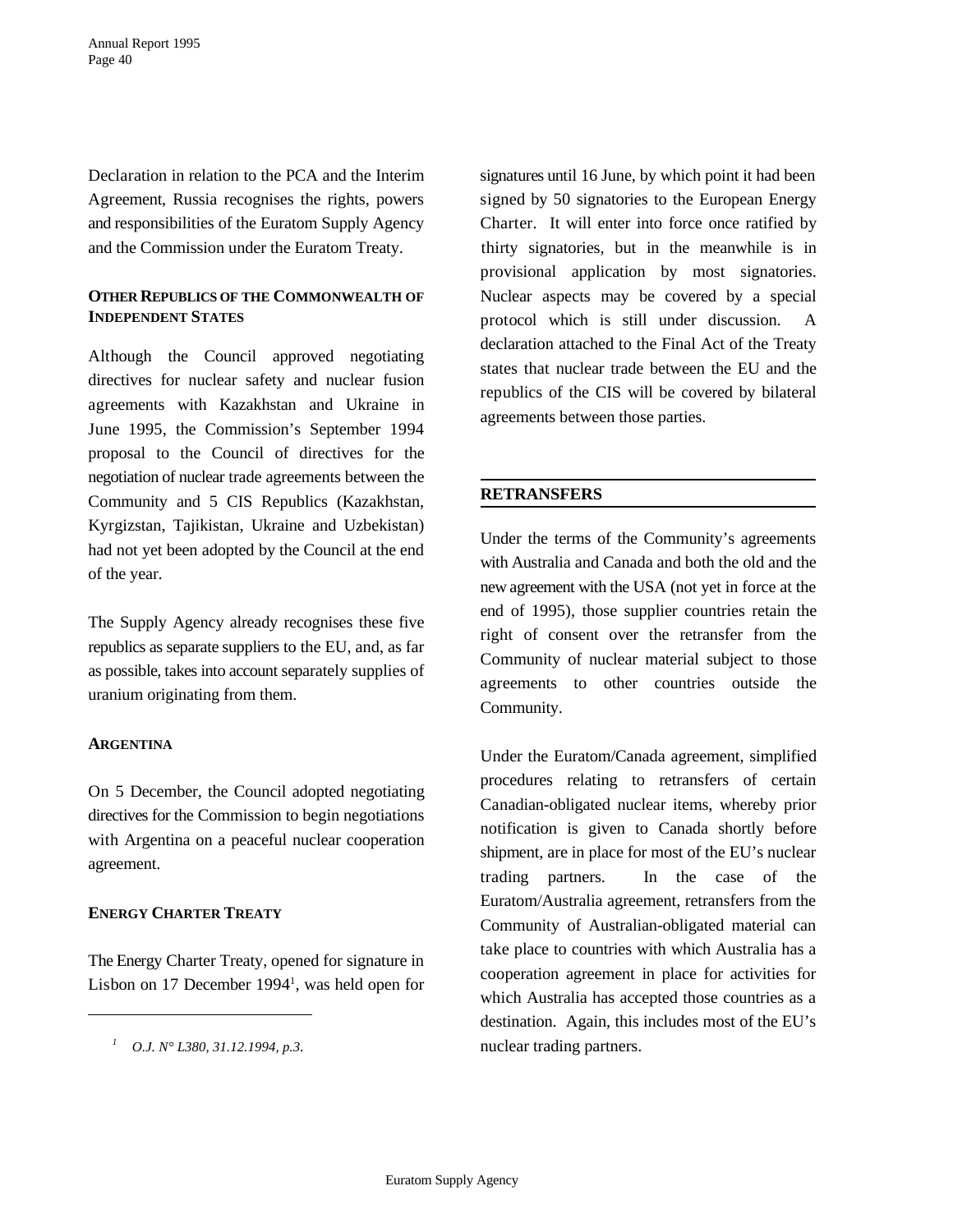Under the new Euratom/US agreement, a mechanism providing for advance generic consent for retransfers of nuclear items subject to the agreement will be in place based on a list of destinations outside the EU which will include most of the EU's nuclear trading partners. Advance Some of the applications for retransfers of USgeneric consent, already granted under the old obligated material which were pending at the end of Euratom/US agreement, for the retransfer to Japan 1995 will be covered by the advance generic consent of plutonium, including plutonium contained in mechanism which will come into place with the mixed oxide fuel, is maintained under the new entry into force of the new Euratom/US agreement. agreement, and the US has agreed to extend a similar mechanism to retransfers of this kind to Switzerland once it has concluded a new nuclear cooperation agreement with that country.

Applications for retransfer consents falling outside the generic consents provided for under the above agreements are handled by the Supply Agency. During 1995 no such retransfers took place.

Figures relating to retransfer consents for material obligated to the USA, which in 1995 still followed the case-by-case procedure pertaining under the old Euratom/US agreement, were as follows :

| Pending end 1994              | h  |
|-------------------------------|----|
| Applications made during 1995 | 10 |
| Consents received in 1995     | Q  |
| Pending end 1995              |    |

#### **COMMISSION AUTHORIZATIONS FOR EXPORT**

Under the provisions of Article 59 (b) of the Euratom Treaty (and Article 62.1 (c) in the case of special fissile materials), the authorization of the Commission is required for the export of nuclear materials produced in the Community. Requests for these authorizations are introduced to the Commission by the Supply Agency.

During 1995, 7 authorizations for export were granted by the Commission.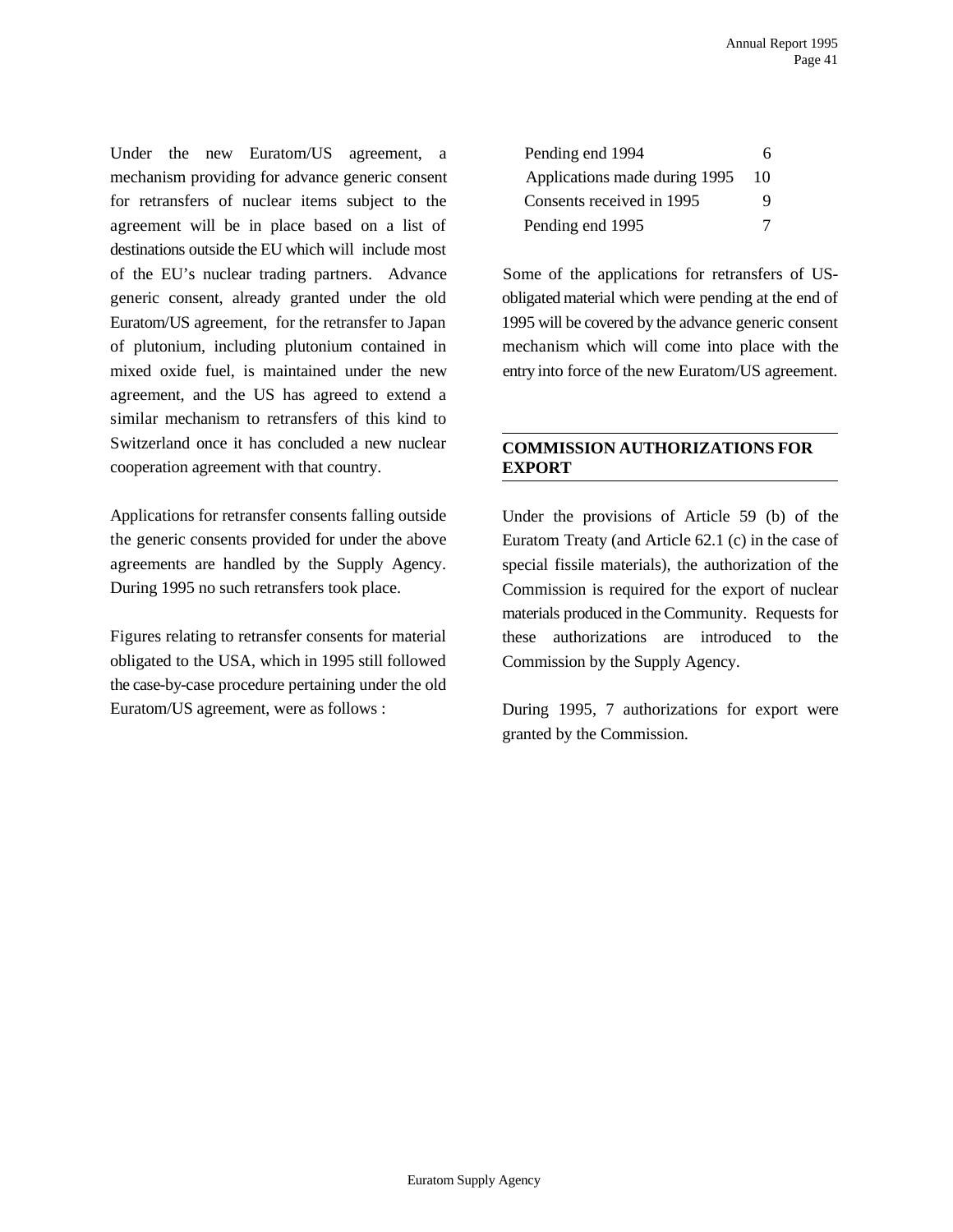Annual Report 1995 Page 42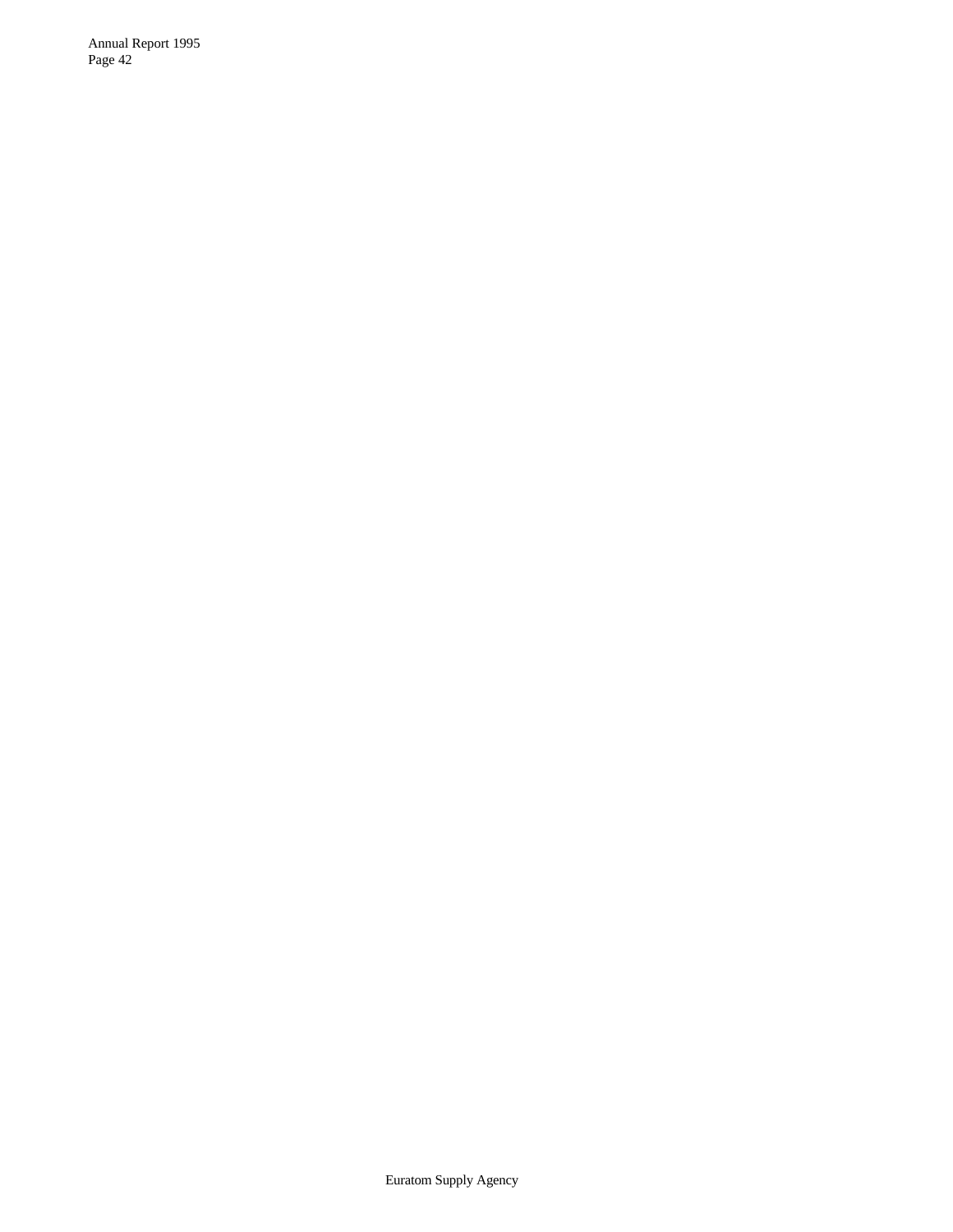#### **CHAPTER V**

## **ADMINISTRATIVE REPORT**

#### **PERSONNEL**

The staff establishment of the Agency at the end of 1995 was 24.

#### **FINANCE**

The Agency's expenditure for 1995 amounted to ECU 197,964. This amount was financed principally from the budget of the Commission, as a result of a Council decision of 1960 to postpone the introduction of a charge on transactions to defray the operating expenses of the Agency as provided for by the Euratom Treaty.

#### **ADVISORY COMMITTEE**

The Advisory Committee held meetings in March and December 1995. Activity at the first meeting of the year focused on following up the work which had been done in late 1994 by an Ad Hoc Working Group on certain practicalities related to the future implementation of the June 1994 Partnership and Cooperation Agreement (PCA) with Russia. After extensive discussions, a resolution was adopted by the Committee which, inter alia, recommended to the Agency to continue monitoring supply contracts for materials of Russian origin, and to report regularly to the Committee on its findings.

The Committee also provided a useful forum for the discussion of the year's developments in international agreements relating to nuclear trade. Commission services were able to inform the Committee of developments with regard to proposals for negotiating directives with five CIS Republics, the Energy Charter Treaty and consultations with Canada and Australia. Exchanges of views also took place on the complex negotiations with the US for a new nuclear cooperation agreement, and their implications for the EU's nuclear industry.

Elections for the officers of the Committee were held at its second meeting of 1995. The new officers of the Committee, elected for a term of two years, are recorded in the Organisational Chart.

The Agency's Annual Report and accounts for 1994, and its budget for 1996, received favourable opinions from the Committee.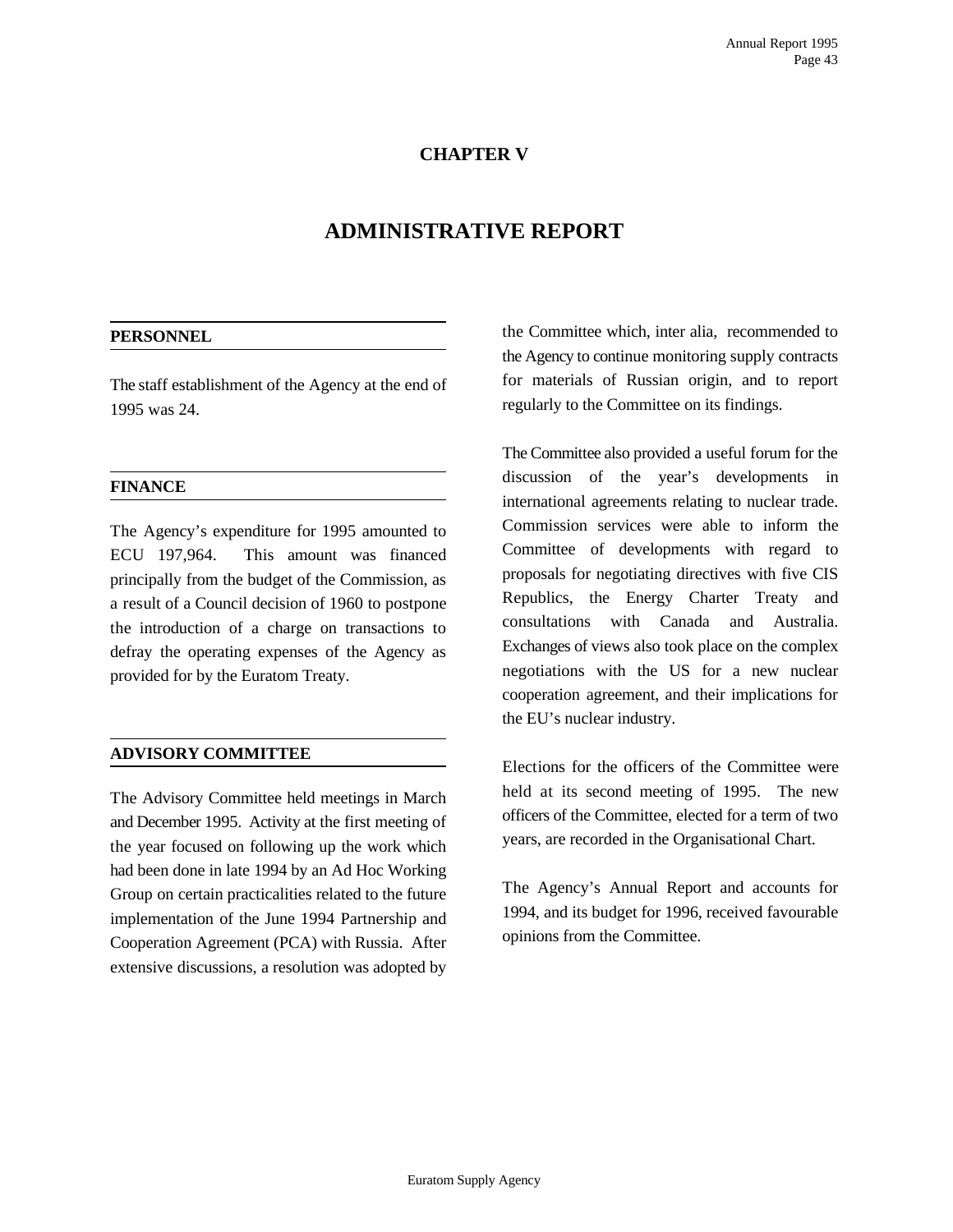Annual Report 1995 Page 44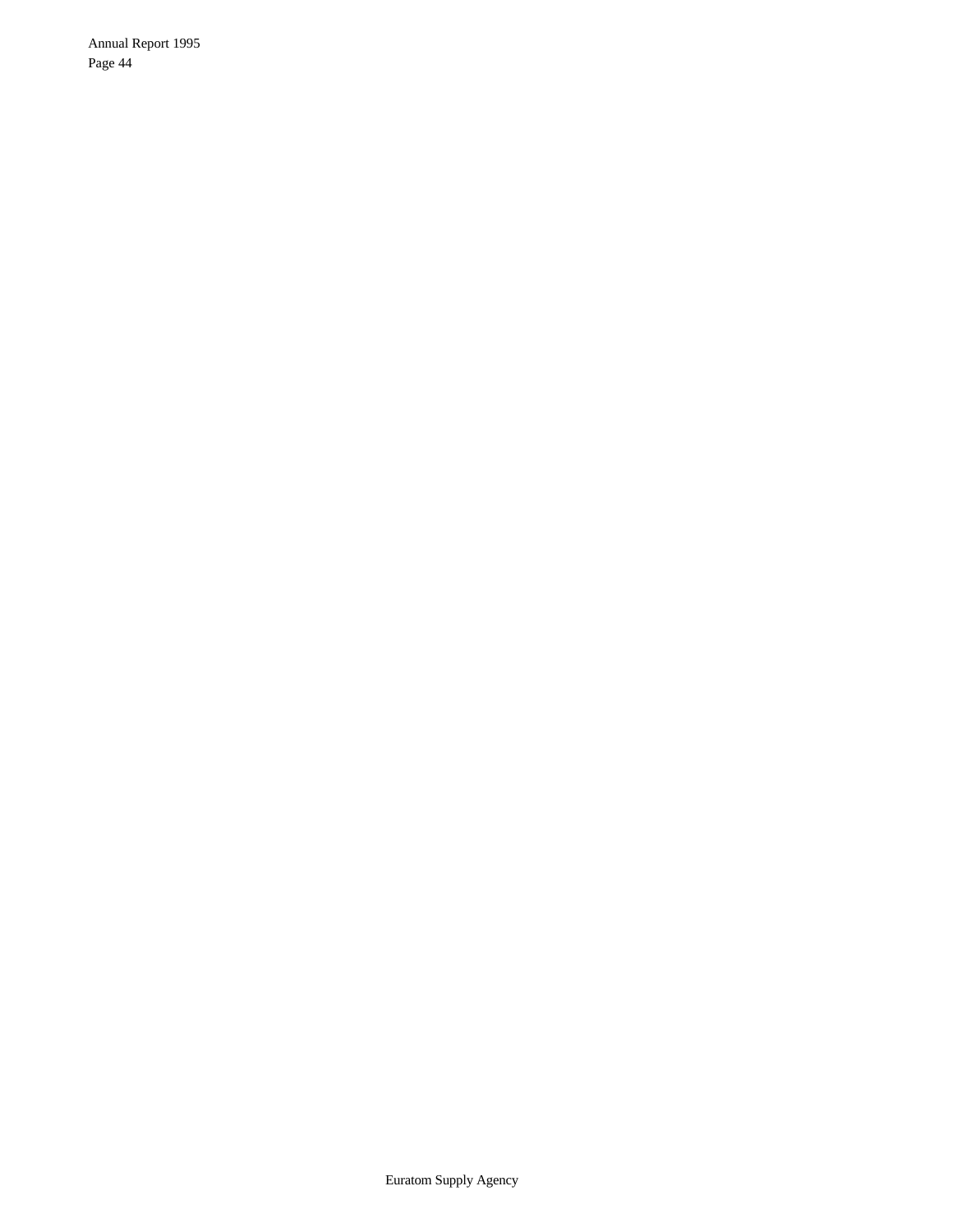## **ORGANISATIONAL CHART (AS AT 31 DECEMBER 1995)**

#### **EURATOM SUPPLY AGENCY**

| Director General                                          | M. GOPPEL                                                     |  |  |  |
|-----------------------------------------------------------|---------------------------------------------------------------|--|--|--|
| Assistant to the Director General                         | D. MONASSE (a.i.)                                             |  |  |  |
| Nuclear fuels supply contracts<br>and research            | <b>J.C. BLANQUART</b><br>J. MOTA<br>A. BOUQUET<br>A. MULIZERS |  |  |  |
| General Affairs; Secretariat<br>of the Advisory Committee | D.S. ENNALS<br>E.F. MATHEWS                                   |  |  |  |
| <b>ADVISORY COMMITTEE OF THE SUPPLY AGENCY</b>            |                                                               |  |  |  |

| Chairman      | Mr. J.L. GONZALEZ<br>(ENUSA, Spain)          |
|---------------|----------------------------------------------|
| Vice-Chairmen | Mr. S. SANDKLEF<br>(Vattenfall Fuel, Sweden) |

#### **WORKING PARTY**

Chairman Mr. R. MOTTA GUEDES

Vice-Chairmen Mr. P. GOLDSCHMIDT

(ENU, Portugal)

Mr. B. GRESLEY (Urenco, UK)

(Synatom, Belgium) Mr. W. SCHOBER (Bayernwerk, Germany)

**Address for correspondence** EURATOM SUPPLY AGENCY Rue de la Loi, 200 B - 1049 Brussels

**Office address** Rue du Luxembourg, 46 B - 1000 Brussels **Telephone** 02/299.11.11<br> **Telex** 21977 COME **Telex** 21977 COMEU B **Telefax** 02/295.05.27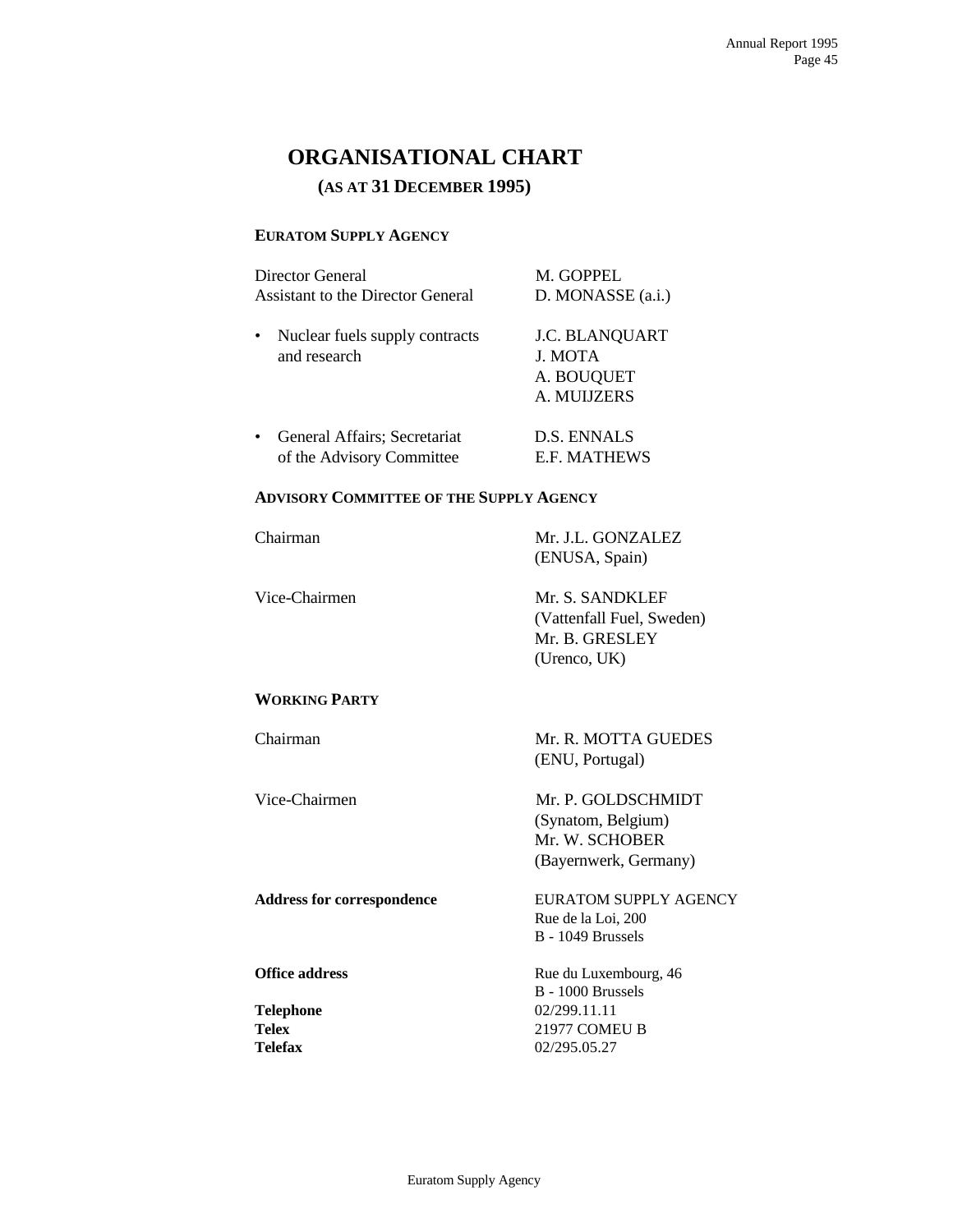#### **ANNEX 1**

## Natural uranium feed contained in fuel loaded into EU reactors<sup>(1)</sup> **and natural uranium delivered to utilities under purchasing contracts in tU**

| Year<br>(2)  | <b>Fuel</b><br><b>Loaded</b> | <b>Deliveries</b><br>(3) | $\frac{0}{0}$<br><b>Spot</b><br><b>Deliveries</b> |
|--------------|------------------------------|--------------------------|---------------------------------------------------|
| 1980         | 9,600                        | 8,600                    | (4)                                               |
| 1981         | 9,000                        | 13,000                   | 10                                                |
| 1982         | 10,400                       | 12,500                   | <10                                               |
| 1983         | 9,100                        | 13,500                   | <10                                               |
| 1984         | 11,900                       | 11,000                   | $<$ 10                                            |
| 1985         | 11,300                       | 11,000                   | 11.5                                              |
| 1986         | 13,200                       | 12,000                   | 9.5                                               |
| 1987         | 14,300                       | 14,000                   | 17.0                                              |
| 1988         | 12,900                       | 12,500                   | 4.5                                               |
| 1989         | 11,800                       | 13,500                   | 11.5                                              |
| 1990         | 15,400                       | 12,800                   | 16.7                                              |
| 1991         | 15,000                       | 12,900                   | 13.3                                              |
| 1992         | 15,200                       | 11,700                   | 13.7                                              |
| 1993         | 15,600                       | 12,100                   | 11.3                                              |
| 1994         | 15,400                       | 14,000                   | 21.0                                              |
| 1995         | 18,700                       | 16,100                   | 18.1                                              |
| <b>TOTAL</b> | 208,800                      | 201,200                  |                                                   |

*Notes:*

- *(3) Under purchasing contracts.*
- *(4) Figure not available.*

*<sup>(1)</sup> Tails assay used in the calulation varied over the years but it was normally in the range 0.20 - 0.30%.*

*<sup>(2)</sup> From 1986 onwards figures include data for Spanish reactors; Finnish and Swedish reactors are included in the figures for 1995.*